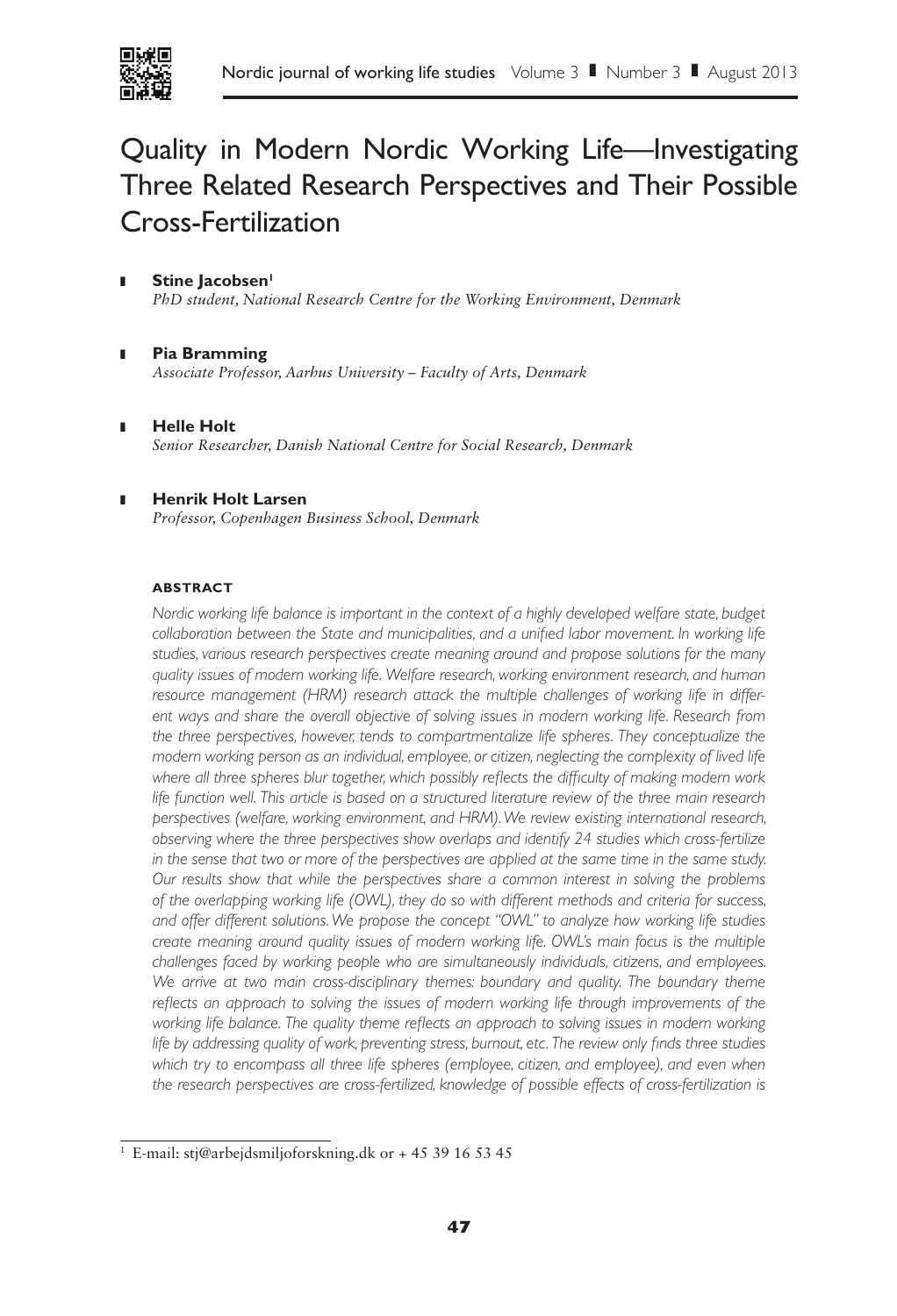sparse. We propose further research in initiatives aiming at improving the complementing and supplementing of the three perspectives especially with regard to facilitation of families with small *children, an intensified focus on inclusive workplaces, and a higher degree of correlation between HRM, working environment, and welfare policies.*

#### **KEY WORDS**

*Boundaryless work / cross-disciplinarity / discursive analytical strategies / human resource management / modern working life quality / Nordic model / stress / welfare / working environment / work–life balance* 

# **Introduction**

a loss of meaning or feel inadequate to the demands of modern working life (e.g.,<br>Buch et al. 2009, Lund et al. 2005, 2007, Wainwright & Calnan 2002, The Welfare<br>Commission 2006). To understand the reasons for such stress a loss of meaning or feel inadequate to the demands of modern working life (e.g., Buch et al. 2009, Lund et al. 2005, 2007, Wainwright & Calnan 2002, The Welfare Commission 2006). To understand the reasons for such stress-related health conditions, much research in the social science fields of human resource management (HRM), working environment, and welfare has focused on different quality issues of the *boundaryless working life* (Aronsson & Blom 2010, The Family and Work Commission 2007, Kristensen 2007, Lund & Hvid 2007). This boundaryless condition comprises the three life sphere perspectives of being: an *individual* with various competencies engaging in a trade relation with an organization, an *employee* engaging in the psychological working environment of a workplace, and a *citizen* engaging in societal working life policies, all at the same time. These three life sphere perspectives roughly correspond to one of three main social research fields: *the individual perspective* with HRM research, *the employee perspective* with working environment research, and *the citizen perspective* with welfare research. Combinations of the research perspectives reflect what we call the "overlapping working life" (OWL), meaning that two or three of the research perspectives are in play at the same time with regard to the same quality issue of modern working life.

In the Nordic countries, a combined view of the OWL is especially relevant, because these countries have a highly developed welfare state, budget collaboration between the State and municipalities, and a unified labor movement. Since in the Nordic countries the government has a particularly important role in maintaining the welfare state and thereby also paying for sick leave, the research perspectives tend to overlap more than they do in other countries, i.e., if work pressure in companies makes employees ill, these employees almost inevitably turn up as patients in the public health system, as opposed to, e.g., Germany and the United States where social security benefits for the most part are handled by private insurance companies (e.g., Dølvik 2012, Esping-Andersen 1990, Kvist et al. 2012, Sørensen et al. 2012). Addressing the interactions of the three research perspectives therefore becomes even more important when dealing with quality in modern working life in the Nordic countries.

This article starts from the premise that if the quality-improving initiatives delivered by research relevant to the three welfare, working environment, and HRM research perspectives were sufficient for the tasks for which they were created, then the result would have been a reduction—not the current increase—in work-related stress conditions (e.g., Albertsen & Garde 2009, Borg et al. 2010, European Agency for Safety and Health at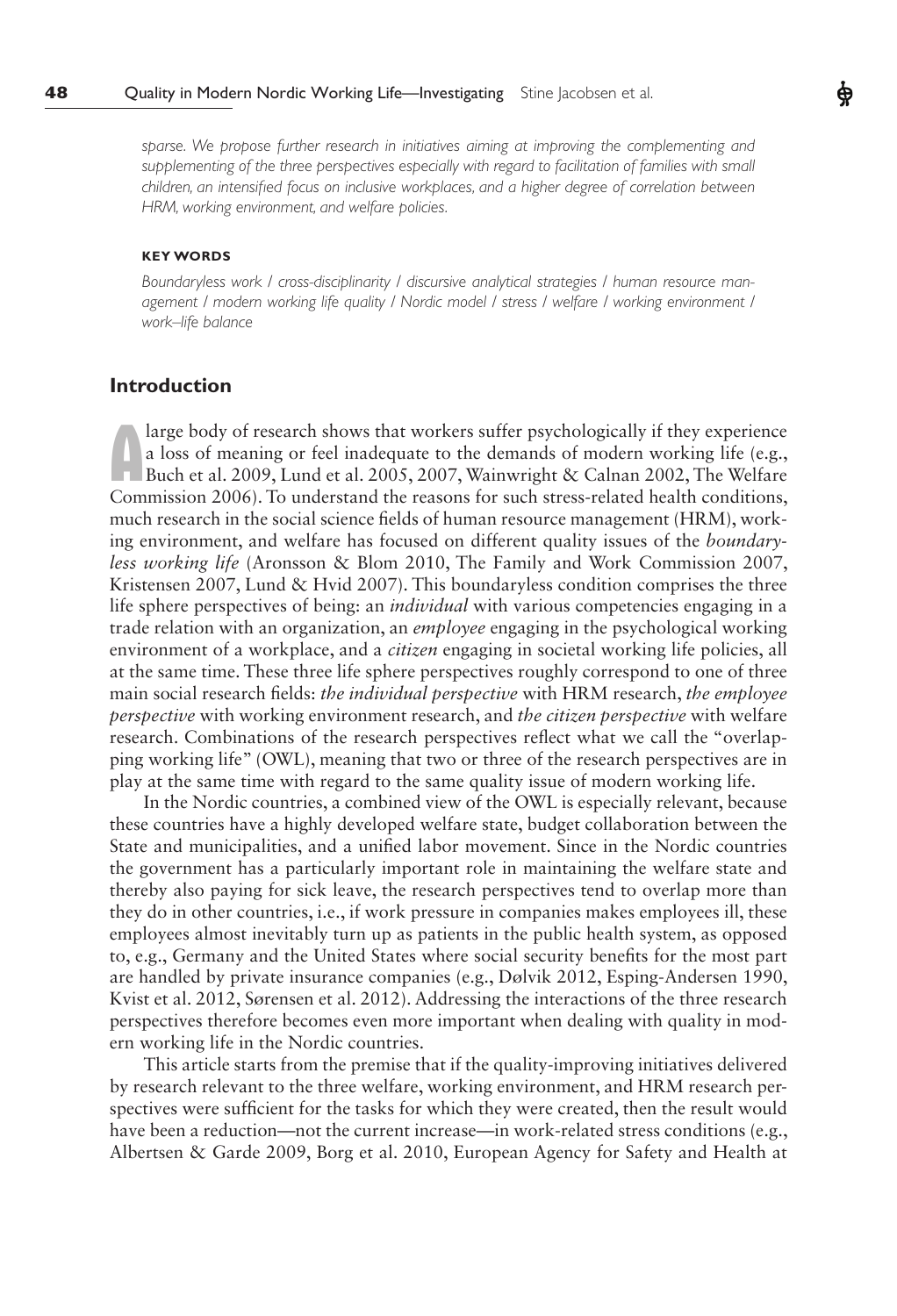Work 2011, The Welfare Commission 2006). Because of this, the question arises as to whether the problem lies with the research or its application or both.

ф

The overall aim of this article is to investigate whether cross-fertilization of the three research perspectives occurs, and if so how this cross-fertilization occurs, and what such cross-fertilization results in, in order to contribute to an understanding of how working life research, reflected in a perspective combining the three approaches (OWL), could eventually help improve modern working life health. The research questions guiding this study are therefore the following: What does research from the three research perspectives have in common when approaching quality issues of modern working life? Where and how are the three perspectives different from one another, when and how do they overlap in research, and to what extent are all three perspectives considered together in studies of modern working life issues? What interdisciplinary themes prevail in the relevant literature, and how does each study individually create meaning around a given quality issue of modern working life? And, more generally, why would it be important to increase the amount of research combining all three perspectives of OWL rather than keeping them separate, and what could be examples of ways to accomplish this? The study is a structured literature review (e.g., Petticrew & Roberts 2006) of working life research dealing with quality issues of modern working life from the three related perspectives.

We do this by observing how often and in what ways the three research perspectives emerge in studies dealing with the quality issues of modern working life. This is done by counting the number of publications which seek to cover two or all three research perspectives of OWL. Through examining these particular publications, we also want to determine what overall themes seem to be recurring in this particular type of literature. The main purpose of this is to conceptually determine if studies of quality issues in modern working life generally consider the one life lived.

We use two key notions relevant to our observations of both what all three research perspectives have in common and how they view themselves differently. They are *the concept of productivity*—the main goal and object of study of each perspective, and *initiative*—the way in which each research perspective takes action in order to accomplish goals. Inspired by Andersen's (2003) idea of discursive analytical strategies, we use these two key notions to identify relevant studies.

An analytical strategy is a second-order strategy for the observation of how 'the social' emerges in observations (or enunciations and articulations). The elaboration of an analytical strategy involves shaping a specific gaze that allows the environment to appear as consisting of the observations of other people or systems. (Andersen 2003, p VI)

We thereby develop a "specific gaze" that allows studies of quality in modern working life to appear as consisting of initiatives represented by the three research perspectives of OWL aiming at meeting a certain concept of productivity. With this specific gaze, we analyze the overlap strategy of the studies in order to identify the following: which perspective is the object of study, how it meets the different challenges of its own research field of interest, and what other research perspective(s) are factors of impact on the object of study.

By mapping out the overlap strategies of the literature, gaining an understanding of how research shapes knowledge to affect certain fields of interest, and evaluating the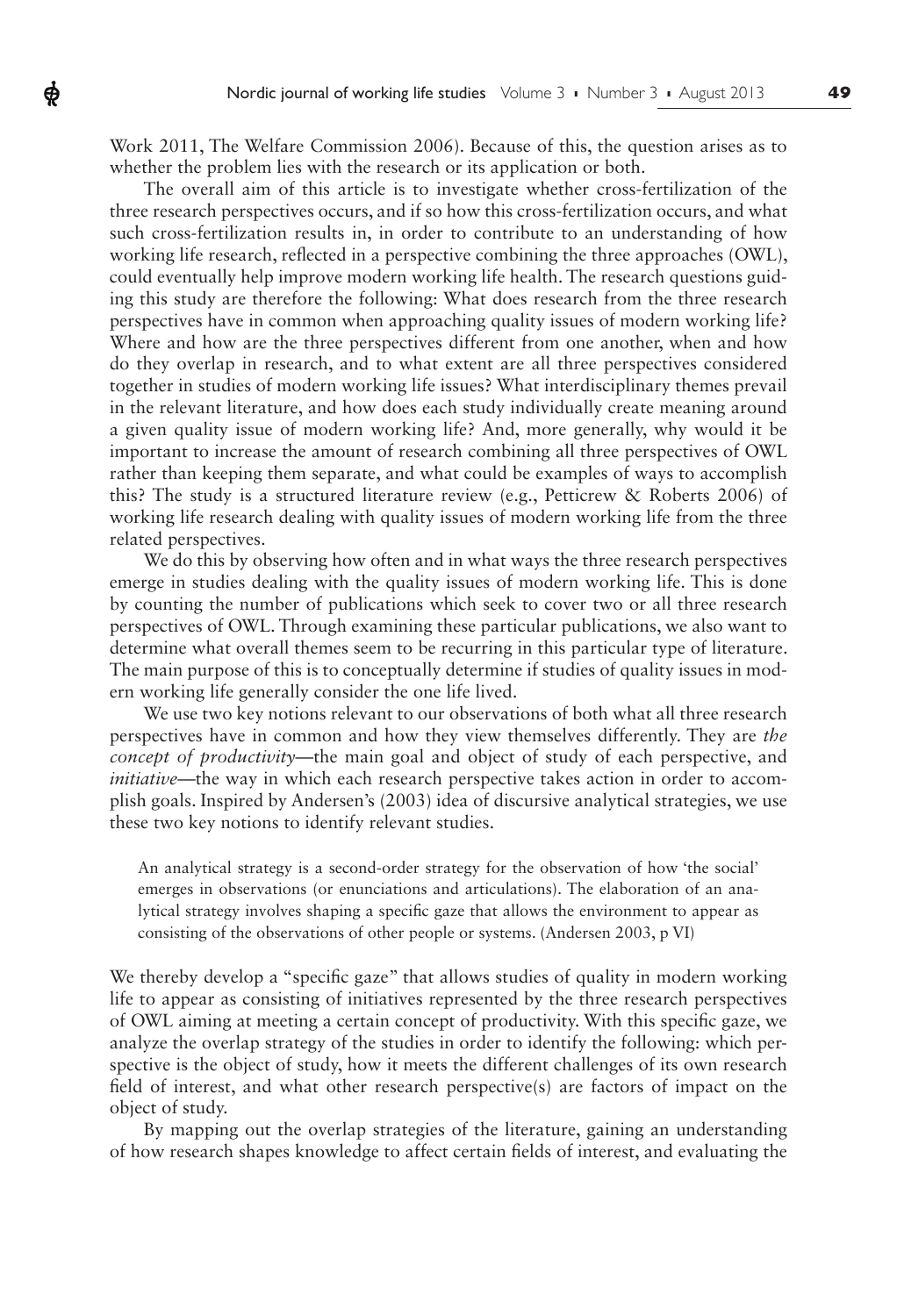level of consideration for OWL, we seek not only to be able to provide a status on the current research pattern but also to be able to point to possibilities for creating new cross-fertilized knowledge aimed at increasing the quality level of modern working life. Ф

The article is organized as follows: First, we outline our methodology. We then present our immediate results, pooling our observations of the three research perspectives in a table in accordance with the three life sphere perspectives of OWL. The table is centered on the two key notions—concept of productivity and initiatives—making it an analytical instrument for the following analysis of the particularly relevant publications. Thereafter, we introduce our condensed reading of the three research perspectives and their various approaches to quality in modern working life. Then, we specify the areas in which the perspectives converge creating overlaps. Next, we systematically review and examine the literature we find particularly relevant, searching for overlaps between the three perspectives. Following this, through thorough observations, we identify how each particularly relevant piece of research creates meaning around the studying of quality issues of modern working life, and we determine how the overlaps between the three perspectives occur (overlap strategy), in relation to the different life sphere perspectives of OWL. Finally we discuss the consequences of our results and make recommendations for future research strategies.

# **Methodology and Data**

Our methodology is a structured literature review (Petticrew & Roberts 2006) carried out as an iterative and interdisciplinary search process. We used electronic databases as the basis of our search strategy (Petticrew & Roberts 2006, p 80). We performed the literature searches in DADS, which is the Digital Article Database Service of the Technical University of Denmark. DADS is a simple search interface, in which it is possible to cross-search through a number of different databases with literature in all areas. DADS contains the following databases: BIOSIS, Compendex, Ebsco Academic Search Elite, Ebsco Business Source Premier, FSTA, and Inspec.

In order to get the right literature and to make sure that we explored all corners of all sorts of literature, we made interdisciplinary searches across all available databases within "all fields." This means that not only were the obviously relevant databases searched, the rest of the databases, not only the first and obvious choices, were also searched to make sure that no literature was missed.

The main types of literature consisted of the following:

- Internationally published articles, books, and studies
- Nationally (Danish) published articles, books, and studies
- Ongoing national and international research
- Reports from ministries and organizations

As previously mentioned, the three related perspectives of OWL each draw on a separate research field: the individual perspective draws on HRM research, the employee perspective draws on working environment research, and the citizen perspective draws on welfare research. Therefore, we started out looking into the three research fields: HRM, working environment, and welfare in order to see which literature dealing with quality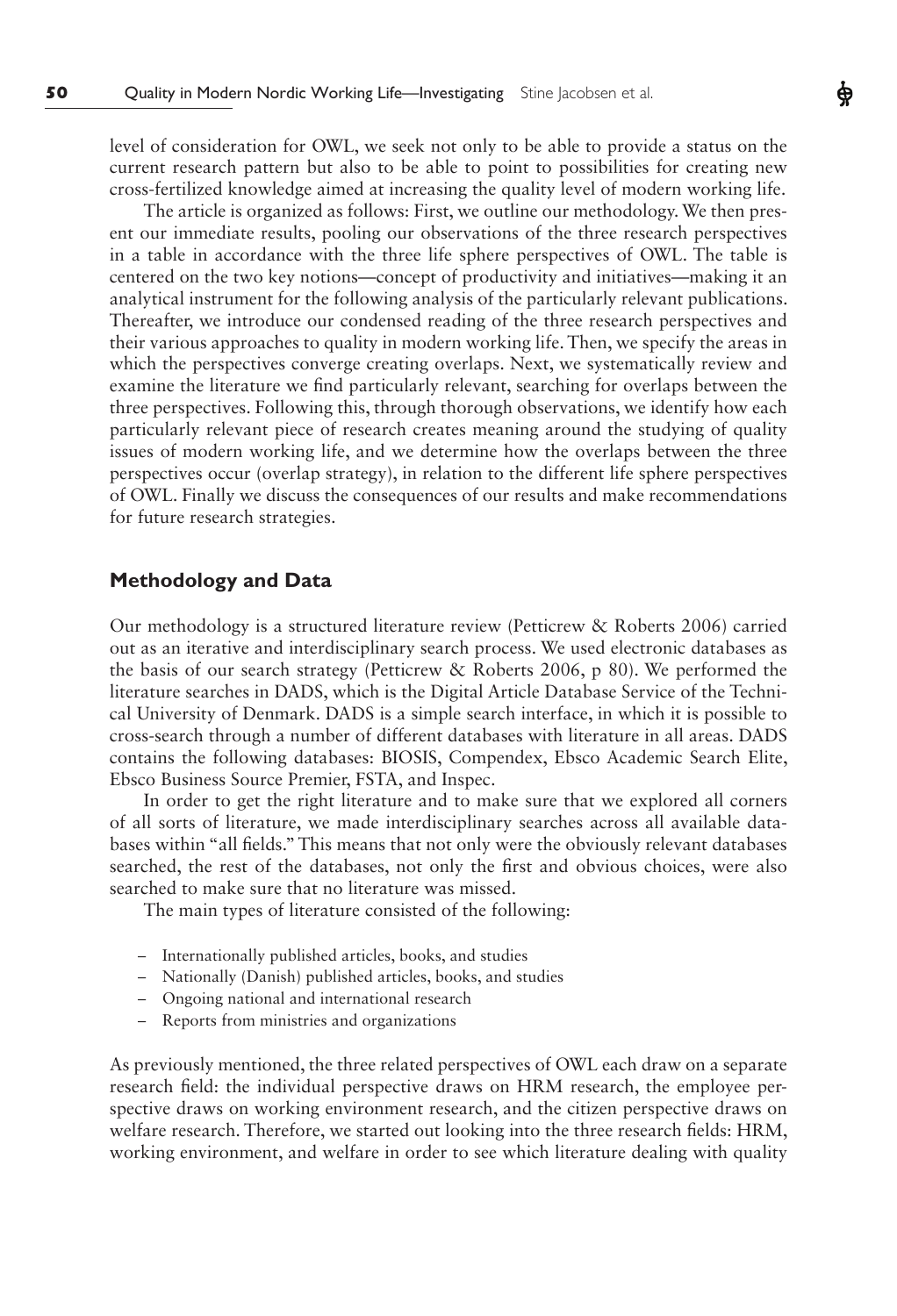in terms of OWL appeared. First of all, each research field is very rich in literature. For example, one search of HRM yielded 35,000 items, one of working environment yielded 25,000 items, and one of welfare yielded 100,000 items, a total of 160,000 items of literature. Naturally all 160,000 items of literature did not show overlaps between two or three of the perspectives. They were mainly about their respective area of research.

Ф

In order to find literature showing overlaps represented by two or three of the research perspectives, we had to be more precise concerning our definition of overlaps between the three related perspectives in order to find the most suitable keywords for our database searches. In the first phase of screening, we established a systemized strategy that was able to help us realize what exactly we were searching for when searching for overlaps. That is to say, that we—inspired by the idea of discursive analytical strategies and analyzing the way in which each study creates meaning around a certain object (Andersen 2003)—were looking to identify articulations in the literature characterizing one research perspective overlapping another. We therefore systematically observed the study in order to locate articulations by means of which the particular study was expressing an ambition to accomplish something (create meaning) which would benefit human beings as individuals, employees, citizens, or several of these life spheres at the same time—each life sphere representing a research perspective being HRM, working environment, or welfare as objects of the study.

The overall result of these searches showed that overlaps between the research perspectives became especially evident when looking at initiatives as objects of study. In this article, our definition of observed initiatives is as follows: the way in which each research perspective takes action in order to accomplish its goal when aiming at increasing the level of quality in modern working life. Therefore, when a research perspective is aiming at meeting a challenge in modern working life—in order to increase or maintain a specific quality factor of modern working life—an initiative is activated in order to do so.

Through our first screening it became clear that the overlaps were to be identified by at least two or three initiatives from each research perspective being present at a time, each representing a research field being, respectively, welfare, working environment, or HRM. However, in order to be able to say something about the overlaps concerning quality in modern working life in phase two, we had to screen again, for studies containing initiatives both concerning quality in modern working life and which also showed overlapping between two or three of the research perspectives. In this screening process, we encountered several relevant initiatives. However, after a more intense screening process and a finer assessment of the resultant literature, we realized that the following six initiatives not only very often overlap with the other two research perspectives but also contribute particularly relevant knowledge related to quality in modern working life.

We assessed the relevant initiatives using the following three criteria:

- 1. That the initiatives are areas of action representing one specific research perspective.
- 2. That the initiatives are vital in order to understand quality in modern working life.
- 3. That the initiatives are very specific when pointing out where, when, and how the three research perspectives overlap and thereby potentially could create cross-fertilization between the three research fields of interest.

Based on the above-mentioned criteria, we identified the following six initiatives as final keywords used for database cross-searches in this review (two per research perspective).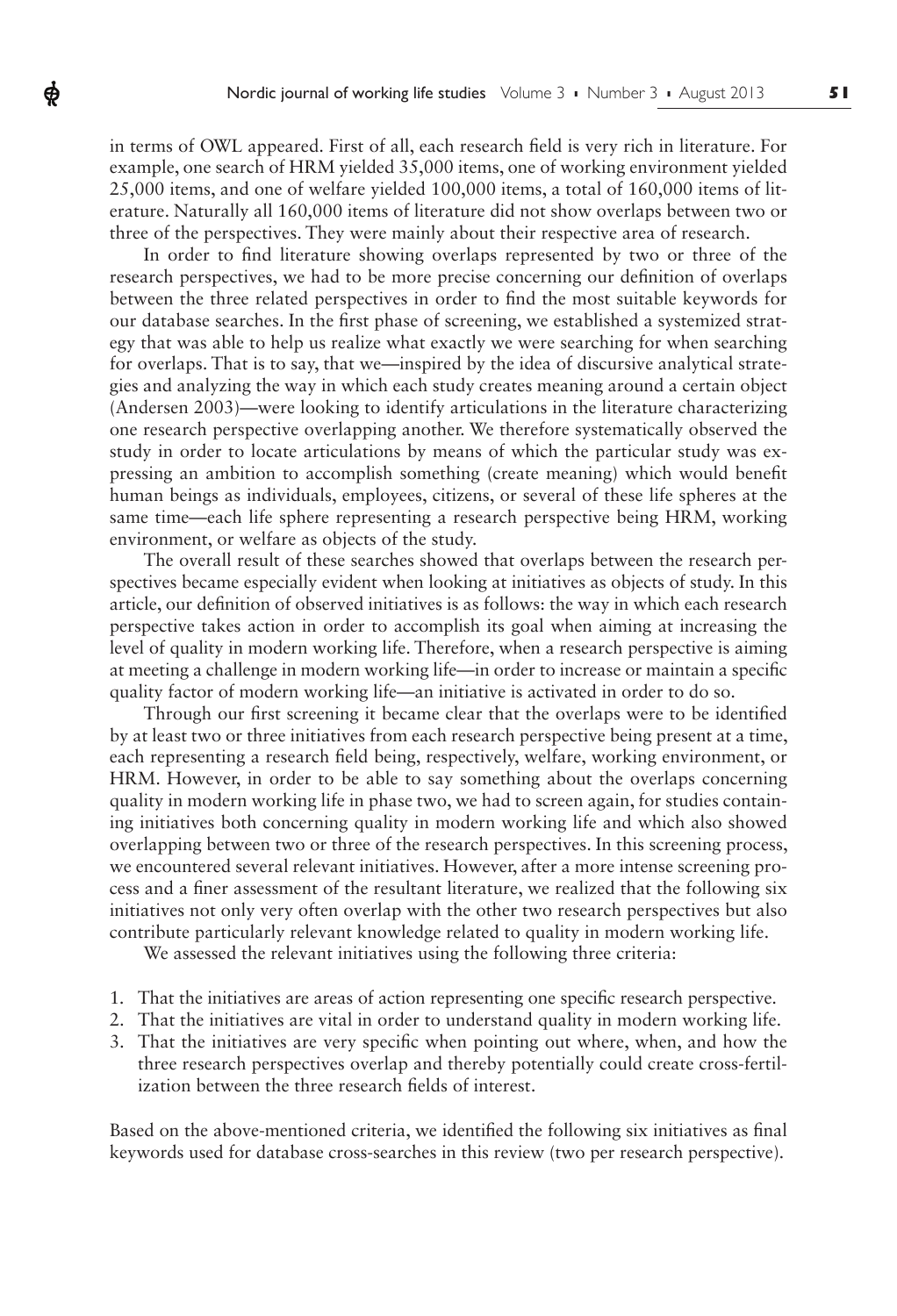| <b>Research Perspectives</b> | <b>Approaches</b> | Keywords*                   |
|------------------------------|-------------------|-----------------------------|
| <b>HRM</b>                   | Individual        | Work-life balance           |
| <b>HRM</b>                   | Individual        | Employee development        |
| Working environment          | Employee          | Well-being                  |
| Working environment          | Employee          | <b>Stress</b>               |
| <b>Welfare</b>               | Citizen           | Sickness absence and health |
| <b>Welfare</b>               | Citizen           | Family and working life     |

**Table I** Overview of Keywords and Their Relations to Research Perspectives and Approaches.

\* It is naturally possible that there are other more or less relevant keywords. However, it was our assessment that these six were the most relevant when looking for overlaps between the three research perspectives.

We made the cross-searches combining the six keywords in every possible way. However, we only used one keyword at a time per research perspective, for example, that "wellbeing" and "stress" were never combined since they draw on the same research perspective. During our cross-searches, we only took literature published within the timeframe 1999–2009 into account, because the largest concentration of literature related to the six keywords occurs in this period of time.

# **Results of the Literature Searches**

We identified 127 publications. Through a thorough screening and evaluation process, we identified that 86 of the 127 publications were particularly relevant publications, since they not only overlapped two or three of the research perspectives at the same time but also dealt with the prevailing challenges of quality in modern working life. During this screening process, when searching for "well-being," for example, we were very careful to make sure that the term was used as a keyword in an employee perspective and working environmental context and not just as a word describing a person's general condition and so on with the rest of the keywords. First of all we did this to make absolutely sure that it was the perspectives and not just the words which were overlapping in the search, and second we did it to identify in what ways the research perspectives overlapped. Our criteria of assessment in this process was our identification of the concept of productivity for each research perspective, the study's ambition to accomplish something benefiting the individual and family area, the employee and workplace area, or the citizen and society area. If, for instance, a study was about welfare aiming at social and societal sustainability, the welfare research perspective was activated. If the publication at the same time had an ambition to say something about productivity associated with a good psychological working environment, then the working environment research perspective was also activated in the particular study, meaning that the two research perspectives overlapped.

Regarding the three research perspectives, we observed the following main differences among their analytical focus:

• Drawing on the welfare research perspective, the citizen approach primarily operates on the macro level, and its productivity concept is therefore social and societal sustainability.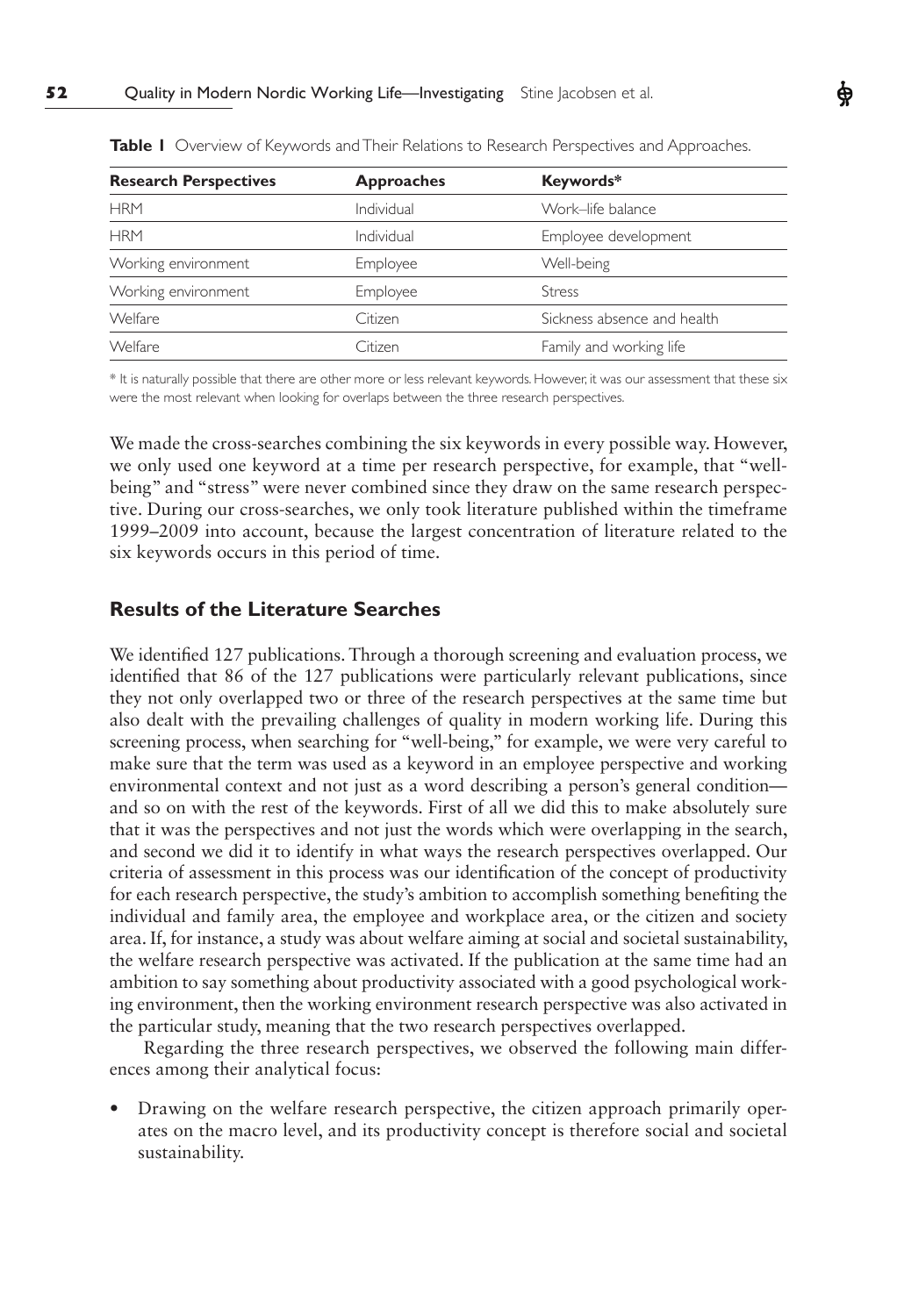• Drawing on the working environment research perspective, the employee approach primarily operates on the meso level. The employee approach's productivity concept is therefore a positive psychological working environment.

ф

• Drawing on the HRM research perspective, the individual approach primarily operates on the micro level. Its general focus is on the development of human resources in order to support the financial productivity of the company.

Table 2 condenses our observations of the differences between the welfare, working environment, and HRM research perspectives. The table reflects our observations of how the three perspectives each have different key notions concerning productivity; the hoped for outcome of the studies conducted within the perspective, and initiative; and the way in which each research perspective takes action in order to accomplish its goals. In the literature review, we use these two key notions to analyze the overlaps of the three research perspectives in order to identify which one of the three research perspectives is in play in the study and how it meets the different challenges of its own research field of interest. We examine the areas where working life research already overlaps this in order to point out potential learning using the two key concepts—concept of productivity and initiative—as guidelines.

Next we reviewed the 86 publications, analyzing them for overlaps in the light of OWL guided by Table 2 as an analytical instrument. A more detailed analysis showed that only 24 of the 86 publications were particularly relevant regarding thematic relevance and field-specific overlaps providing knowledge about modern working life. These 24 publications were used as the analytical foundation of the thematic analysis in this article. We refer to them in the following numerical order: 1. Steiber 2009; 2. Lapierre & Allen 2006; 3. Strategic Direction 2009; 4. van Emmerik & Peeters 2009; 5. Steinmetz et al. 2008; 6. Acton & Golden 2003; 7. Svensen et al. 2007; 8. Lund et al. 2003; 9. Bourne et al. 2009; 10. Darcy & McCarthy 2007; 11. Blank et al. 2008; 12. van Rhenen et al. 2006; 13. Cornish et al. 2007; 14. Casey & Grzwacz 2008; 15. Kasearu 2009; 16. Bergman & Gardiner 2007; 17. Wright et al. 2005; 18. Bruening & Dixon 2007; 19. Kirby 2005; 20. Lovell et al. 2009; 21. OECD 2007a; 22. OECD 2007b; 23. Loretto et al. 2005; and 24. Tsui 2008.

The results of the review are summarized in Table 3. Table 3 shows every possible combination of the three categories of keywords combined two and three at a time in the cross-searches and the results. It also shows how the 24 publications are distributed on these searches. The white area shows the results of the searches with two perspectives combined at a time, and the dark gray area shows the results where all three perspectives were combined at a time. Table 3 shows that not very many of the relevant publications involve all three perspectives. The dark gray area in Table 3 shows the results of the searches where all three research perspectives are in play at a time. As can be seen in the results of these searches, on many occasions we found no publications at all when keywords from each of the three perspectives were combined three at a time. This means that for the most part the relevant literature involves two of the perspectives at a time and very few all three at a time, meaning that the three different perspectives of modern working life are not frequently employed together and combining two perspectives at a time is more common.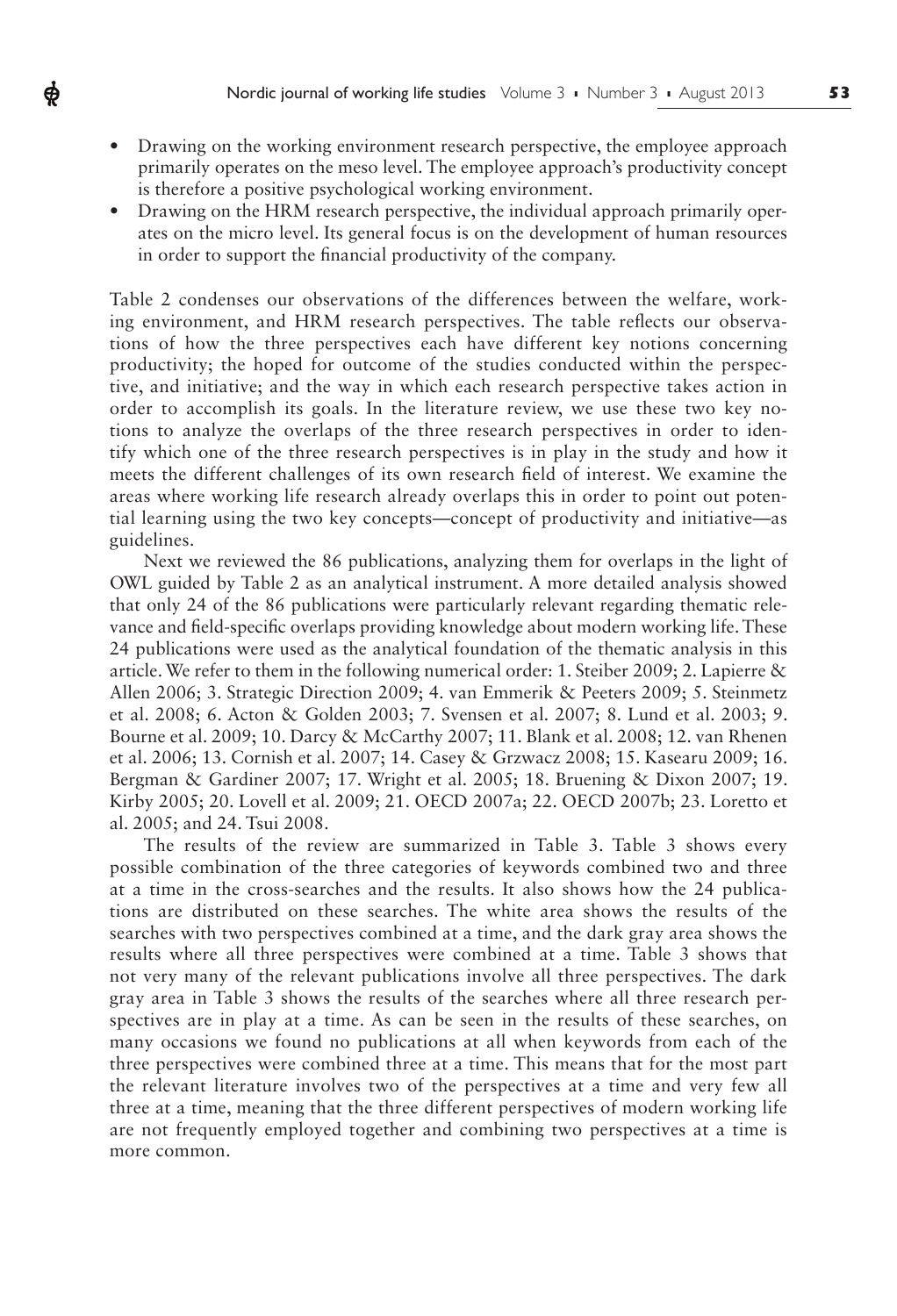| <b>Research</b><br><b>Perspective</b>                                                | Input/Challeng-<br>es Leading to<br>an Activation of<br>the Field                                                                                                                                   | Output<br><b>Conditions</b>                                                                                                                                                                              | <b>Initiatives</b>                                                                                                                                                                        | <b>Positive</b><br>Conse-<br>quences                                                | <b>Production</b>                                                                                                       |
|--------------------------------------------------------------------------------------|-----------------------------------------------------------------------------------------------------------------------------------------------------------------------------------------------------|----------------------------------------------------------------------------------------------------------------------------------------------------------------------------------------------------------|-------------------------------------------------------------------------------------------------------------------------------------------------------------------------------------------|-------------------------------------------------------------------------------------|-------------------------------------------------------------------------------------------------------------------------|
|                                                                                      |                                                                                                                                                                                                     | Citizen                                                                                                                                                                                                  |                                                                                                                                                                                           |                                                                                     |                                                                                                                         |
| Welfare research<br>Focus on citizens<br>and society<br>Operates on a<br>macro level | Socioeconomic<br>and social con-<br>sequences of<br>a high level of<br>sickness absence,<br>bad public health,<br>and a missing ap-<br>propriate balance<br>between family life<br>and working life | Focusing on<br>social problems<br>related to sick-<br>ness absence<br>and health and<br>coherence<br>between family<br>life and work-<br>ing life contrib-<br>utes positively<br>to the welfare<br>state | Investigations<br>of social and<br>economic<br>contexts<br>and their<br>consequenc-<br>es regarding<br>sickness<br>absence and<br>coherence<br>between<br>family life and<br>working life | Consideration<br>of particu-<br>larly vulnerable<br>citizens in the<br>labor market | The good<br>socially en-<br>gaged society.<br>Concept of<br>productiv-<br>ity: social<br>and societal<br>sustainability |
|                                                                                      |                                                                                                                                                                                                     | Employee                                                                                                                                                                                                 |                                                                                                                                                                                           |                                                                                     |                                                                                                                         |
| Working environ-<br>ment research                                                    | Poor mental<br>health, poor well-<br>being, and stress                                                                                                                                              | Focusing on<br>organizing and<br>managing men-                                                                                                                                                           | Job satisfac-<br>tion surveys,<br>prevention of                                                                                                                                           | Well-being at<br>the workplace                                                      | The good<br>and safe<br>workplace.                                                                                      |
| Focus on the<br>employee/<br>workplace                                               |                                                                                                                                                                                                     | tal health mini-<br>mizes the risk<br>of establishing                                                                                                                                                    | stress                                                                                                                                                                                    |                                                                                     | Concept of<br>productivity:                                                                                             |
| Operates on a<br>meso level                                                          |                                                                                                                                                                                                     | a bad working<br>environ-<br>ment, thereby<br>contributing to<br>creating a good<br>workplace                                                                                                            |                                                                                                                                                                                           |                                                                                     | good psycho-<br>logical working<br>environment                                                                          |
|                                                                                      |                                                                                                                                                                                                     | Individual                                                                                                                                                                                               |                                                                                                                                                                                           |                                                                                     |                                                                                                                         |
| HRM research<br>Focus on the                                                         | Mismatch be-<br>tween actual level<br>of competencies                                                                                                                                               | Focusing on<br>increasing com-<br>pany produc-                                                                                                                                                           | Employee<br>development<br>and work-life                                                                                                                                                  | Increased<br>efficiency, the<br>whole human                                         | The good<br>profitable<br>company.                                                                                      |
| individual human<br>being's relation to<br>the organization                          | and competency<br>requirements.<br>High staff turnover,                                                                                                                                             | tivity through<br>employee<br>development                                                                                                                                                                | balance initia-<br>tives                                                                                                                                                                  | being                                                                               | Concept of<br>productivity:<br>financial profit                                                                         |
| Operates on a<br>micro level                                                         | different kinds of<br>absences, etc.                                                                                                                                                                | and work–<br>life balance<br>contributes<br>positively to<br>the individual,<br>the company,<br>and thereby<br>to company<br>finances                                                                    |                                                                                                                                                                                           |                                                                                     |                                                                                                                         |

**Table 2** A Comparison of Welfare, Working Environment, and HRM Research Perspectives.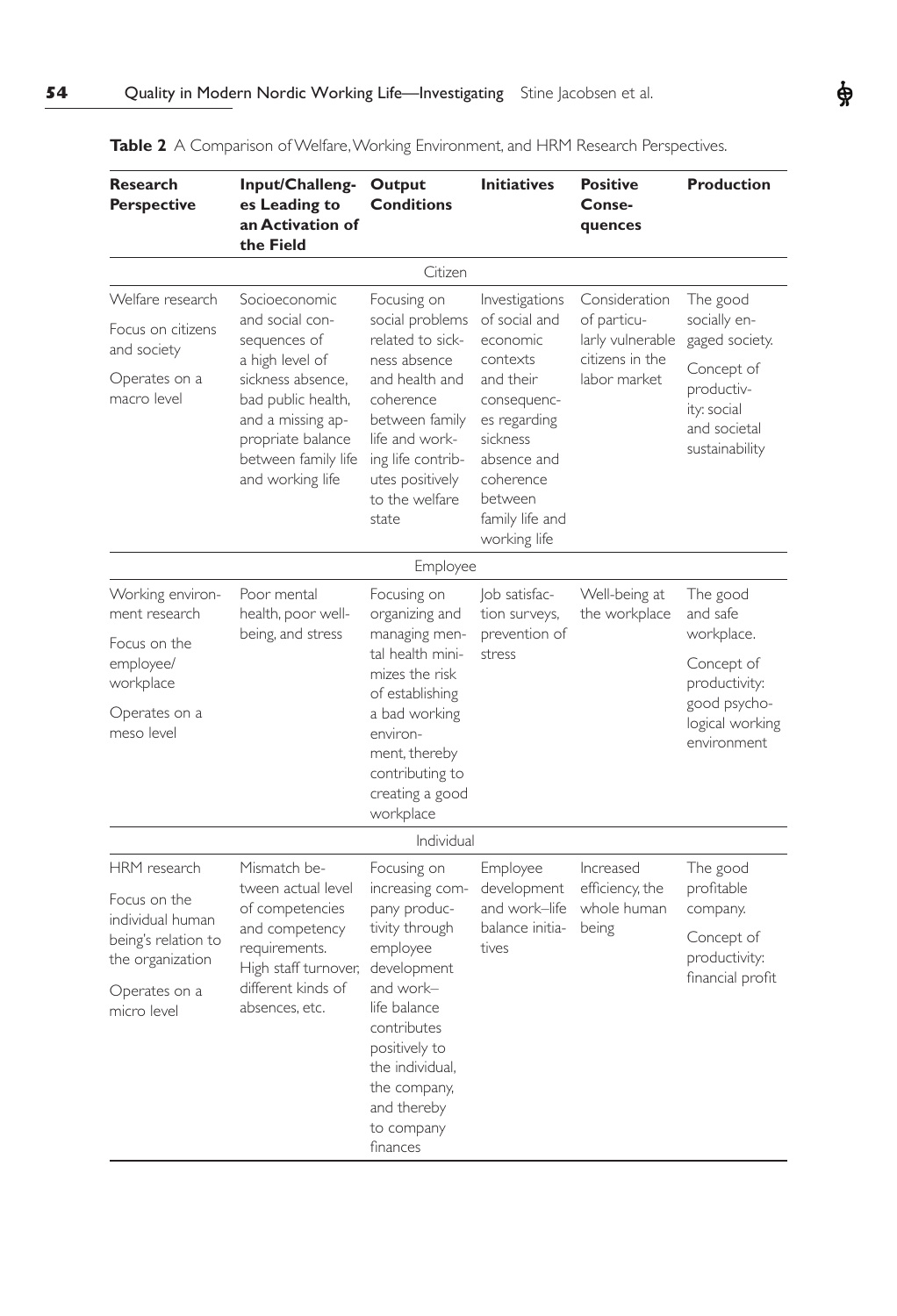| <b>HRM</b><br><b>Individual</b>                    | <b>Working</b><br><b>Environment</b>                            | Welfare<br><b>Citizen</b>                           | <b>Results</b>                                        | <b>Publication</b><br><b>Numbers</b> |
|----------------------------------------------------|-----------------------------------------------------------------|-----------------------------------------------------|-------------------------------------------------------|--------------------------------------|
| <b>Keywordsused in</b><br>the combined<br>searches | <b>Employee</b><br>Keywords used in<br>the combined<br>searches | <b>Keywords used</b><br>in the combined<br>searches | Number of<br>particularly<br>relevant<br>publications | cf. overview<br>above                |
|                                                    | Well-being                                                      | Family/working life                                 | 2                                                     | 1, 2                                 |
| Employee dev.                                      | Well-being                                                      |                                                     |                                                       | 3                                    |
|                                                    | <b>Stress</b>                                                   | Family/working life                                 | $\overline{2}$                                        | 4, 5                                 |
| Employee dev.                                      | <b>Stress</b>                                                   |                                                     |                                                       | 6                                    |
| Employee dev.                                      |                                                                 | Family/working life                                 | $\overline{\phantom{0}}$                              | $\overline{\phantom{0}}$             |
|                                                    | Well-being                                                      | Sickness ab./health                                 | 2                                                     | 7,8                                  |
| Work-life balance                                  | Well-being                                                      |                                                     | $\overline{2}$                                        | 9,10                                 |
|                                                    | <b>Stress</b>                                                   | Sickness ab./health                                 | $\overline{2}$                                        | 11, 12                               |
| Work-life balance                                  | <b>Stress</b>                                                   |                                                     |                                                       | 13                                   |
| Work-life balance                                  |                                                                 | Sickness ab./health                                 |                                                       | 4                                    |
| Work-life balance                                  |                                                                 | Family/working life                                 | (2)                                                   | $15.16*$                             |
| Employee dev.                                      |                                                                 | Sickness ab./health                                 |                                                       | 17                                   |
| Employee dev.                                      | Well-being                                                      | Family/working life                                 |                                                       |                                      |
| Employee dev.                                      | <b>Stress</b>                                                   | Family/working life                                 |                                                       |                                      |
| Work-life balance                                  | Well-being                                                      | Family/working life                                 | (1)                                                   | $18*$                                |
| Employee dev.                                      | <b>Stress</b>                                                   | Sickness ab./health                                 |                                                       | 9                                    |
| Employee dev.                                      | Well-being                                                      | Sickness ab./health                                 |                                                       |                                      |
| Work-life balance                                  | <b>Stress</b>                                                   | Family/working life                                 | (3)                                                   | 20, 21, 22*                          |
| Work-life balance                                  | Well-being                                                      | Sickness ab./health                                 |                                                       | 23                                   |
| Work-life balance                                  | <b>Stress</b>                                                   | Sickness ab./health                                 |                                                       | 24                                   |

**Table 3** Overview of Search Combinations and Resultant Publications.

ф

\* The two categories cover a broad range of literature, as the search words "family and working life" and "work–life balance" have a similar meaning, since both topics are centered round the family. The other search words are not so close together, which is why they create a much wider dispersion.

In the following section, we present our condensed reading of the three research perspectives and their overlaps through convergence.

# **The Three Related Research Perspectives and Their Overall Quality Approach**

From the perspective of the welfare research perspective, if an unbalanced working life results in, for example, stress, absenteeism, exclusion, and malfunctioning families, this is a problem. In short, if citizens cannot be productive in a sustainable way because of a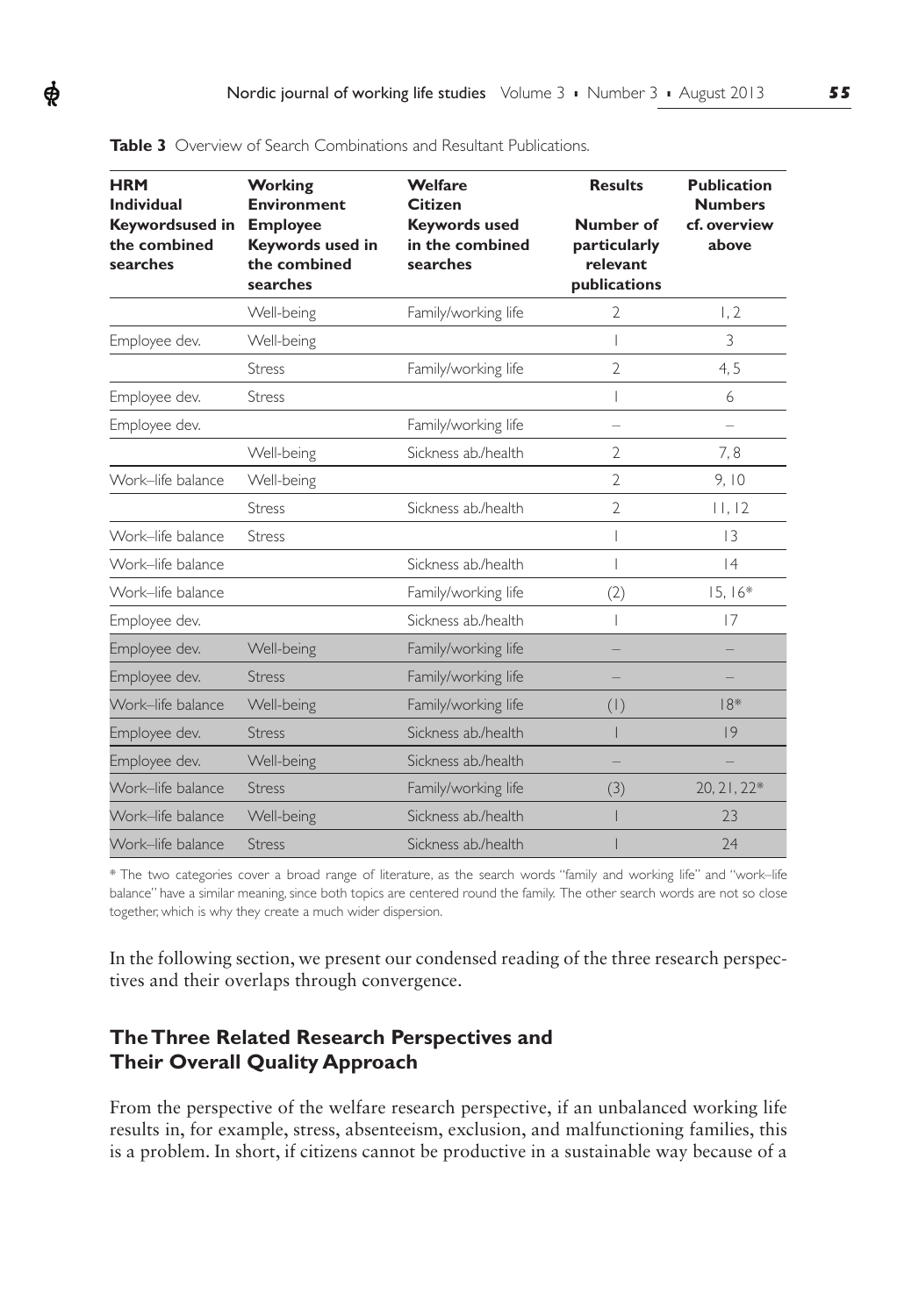malfunctioning working life, the welfare state suffers. This issue is especially relevant in the Nordic countries because of its welfare state model with its interest in and responsibility for social inclusion. For instance, Denmark not only has the world's highest employment rate for women (Emerek & Holt 2008) but also has almost one million people on benefits. In many cases, these people have been pushed out of the labor market, and in other cases they have never been able to enter the labor market because of health and socioeconomic consequences (Høgelund et al. 2008).

Ф

The main argument of the welfare research perspective is that the welfare state is bound to pay attention to quality in modern working life; it would be too costly if it failed to do so. Socially, some of the largest items of expenditure are caused by labor market-related issues (e.g., absenteeism, attrition, and stress), and for each individual company a large and still increasing amount of its total costs is associated with how people are included in the labor market. If citizens are deployed in an unsuitable manner resulting in stress, burnout, exclusion, sudden death, etc., it is the responsibility of the welfare state to pick up the costs as (former) employees are supported by passive benefits. Furthermore, it is significant when companies fail to retain older workers in the labor market, since these employees in principle are fully able to work and thus should be active and contributing to the total economy (Holt 2006). Finally, there is the area concerning workers' struggle to ensure coherence between family life and working life. This area is also important for the welfare state, something which, for example, the establishment of the Commission of Family and Working Life (2007) reflects. With regard to quality, the welfare research perspective—especially the Nordic-inspired one generally aims at enhancing working life conditions for citizens.

In brief, the working environment research perspective covers the interplay between the relationships, influences, and conditions under which human beings work. However, working environment research is also concerned with the technical and social development affecting the safety of the employees and ultimately the physical and mental health at the workplace. The employee is therefore the conceptualization of the main focus of interest of working environment research. Working environment research generally deals with the paradoxical fact that working conditions can cause impacts, which for some people can be stressful and for others stimulating. Thus, it is difficult to provide general guidelines especially in the "softer" areas (e.g., Sørensen et al. 2008).

The perspective, however, is traditionally based on the different factors affecting people at work. It is divided into the following groups—physical, chemical, ergonomic, and psychological effects as well as accidents. Technical, social, organizational, and managerial influences are generally added as ways of understanding how people at work are affected. There are a number of different approaches to these various factors affecting the working environment: the physical/technical approach with a focus on physical factors such as ventilation conditions, temperature, and noise; the medical approach with a focus on the health-promoting or straining nature of work; the management-oriented approach with a focus on the importance of management and HRM; the safety-oriented approach with a focus on counteracting the risk of accidents; the chemical approach with a focus on substances and materials in the workplace; and the ergonomic approach with a focus on musculoskeletal injuries (Sørensen et al. 2012).

As the many different approaches reflect, the working environment in a serviceoriented society represents a more complex and multifaceted area than was the case previously (Hasle et al. 2010). It is not that the traditional physical factors no longer are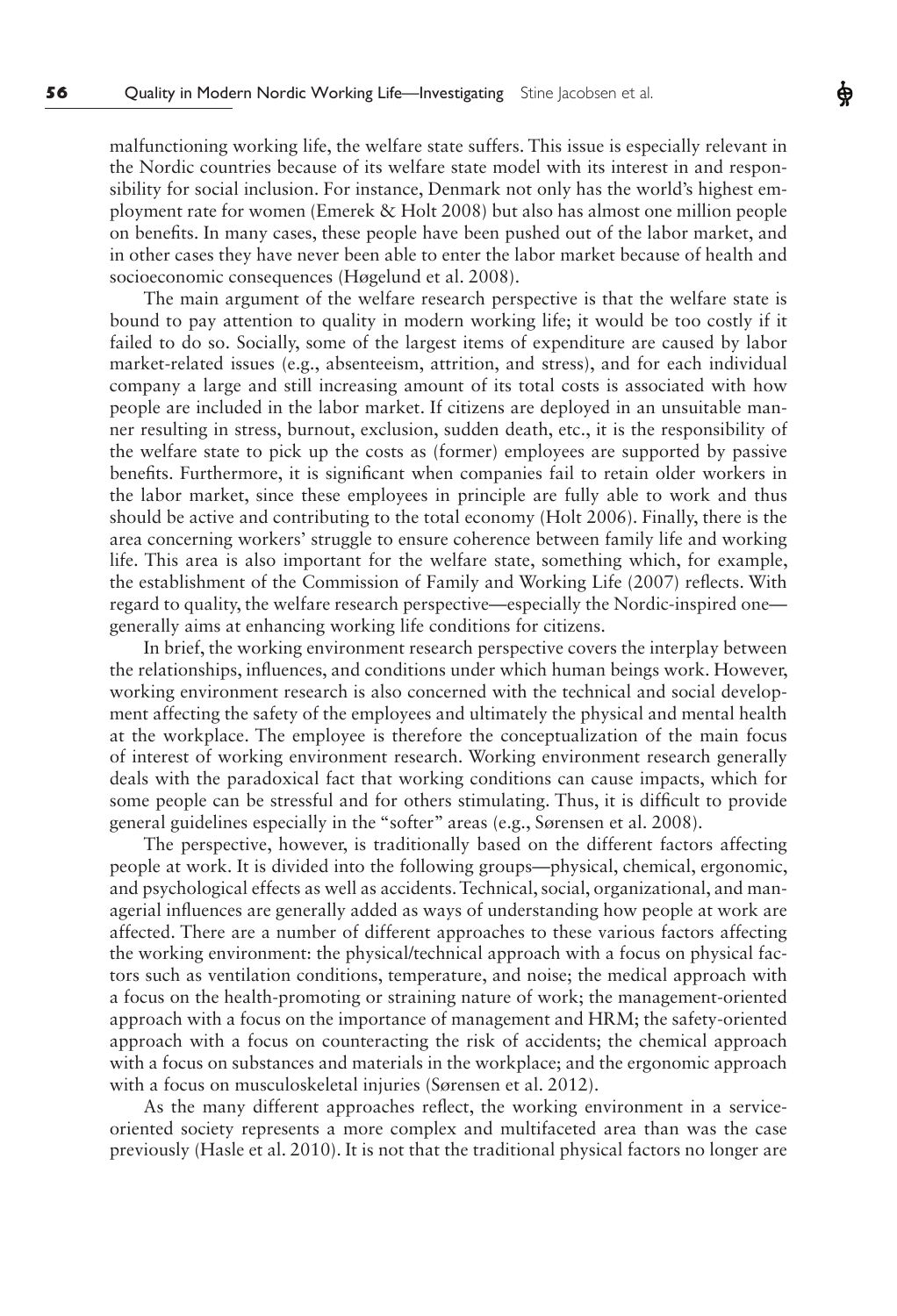significant, or that they have been supplemented by several new dimensions. It is that the understanding of work, the employees' roles, the way work is perceived, and the relationship between management and employees have changed so extensively that working environment can no longer be comprehended on the basis of traditional categories and approaches (Allvin & Aronsson 2003).

ф

The working environmental focus of this review is primarily the psychological working environment, since it is this branch of the working environment perspective that seems to overlap with the HRM research perspective and the welfare research perspective. Although working environment must be understood as the interplay between the relationships, influences, and conditions under which human beings work, there have been major changes in the ways in which the working environment has been understood over time. The psychological working environment did not play a central role in working environment research until the 1990s, meaning that it is a relatively new area of working environment studies with intensified focus on relations and social capital (Hasle et al. 2010). So, from this perspective, quality is obtained through keeping the worker psychologically safe and healthy.

The HRM research perspective has emerged from and is designed as a means of tackling the transition from an industrial society toward a knowledge society (Larsen 1997, Larsen & Brewster 2000, Legge 2005, Ulrich 1997). Traditional industrial companies, where machines are at the center of production, are now more often being replaced by knowledge, service, and administrative companies. The product in these new types of companies is intangible and consists of human behavior such as knowledge, service, care, counseling, etc. This is a fragile kind of production, since production and consumption happen simultaneously. The product cannot be recalled in the same way in which industrial products can be recalled by the manufacturer. Human behavior is not returnable and can only—in certain cases—be remedied, which is not only difficult but also expensive. The general interest in working life conditions (and human beings) already evolved around the year 1900 in terms of worker protection, improvement of social conditions, and (later on) efforts to improve the physical working environment. In the aftermath of the industrial boom in the 1960s, and service management in the 1970s, the concept of personnel management gained great acceptance. Personnel management covers attracting, maintaining, developing, and phasing out employees (individuals) in an organization. In the 1980s, there was a major breakthrough, mainly caused by two parallel research initiatives, respectively called the Harvard School and the Michigan School (Beer et al. 1984, Fombrun et al. 1984). These schools were followed by a massive research effort, and today the HRM concept is a solid research and practice field.

HRM contributes to the individual and organizational goal achievement (Larsen 2006, p 434). This development is materialized through a number of initiatives. These initiatives are focusing on the one hand on a knowledge dimension and on the other hand on a health dimension*.* The knowledge dimension is expressed through a wide range of staff developmental initiatives, e.g., competency development, talent development, leadership development, organizational learning processes, etc. The health dimension is expressed through a series of initiatives aiming at supporting the human resources through "the whole human being" and its potential contributions to the company's financial progress, e.g., work–life balance, health promotion, smoking cessation courses, health insurance, stress management, and senior arrangements (Larsen 2006). Seen from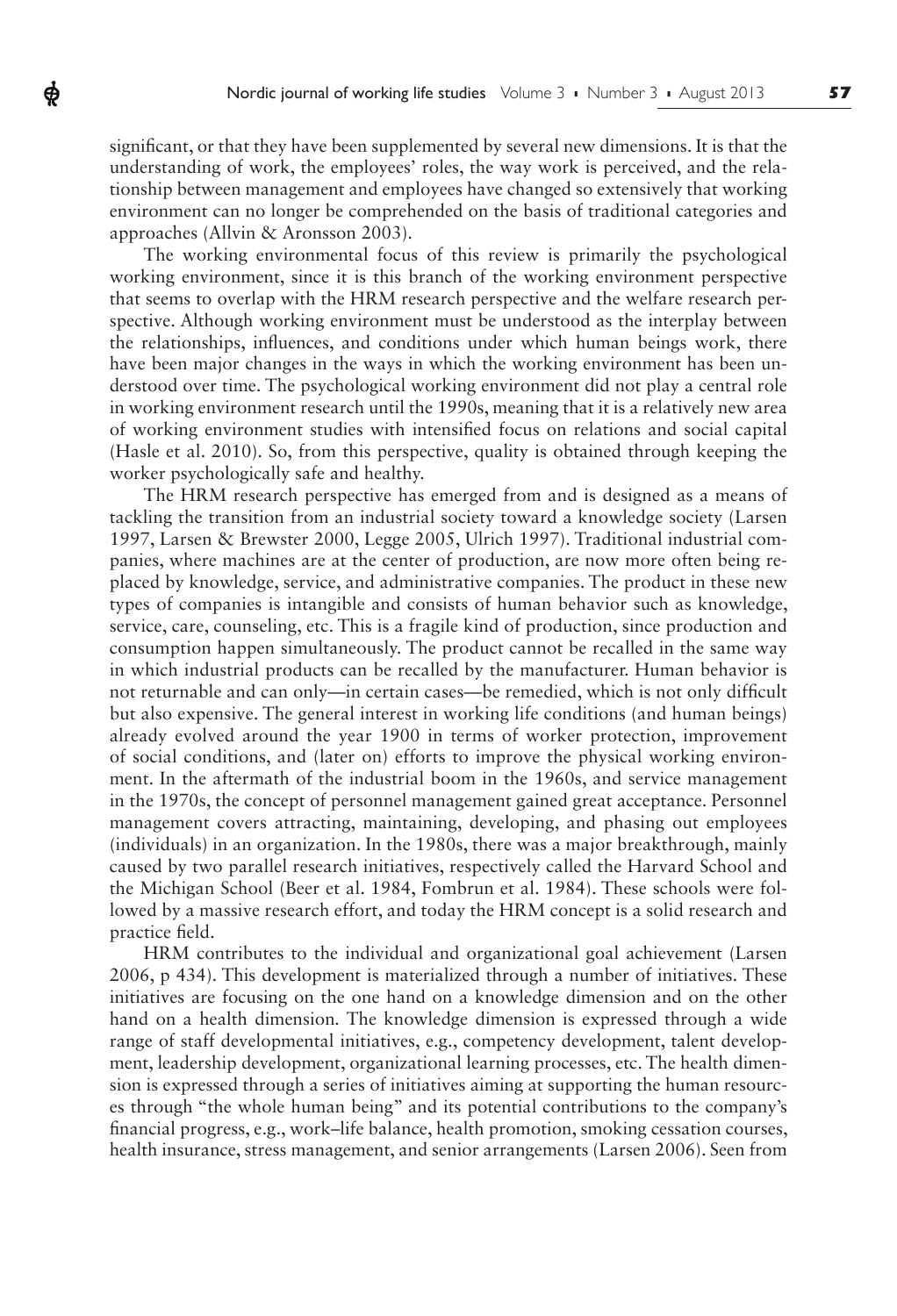the HRM perspective, quality is achieved through optimizing the competencies of humans through the management of their resources.

## **Overlaps through Convergence**

In what areas do the three perspectives converge when approaching quality issues of modern working life?

The citizen approach of welfare research operates on the macro level, meaning that working life initiatives mostly result in socioeconomic consequences. At the same time, the macro level provides the framing conditions for the acting spaces of the two other related perspectives: laws, conventions, and public services. The societal challenges are the socioeconomic consequences of, for example, high level of absence due to illness. A great deal of the absence due to illness arises from working conditions at the various workplaces, where either the psychological or the physical working environment is of poor quality. This has negative consequences for the affected person and family, just as the company suffers financially. At the societal level, sickness benefit is a large and increasing item just as sick leave of longer duration can exclude the person from the labor market, which has wide implications not only financially but also in relation to social inclusion. Additionally, sickness absence can result in increased health care costs. Sickness absence is therefore a good example of how the three perspectives overlap. Problems stemming from the workplace or poor or no HRM initiatives will have major impacts at the community level. However, the problem cannot be solved just on the society level.

Another example of overlap is found in the fact that Danish parents are in employment. This is possible because the welfare state has ensured the parents maternity and paternity leave and day care offers. These are public service benefits, which are necessary in order to keep up the employment rate of all men and women of working age, and thereby maintain societal productivity. However, in recent years, there has been a development both in the workplace and in public services, which creates problems. Modern working life requires such temporal flexibility of employees, to work more in less time and sometimes at odd times. Public day care systems, by contrast, are moving in the opposite direction. They maintain opening hours which, for the most part, do not match the demands of modern working life. Public services are a precondition for the employment of parents; however, they have also become a barrier to employment and further development of modern working life. At the same time, many companies view the very fact that the employee has a family as a matter between the family and the welfare state, and therefore not something that the company is responsible for. Family-friendly employee policies are to be found at many companies, but they rarely have a hold of the real problems, namely that modern working life requires so much time and energy of the individual worker that there is very little left for the family. The lack of balance between working life and family life is a social problem, which cannot be solved at the society level as it is taking place at the same time as the society level is contributing to the creation of work–life balance and the lack of work–life balance simultaneously (Emerek & Holt 2008, Esping-Andersen 2002, Fine-Davis et al. 2004).

Finally, stress is a specific example of a research area that overlaps with the welfare, the HRM, and the working environment perspectives covered in this review. According to a white paper from the National Research Centre for the Working Environment, there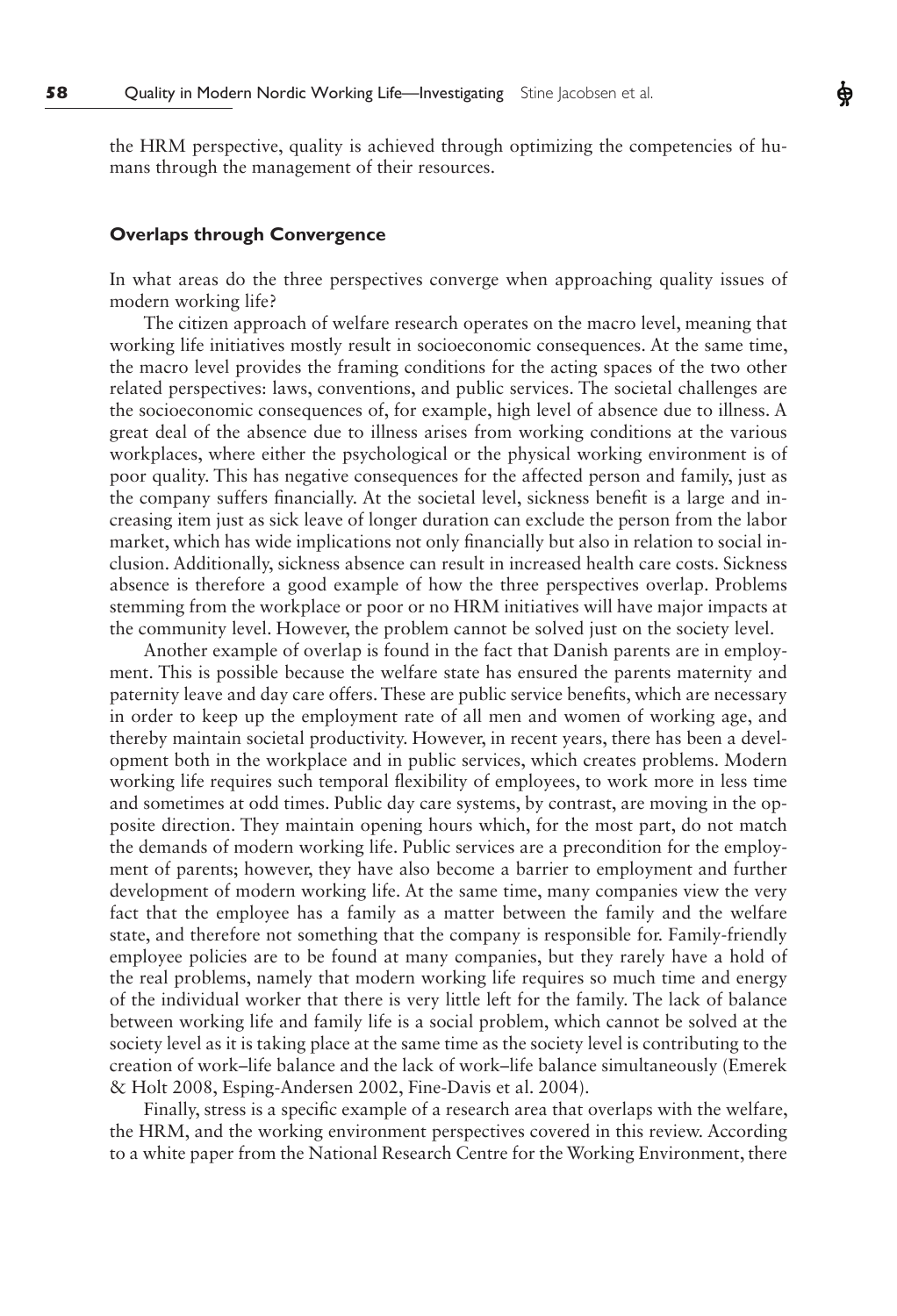are indications of an increase in the occurrence of milder mental health problems in Denmark, for example, stress. In 2005, 8.7% of the population reported that they often suffer from stress in their daily lives. This is 1.5 times as many as in 1987. Furthermore, the white paper estimates that the cost to society arising from mental health problems is DKK 55 billion per year (2008 level), which is also an increase compared to previous years (Borg et al. 2010).

# **Strategic Analytical Overlap Analysis—Cross-Disciplinary Themes and Good Examples**

ф

This section has two purposes: one is to identify cross-disciplinary themes spanning the 24 resultant publications. We do this by pointing to research methods, purposes, and results related to quality in modern working life*.* Second, we focus on how the idea of OWL varies depending on which research field and concept of productivity is activated in the articles. First, we identify the cross-disciplinary themes. Then, in a more detailed analysis of publications placed within the two cross-disciplinary perspectives, we set out to exemplify how the nature of the publication—and thereby its contribution to the understanding of OWL in terms of the three perspectives—develops depending on which perspective is the object of study, and how many perspectives are represented in the study at the same time.

#### **Two Cross-Disciplinary Themes: Boundary and Quality**

Through our observations of the studies' analytical strategies, we have identified two themes spanning the 24 publications: one which deals with the boundaries in modern working life, and one which deals with quality in modern working life. Approximately one-half of the publications deal with the boundaryless working life and the challenges that this entails (Table 4). As is apparent from our literature analysis, these challenges are generally about the fact that, over time, it has become increasingly difficult for the individual employee to find and set boundaries for his or her working life and family life. At the same time, it has become more difficult for companies to find and set the boundaries for how employee resources should and can be used to the benefit of the company. Finally, it is also becoming more complicated to set the boundaries for when and how the employee's family life and working life can and should flow into one another. This has an impact on the welfare system, since employees are being supported when they become sick from, for example, stress-related illnesses. In what follows, we call this phenomenon "the boundary theme." The other half of the publications are about the quality of working life dealing with both the negative consequences of working life and the various disorders related to this, which might affect the employees (Table 4). The publications also deal with different possible ways of affecting quality in modern working life. The main approach is people being affected by different work-related psychological disorders, which can lead to even more serious psychological or physical diseases: burnout, sudden death, or suicide. Hence, this perspective deals with areas which influence quality in modern working life and initiatives which affect the different areas of quality. We call this phenomenon "the quality theme."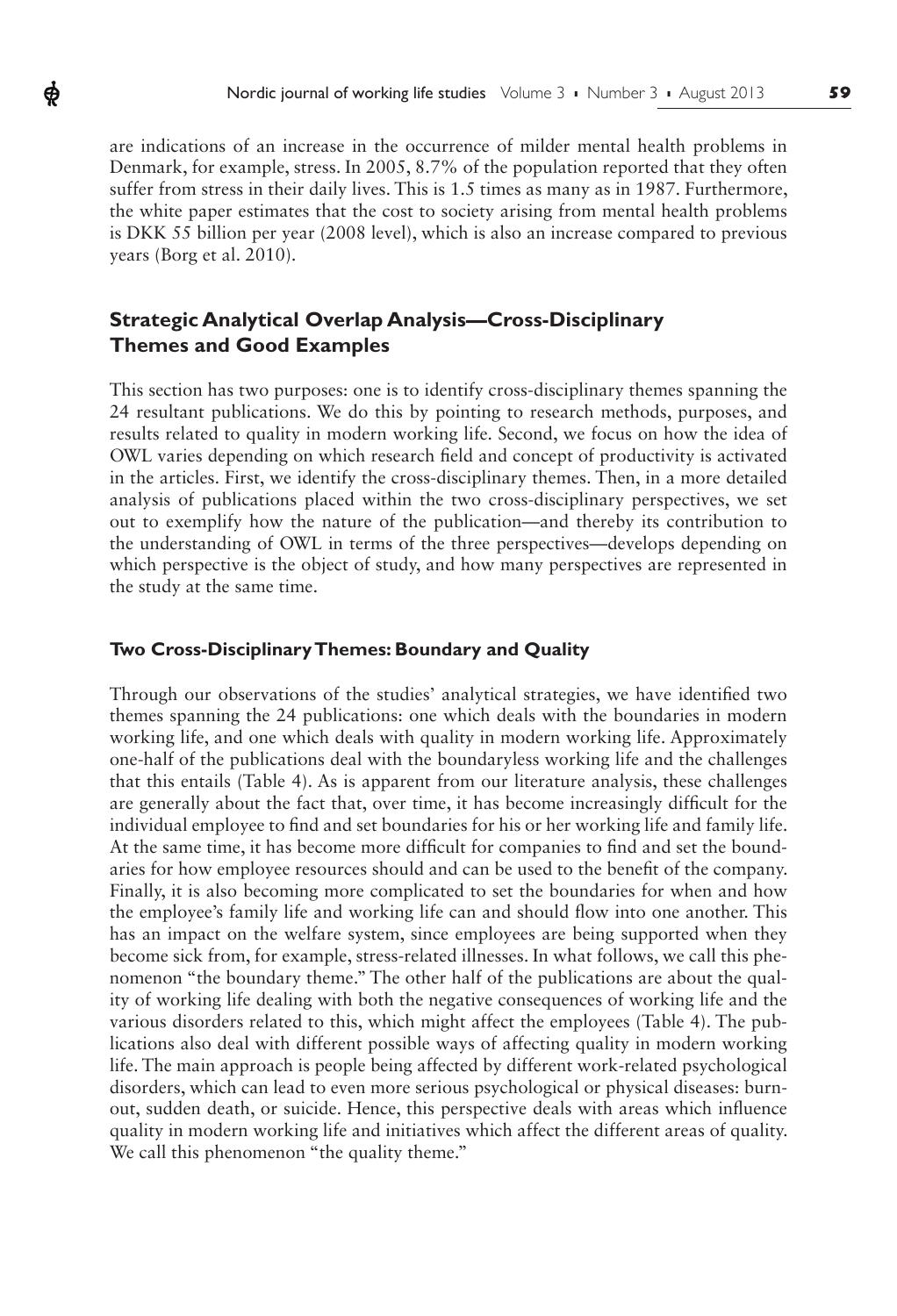These two themes cut across the search categories and appear in the total mass of data. The fact that the boundary theme and the quality theme emerge from the total mass of data must be understood in the sense that it is possible to read all of the 24 publications included in this review meaningfully from either one or the other perspective. The themes may be present as a main theme in one article at a time or be a subtheme where the other perspective is the main theme. Thus, these two themes constitute the basic structure of quality in modern working life in the articles. In the following, we analyze the 24 articles and their overlap strategy. We use the two themes as an analytical frame. Through our strategic analytical observations, pointing out the fundamental dynamics characterizing the nature of OWL through the two themes, it becomes possible to see when and how the three research perspectives overlap. When doing this, we work with two concepts: the object of study and the impact factors. The object of study is the area of focus in a given publication—meaning the observed perspective in focus that wants to attain something in regard to its area of interest (concept of productivity): the individual perspective (financial profit), the employee perspective (good psychological working environment), and the citizen perspective (social and societal sustainability). The impact factors are areas which influence the object of study (and thereby the concept of productivity). We isolate the object of study and analyze the way in which the productivity concept constructs the object of study in each article. First we identify either one or two of the perspectives representing the object of study/concept of productivity at the same time. Second, we identify which perspectives represent the impact factors in the study. Through this way of observing the system of the study, we are able to determine how each study creates meaning, and thus how many life sphere perspectives of OWL are present in each particular study. We call this system "overlap strategy." Table 4 summarizes the results of this analytical process across the 24 publications.

In the following section, we show three good examples of the boundary and quality themes, each respectively having one of the three life sphere approaches of modern working life as an object of study and thereby a concept of productivity. Showing good examples is fruitful because it creates a picture of the achievement that comes with all perspectives of OWL being considered in a study dealing with quality issues of modern working life.

## **The Boundary Theme**

#### **The Individual Approach and Financial Profit as a Measure of Success**

Bourne et al. (2009) is a good example of a relevant publication being a result of crosssearches using the search words "work–life balance" (the individual perspective) and "well-being" (the employee perspective). The study's methodology is based on a quantitative questionnaire survey carried out in different types of American companies. Its purpose is to verify the hypothesis that when employees address too much attention to either family or working life then stress and poor well-being occur, which reduces productivity. To avoid the poor effects, the employees must obtain a balance between the two. The study's hypothesis is thereby that employees, who master "dual-centricy" (equal prioritization of family and working life), suffer less from stress and poor wellbeing. It is also its purpose to demonstrate that this phenomenon does not exist to quite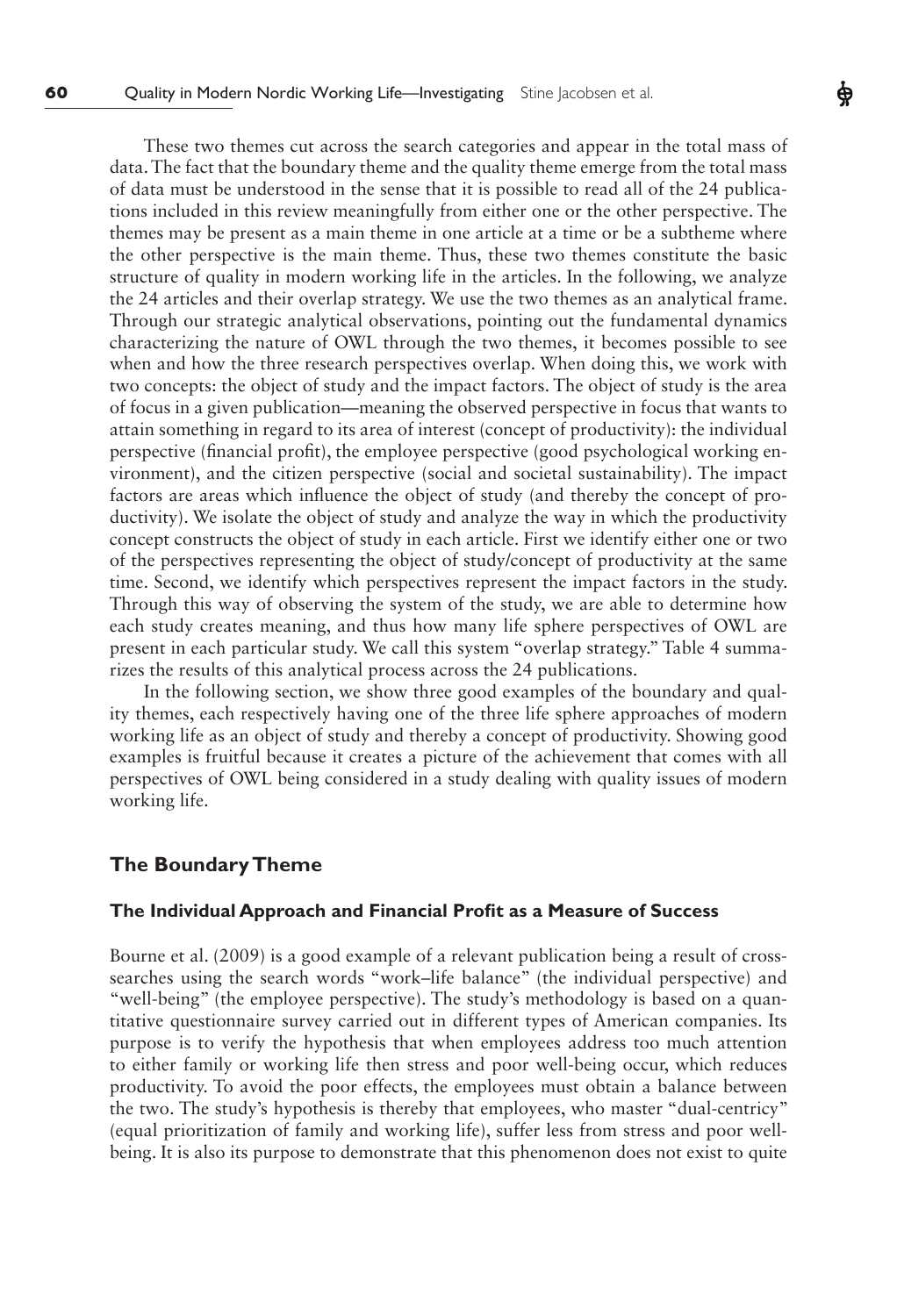| cation number,<br>Author, publi-<br>perspective<br>disciplinary<br>and cross- | یہ<br>Purpos                                                                                                                                                        | Methodology                                                         | Findings                                                                                                                                                                                                                                                                          | in play represented by<br>research perspectives<br>Overlap strategy: The<br>(research perspective<br>impact factors (other<br>relationship between<br>by keyword) and the<br>in focus represented<br>the object of study<br>keywords)                                         | Deficiencies of the Three Perspec-<br>ern Working Life-Relevance and<br>Conceptual Connection between<br>OWL and Quality Issues of Mod-<br>tives Related to OWL                                                                                                                                                                                                                                                                                                                             |
|-------------------------------------------------------------------------------|---------------------------------------------------------------------------------------------------------------------------------------------------------------------|---------------------------------------------------------------------|-----------------------------------------------------------------------------------------------------------------------------------------------------------------------------------------------------------------------------------------------------------------------------------|-------------------------------------------------------------------------------------------------------------------------------------------------------------------------------------------------------------------------------------------------------------------------------|---------------------------------------------------------------------------------------------------------------------------------------------------------------------------------------------------------------------------------------------------------------------------------------------------------------------------------------------------------------------------------------------------------------------------------------------------------------------------------------------|
| Boundary theme<br>Steiber (2009)                                              | and institutional issues<br>tent to which cultural<br>To determine the ex-<br>affect employee well-<br>being: family life and<br>≝<br>working                       | national comparative<br>questionnaire study<br>Quantitative, inter- | tural and institutional issues<br>terms of family/working life<br>conflicts. Women and men<br>between time and energy<br>have different views. Cul-<br>A conceptual distinction<br>only affect well-being in<br>to a small extent                                                 | employee perspective (well-<br>nected to family and work-<br>How does the societal and<br>ing life affect work-related<br>Impact factor: the citizen<br>cultural institution con-<br>perspective (family and<br>Object of study the<br>working life)<br>well-being?<br>being) | spillover between family and working life.<br>social institutions and cultural differences<br>and well-being at work and the negative<br>the individual as a human being in an or-<br>No involvement of influential factors as-<br>ganizational context-i.e., the impact of<br>sociated with the negative spillover and<br>Work-Life Balance initiatives and other<br>Insight into the relationship between<br>staff building initiatives (the individual<br>perspective of OWL is missing) |
| Boundary theme<br>Allen (2006)<br>2. Lapierre &                               | disadvantages of meth-<br>tential advantages and<br>related to family and<br>to avoiding conflicts<br>ods used in relation<br>To illustrate the po-<br>≝<br>working | Quantitative ques-<br>tionnaire study                               | An examination of potential<br>creases personal employee<br>work and family life and in-<br>Help from family and man-<br>related to work and family<br>fewer conflicts related to<br>agement using "problem-<br>focused coping" leads to<br>ways to avoid conflicts<br>well-being | employee perspective (well-<br>How does family and work-<br>ing life affect work-related<br>Impact factor: the citizen<br>perspective (family and<br>employee well-being?<br>Object of study: the<br>working life)<br>being)                                                  | working life where family and profession-<br>initiatives or other staff-building initiatives<br>the level of job satisfaction in a modem<br>ment of the influence of factors related<br>to the individual organizational context<br>tion to work and family (the individual<br>that may influence an employee's rela-<br>al life boundaries overlap. No involve-<br>Insight into possible ways to improve<br>and the possible Work-Life Balance<br>perspective of OWL is missing)           |

Table 4 Analytical Overview of Themes, Overlap Strategy, and Conceptual Connections between OWL and Quality Issues of Modern Working Life. **Table 4** Analytical Overview of Themes, Overlap Strategy, and Conceptual Connections between OWL and Quality Issues of Modern Working Life.

 $\phi$ 

*Continue*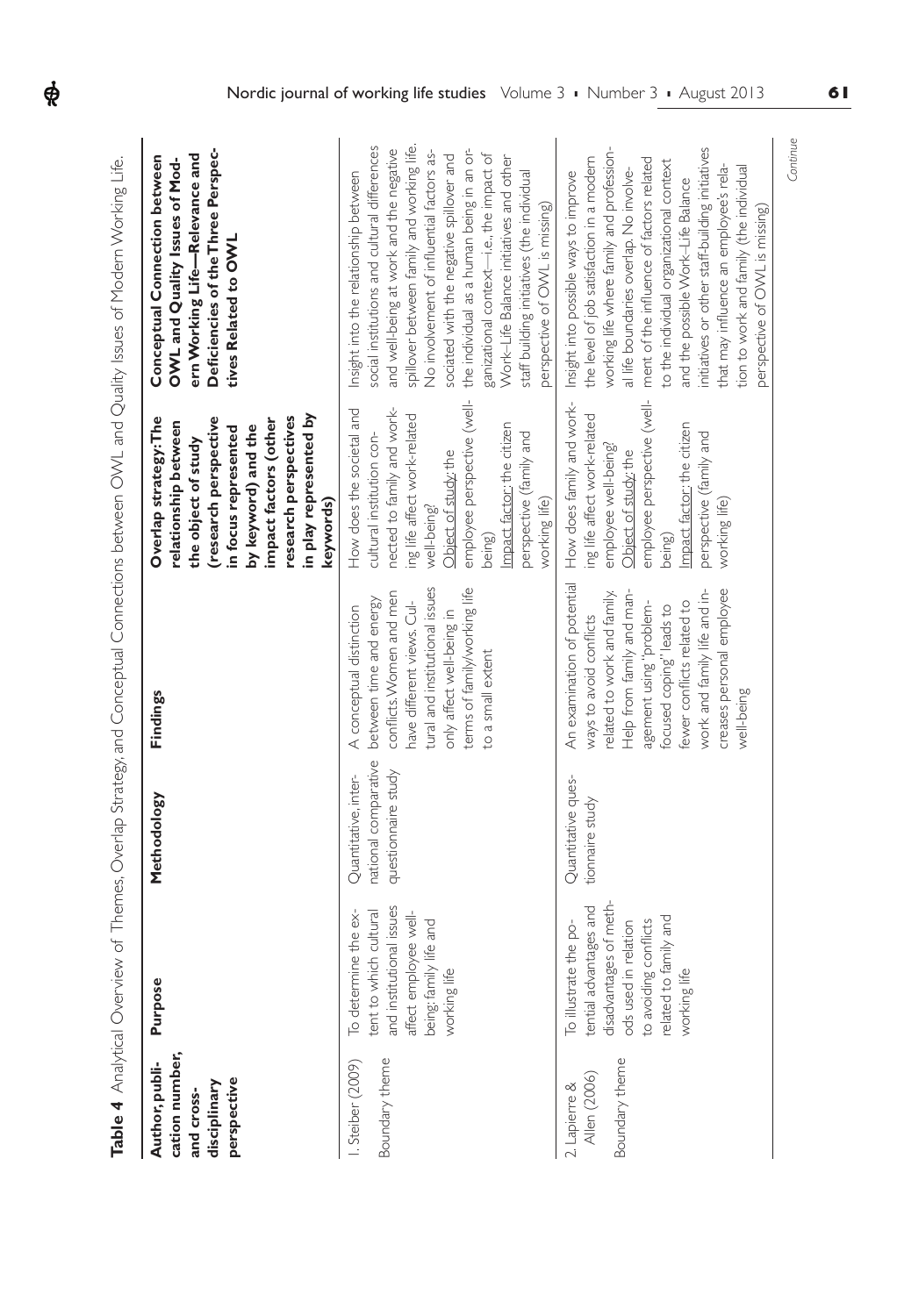| Quality in Modern Nordic Working Life-Investigating                                                                                                                                                                                                                                                                                                                                                                                                                                                  |                                                                                                                                                                                                                                                                                                                                                                                                                                                                                                                                                             | Stine Jacobsen et al.                                                                                                                                                                                                                                                                                                                                                                                                                                                                                                                                                                                                 | ф        |
|------------------------------------------------------------------------------------------------------------------------------------------------------------------------------------------------------------------------------------------------------------------------------------------------------------------------------------------------------------------------------------------------------------------------------------------------------------------------------------------------------|-------------------------------------------------------------------------------------------------------------------------------------------------------------------------------------------------------------------------------------------------------------------------------------------------------------------------------------------------------------------------------------------------------------------------------------------------------------------------------------------------------------------------------------------------------------|-----------------------------------------------------------------------------------------------------------------------------------------------------------------------------------------------------------------------------------------------------------------------------------------------------------------------------------------------------------------------------------------------------------------------------------------------------------------------------------------------------------------------------------------------------------------------------------------------------------------------|----------|
| connection to employee well-being and<br>Insight into the companies' approach to<br>family as an institution in society and its<br>employees who, as a resource available<br>thrive better in the company and thus<br>No involvement of societal influences<br>retention in the company (the citizen<br>and/or consequences relating, e.g., to<br>through special training programs to<br>remain employed longer than usual.<br>to the company, can be influenced,<br>perspective of OWL is missing) | life spheres respectively affect each other<br>nsight into stress factors associated with<br>family and working life and how the two<br>and are transferred between each other.<br>between family and working life unfolds,<br>their impact on family and working life<br>tions important to the formation and/<br>. $\underline{\circ}$<br>i.e., no involvement of HRM interven-<br>or avoidance of specific stressors and<br>No involvement of the organizational<br>(the individual perspective of OWL<br>framework in which the interaction<br>missing) | tively affect each other and are transferred<br>formation and/or the avoidance of specific<br>between each other and thus characterize<br>ife unfolds in, i.e., there is no involvement<br>Insight into how stress factors associated<br>stress factors and their impact on family<br>interaction between family and working<br>of HRM interventions important to the<br>and working life (the individual perspec-<br>human mental states in both the short-<br>with family life and working life respec-<br>organizational framework in which the<br>and long term. No involvement of the<br>tive of OWL is missing) | Continue |
| fect work-related well-being<br>Impact factor: the employee<br>How does a certain type of<br>Object of study: the individ-<br>employee development af-<br>perspective (well-being) +<br>ual perspective (employee<br>the individual perspective<br>and how does well-being<br>(employee development)<br>affect company financial<br>development)<br>goals?                                                                                                                                           | mpact factor: the employee<br>Object of study; the citizen<br>How does work-related<br>perspective (family and<br>stress affect family and<br>perspective (stress)<br>working life?<br>working life)                                                                                                                                                                                                                                                                                                                                                        | mpact factor: the employee<br>Object of study; the citizen<br>How does work-related<br>perspective (family and<br>stress affect family and<br>perspective (stress)<br>working life?<br>working life)                                                                                                                                                                                                                                                                                                                                                                                                                  |          |
| A measurement of employ-<br>turnover and thus company<br>ee well-being has a positive<br>impact on employee<br>performance                                                                                                                                                                                                                                                                                                                                                                           | amily life when conflicts are<br>There are specific stressors<br>related to working life and<br>transferred from family to<br>work and vice versa. Both<br>affected but in their own<br>individual level are each<br>the team level and the<br>ways                                                                                                                                                                                                                                                                                                         | Tive causal models are used,<br>tion to conflicts in working<br>there will be stress in rela-<br>A cyclic model that works<br>factors lead to depression,<br>between working life and<br>life and family life, if there<br>are stress factors present<br>a career characterized by<br>family life, thus leading to<br>from the idea that stress<br>work. Whichever of the<br>which leads to conflicts<br>stress factors related to                                                                                                                                                                                    |          |
| Literature review                                                                                                                                                                                                                                                                                                                                                                                                                                                                                    | Multilevel quantita-<br>tive questionnaire<br>analysis                                                                                                                                                                                                                                                                                                                                                                                                                                                                                                      | study using a quanti-<br>tative questionnaire<br>Two-wave panel<br>study                                                                                                                                                                                                                                                                                                                                                                                                                                                                                                                                              |          |
| pro-<br>ductivity and economic<br>intervention effects in<br>ployee developmental<br>relation to employee<br>well-being and the<br>affect on company<br>To investigate em-<br>performance                                                                                                                                                                                                                                                                                                            | there are specific stres-<br>To investigate whether<br>sors that arise when<br>ife to family life and<br>life to family life and<br>conflicts are trans-<br>ferred from workin<br>vice versa                                                                                                                                                                                                                                                                                                                                                                | to show that everyone,<br>directions of cause and<br>regardless of direction,<br>To compare five linear<br>family life, depression,<br>and poor motivation<br>models with different<br>effect associated with<br>working, interference<br>between work and<br>has the same cyclic<br>motion                                                                                                                                                                                                                                                                                                                           |          |
| 3. Strategic Direc-<br>Quality theme<br>tion (2009)                                                                                                                                                                                                                                                                                                                                                                                                                                                  | 4. van Emmerik &<br>Boundary theme<br>Peeters (2009)                                                                                                                                                                                                                                                                                                                                                                                                                                                                                                        | Quality theme<br>$et$ al. $(2008)$<br>5. Steinmetz                                                                                                                                                                                                                                                                                                                                                                                                                                                                                                                                                                    |          |

**62** Quality in Modern Nordic Working Life—Investigating Stine Jacobsen et al.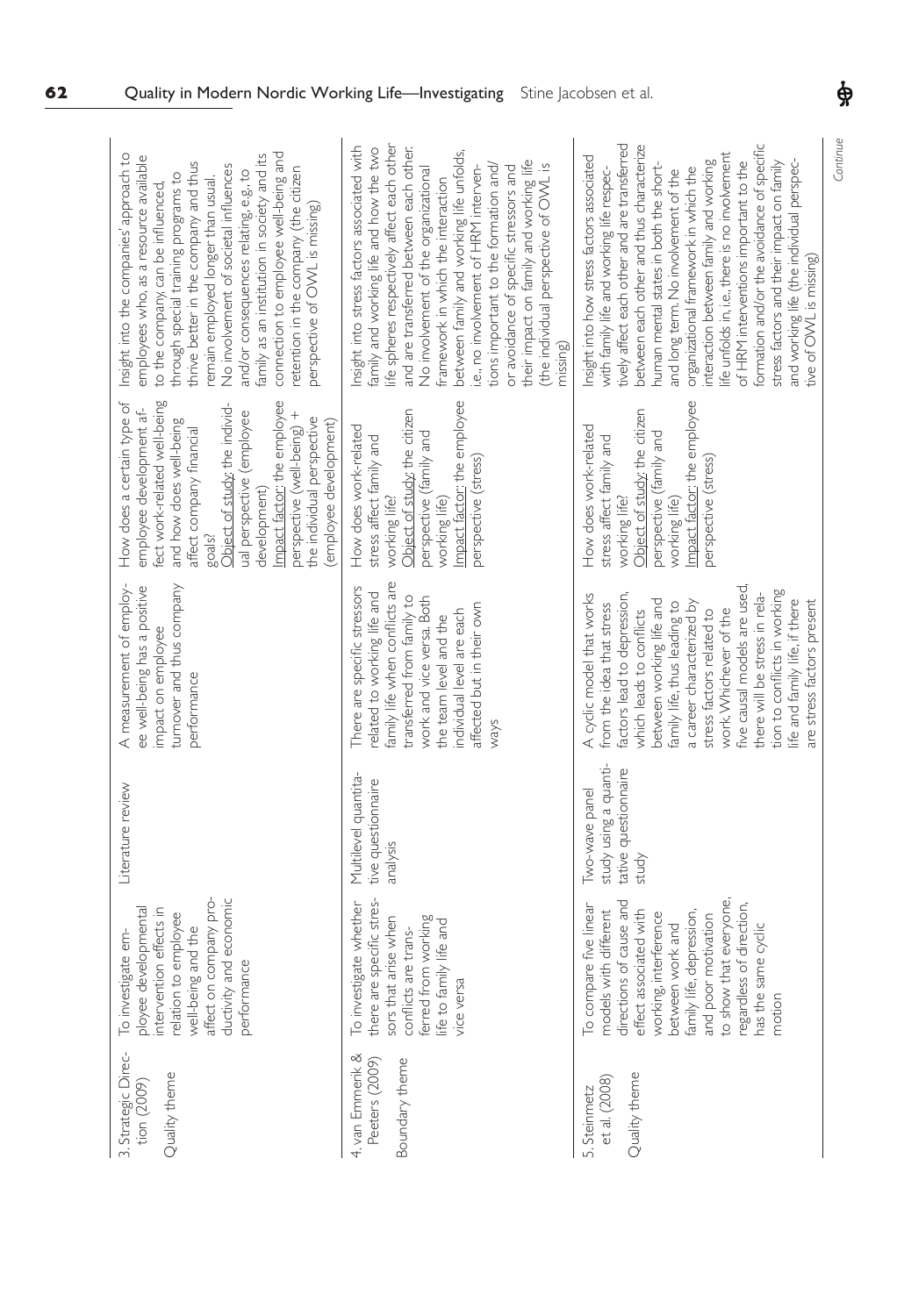| become less stressed and so store their<br>Insight into the companies' approach to<br>employees who, as a resource available<br>e.g., to family as an institution in society<br>related stress, mediation of knowledge,<br>usual. No representation of societal in-<br>fluences and/or consequences relating,<br>citizen perspective of OWL is missing)<br>possibly remain employed longer than<br>and its relationship to employees' job-<br>knowledge in the company and thus<br>through special training programs to<br>and retention in the company (the<br>to the company, can be influenced | associated with organizational HRM ini-<br>individual work-related well-being and<br>tiatives in terms of Work-Life Balance<br>(the individual perspective of OWL is<br>health. No representation of impacts<br>society-related sickness absence and<br>and/or other staff-building initiatives<br>Insight into correlations between<br>missing) | Continue<br>representation of impacts associated with<br>Insight into correlations between individ-<br>ual work-related well-being and society-<br>related sickness absence and health. No<br>ing to Work-Life Balance and/or other<br>organizational HRM initiatives accord-<br>staff-building initiatives (the individual<br>perspective of OVVL is missing) |
|---------------------------------------------------------------------------------------------------------------------------------------------------------------------------------------------------------------------------------------------------------------------------------------------------------------------------------------------------------------------------------------------------------------------------------------------------------------------------------------------------------------------------------------------------------------------------------------------------|--------------------------------------------------------------------------------------------------------------------------------------------------------------------------------------------------------------------------------------------------------------------------------------------------------------------------------------------------|----------------------------------------------------------------------------------------------------------------------------------------------------------------------------------------------------------------------------------------------------------------------------------------------------------------------------------------------------------------|
| affect job-related stress, and<br>how does job-related stress<br>Object of study; the individ-<br>ual perspective (employee<br>of employee development<br>ployee perspective (well-<br>How does a certain type<br>affect company financial<br>Impact factors; the em-<br>perspective (employee<br>being) + the individual<br>development)<br>development)<br>goals?                                                                                                                                                                                                                               | Impact factor: the employee<br>well-being affect the welfare<br>Object of study: the citizen<br>society according to sick-<br>ness absence and health?<br>perspective (sickness ab-<br>perspective (well-being)<br>How does job-related<br>sence and health)                                                                                     | well-being affect the welfare<br>ee perspective (well-being)<br>Impact factor: the employ-<br>Object of study: the citizen<br>society in relation to sick-<br>ness absence and health?<br>perspective (sickness ab-<br>How does job-related<br>sence and health)                                                                                               |
| and job satisfaction. Training<br>ganizational strength, higher<br>handled, lead to greater or-<br>knowledge in the company,<br>does not immediately help<br>Training and development<br>levels of job-related skills,<br>initiatives, which are well<br>and development keeps<br>the prevention of stress<br>but not employees and                                                                                                                                                                                                                                                               | Subjective health problems<br>this substantiated indicator<br>are common among satis-<br>fied employees. Work has<br>only limited influence on<br>of health                                                                                                                                                                                      | and increase the number of<br>Promoting safe and healthy<br>reduce exhaust emissions<br>retum to work (after sick<br>people in the workforce<br>eave and/or leave) can                                                                                                                                                                                         |
| Quantitative ques-<br>tionnaire study                                                                                                                                                                                                                                                                                                                                                                                                                                                                                                                                                             | quantitative ques-<br>Cross-sectional,<br>tionnaire study                                                                                                                                                                                                                                                                                        | description of results<br>reports, along with a<br>Extracts of contribu-<br>thor's own previous<br>from selected inter-<br>tions from the au-<br>iterature review.<br>national research                                                                                                                                                                        |
| tention and job-related<br>To evaluate how train-<br>ing and development<br>of IT staff affects the<br>level of employee re-<br>stress                                                                                                                                                                                                                                                                                                                                                                                                                                                            | satisfied and dissatisfied<br>in general or subjective<br>working environment<br>health problems can<br>te of health<br>be attributed to the<br>employees. Evaluate<br>To investigate the<br>whether personal<br>problems among<br>perceptions<br>prevalend                                                                                      | relationship between<br>sickness absence and<br>health (well-being)<br>To investigate the                                                                                                                                                                                                                                                                      |
| Golden (2003)<br>Quality theme<br>6. Acton &                                                                                                                                                                                                                                                                                                                                                                                                                                                                                                                                                      | Quality theme<br>et al. (2007)<br>7. Svensen                                                                                                                                                                                                                                                                                                     | Quality theme<br>8. Lund et al.<br>(2003)                                                                                                                                                                                                                                                                                                                      |

 $\boldsymbol{\phi}$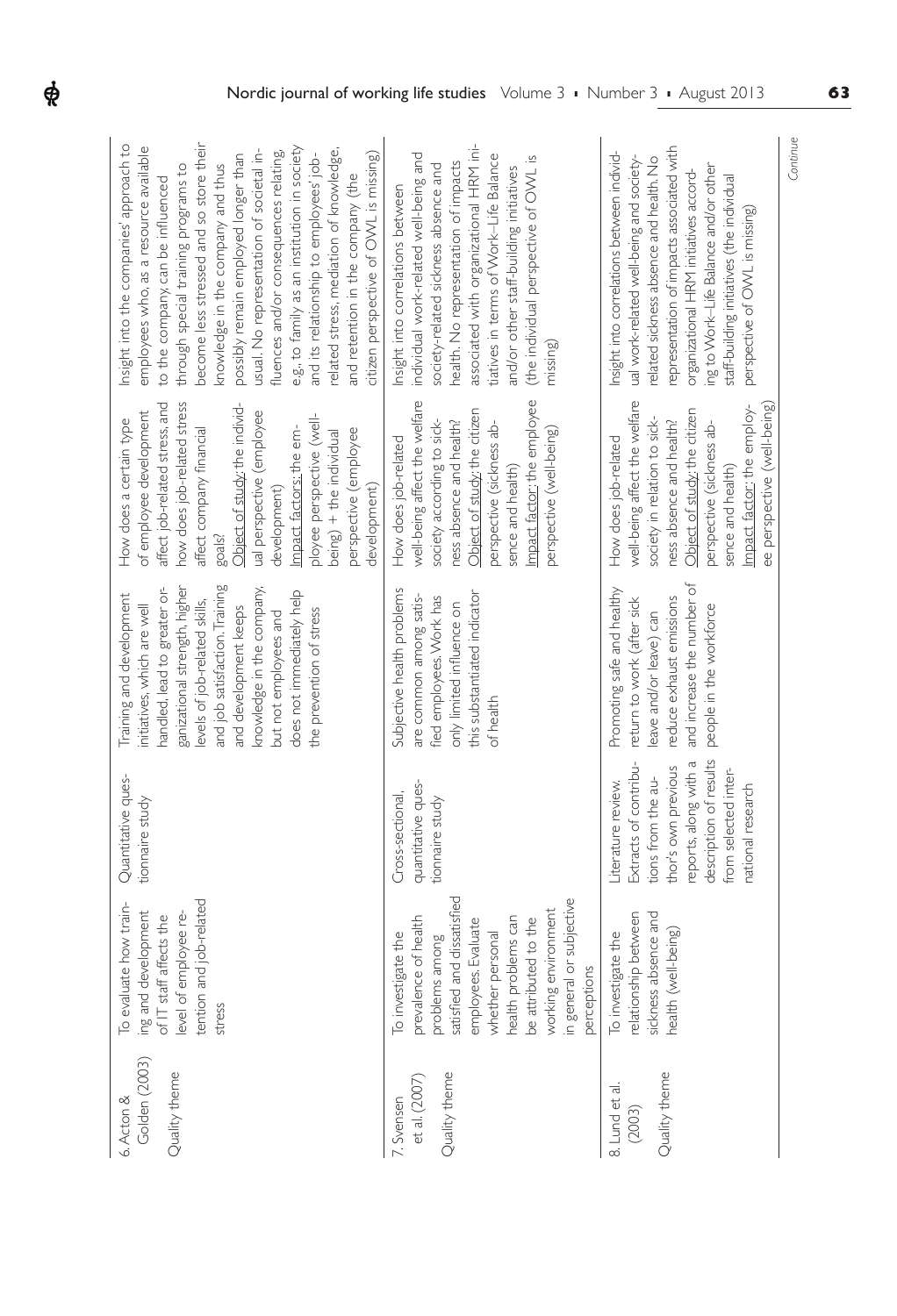| et al. (2009)<br>9. Bourne                            | a hypothesis<br>that when too much<br>To verify                                                                                                                                                                                                                                                                                           | questionnaire survey<br>Quantitative                                     | can be described as "dual-<br>55% of the respondents                                                                                                                                                                                                                                                                                                | How do work-life balance<br>initiatives affect employee                                                                                                                                                                                                                                                                                                                         | employees who, as resources available<br>Insights into companies' approach to                                                                                                                                                                                                                                                                                                                                                                                                                                                                                                                                                                                                           |
|-------------------------------------------------------|-------------------------------------------------------------------------------------------------------------------------------------------------------------------------------------------------------------------------------------------------------------------------------------------------------------------------------------------|--------------------------------------------------------------------------|-----------------------------------------------------------------------------------------------------------------------------------------------------------------------------------------------------------------------------------------------------------------------------------------------------------------------------------------------------|---------------------------------------------------------------------------------------------------------------------------------------------------------------------------------------------------------------------------------------------------------------------------------------------------------------------------------------------------------------------------------|-----------------------------------------------------------------------------------------------------------------------------------------------------------------------------------------------------------------------------------------------------------------------------------------------------------------------------------------------------------------------------------------------------------------------------------------------------------------------------------------------------------------------------------------------------------------------------------------------------------------------------------------------------------------------------------------|
| Boundary theme                                        | find a balance between<br>esis, it does not appear<br>the two, then the bad<br>ductivity. If employees<br>effects are avoided. In<br>poor well-being arise,<br>either working life or<br>line with the hypoth-<br>to such an extent as<br>family life, stress and<br>is given to<br>which reduces pro-<br>previously thought<br>attention | combined with data<br>Resource Informa-<br>from the Human<br>tion System | whole human beings, stress is<br>reduced, well-being increases,<br>things do not conflict, which<br>centric" and they prioritize<br>equally. Contrary to previ-<br>ous hypotheses, the two<br>treat their employees as<br>and thereby productivity<br>is in line with the study's<br>hypothesis. If companies<br>work and leisure time<br>increases | Impact factors; the employee<br>well-being, and how does it<br>affect the organization, that<br>work-life balance initiatives<br>vidual perspective (work-<br>create "whole human be-<br>perspective (well-being) +<br>Object of study the indi-<br>the individual perspective<br>(work-life balance)<br>life balance)<br>ings?"                                                | run. No representation of societal influ-<br>thereof is that they feel more comfort-<br>ences and/or consequences relating for<br>becoming more productive in the long<br>tween work and leisure and the effect<br>society/world of work and its relation-<br>initiatives to find a perfect balance be-<br>the company (the citizen perspective<br>ship to employees' job-related stress,<br>example to family as an institution in<br>knowledge transfer, and retention in<br>through special Work-Life Balance<br>to the company, can be influenced<br>able as whole human beings, thus<br>of OWL is missing)                                                                         |
| Boundary theme<br>10. Darcy and<br>McCarthy<br>(2007) | life and wheth-<br>er there are differences<br>people's life stages<br>affect, in particular, the<br>parents with<br>ated with the balance<br>parent stage relative<br>family and<br>to conflicts associ-<br>To investigate how<br>and older<br>between<br>working li<br>between<br>younger<br>children                                   | questionnaire survey.<br>Explorative study<br>mainly through             | parents are involved. Parents<br>pending on which groups of<br>more likely to be affected by<br>working life are different de-<br>The factors which influence<br>balance between family and<br>stress and collegial support<br>with young children were<br>than parents with older<br>conflicts related to the<br>children                          | + the individual perspective<br>Impact factors: the employ-<br>they affect the organization<br>initiatives create well-being?<br>ee perspective (well-being)<br>How do work-life balance<br>vidual perspective (work-<br>initiatives affect employee<br>whose work-life balance<br>Object of study: the indi-<br>well-being, and how do<br>(work-life balance)<br>life balance) | the involvement of the citizen perspec-<br>ences and/or consequences associated<br>ing). The study, however, approximates<br>Insights into the relationship between<br>direct representation of societal influ-<br>life, working life, life stages, Work-Life<br>make a difference to productivity. No<br>perspective of OWL is partially miss-<br>tive, but has no specific references to<br>Balance, and productivity (the citizen<br>the adaptation of Work-Life Balance<br>with the relationship between family<br>relative to life stages, as well as how<br>the life stages in the welfare society<br>Work-Life Balance and well-being<br>initiatives relative to life stages can |

**64** Quality in Modern Nordic Working Life—Investigating Stine Jacobsen et al.

*Continue*

ф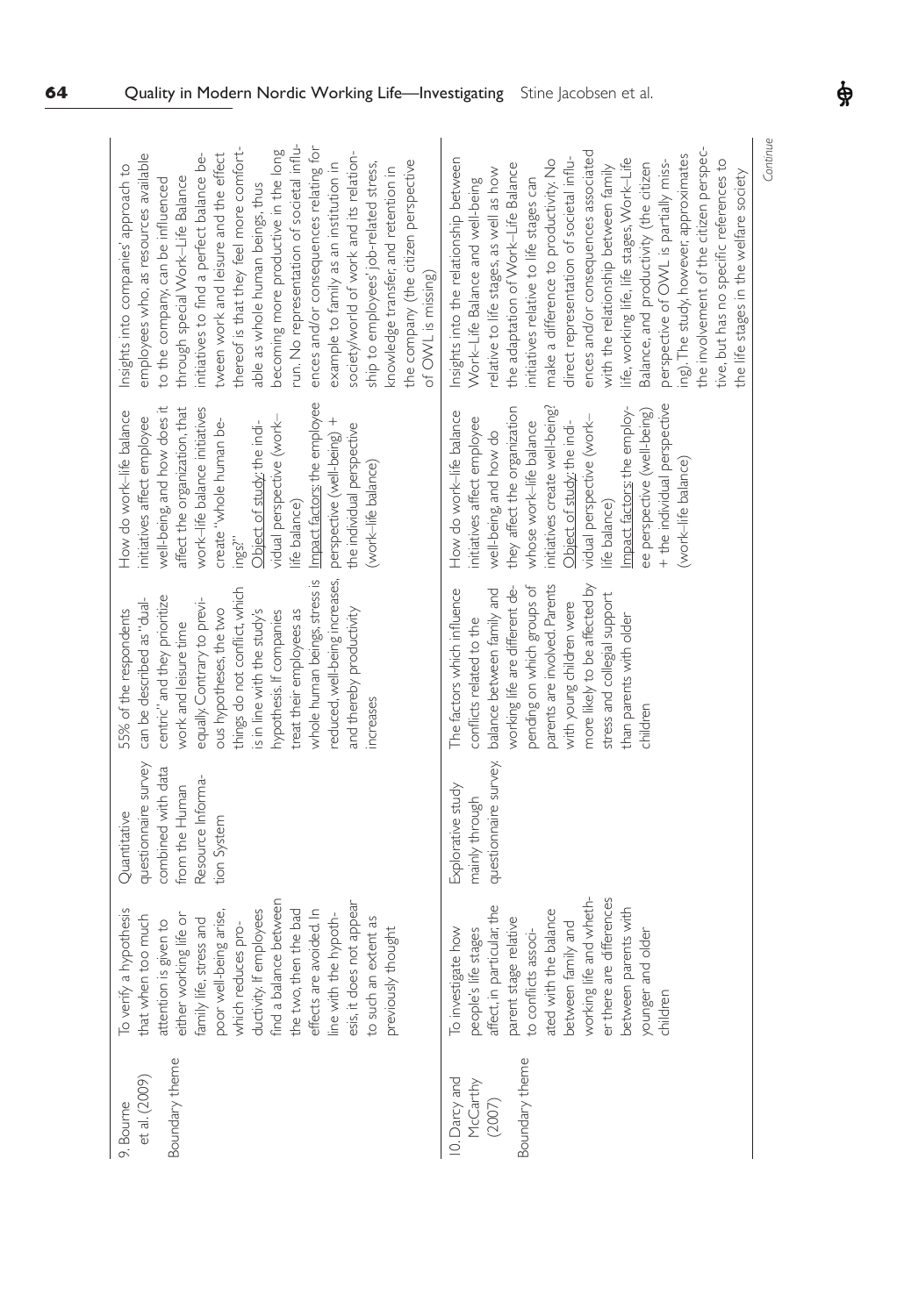| leave and health. No specific representa-<br>tion of potential impacts associated with<br>organizational HRM initiatives in terms<br>and mental health, and these contexts'<br>(the individual perspective of OWL is<br>impact on welfare areas such as sick<br>solution areas associated with stress<br>employee developmental initiatives<br>of Work-Life Balance and/or other<br>Insight into potential contexts and | leave and health. No specific representa-<br>tion of potential impacts associated with<br>organizational HRM initiatives in terms<br>and mental health and these contexts'<br>(the individual perspective of OWL is<br>impact on welfare areas such as sick<br>solution areas associated with stress<br>employee developmental initiatives<br>of Work-Life Balance and/or other<br>Insight into potential contexts and | Continue<br>society and thus societal sustainability (the<br>adapted to meet the needs of each coun-<br>Life Balance initiatives potentially could be<br>An insight into how organizational Work-<br>stress. The study does not include societal<br>impact that Work-Life Balance initatives<br>factors in the institutional sense, i.e., the<br>try in relation to reducing work-related<br>citizen perspective of OWL is missing)<br>have on the family as an institution in |
|-------------------------------------------------------------------------------------------------------------------------------------------------------------------------------------------------------------------------------------------------------------------------------------------------------------------------------------------------------------------------------------------------------------------------|------------------------------------------------------------------------------------------------------------------------------------------------------------------------------------------------------------------------------------------------------------------------------------------------------------------------------------------------------------------------------------------------------------------------|--------------------------------------------------------------------------------------------------------------------------------------------------------------------------------------------------------------------------------------------------------------------------------------------------------------------------------------------------------------------------------------------------------------------------------------------------------------------------------|
| missing)                                                                                                                                                                                                                                                                                                                                                                                                                | missing)                                                                                                                                                                                                                                                                                                                                                                                                               |                                                                                                                                                                                                                                                                                                                                                                                                                                                                                |
| tion to sickness absence and<br>Impact factor: the employee<br>approach (sickness absence<br>How does stress and poor<br>Object of study; the citizen<br>the welfare society in rela-<br>psychological health affect<br>approach (stress)<br>and health)<br>health?                                                                                                                                                     | Impact factor: the employee<br>How do stress-intervention<br>programs affect psychologi-<br>cal health in the welfare so-<br>ciety in relation to sickness<br>Object of study; the citizen<br>perspective (sickness ab-<br>absence and health?<br>perspective (stress)<br>sence and health)                                                                                                                            | individual perspective (work-<br>employee level of stress and<br>Impact factors; the employee<br>perspective (stress) + the<br>vidual perspective (work-<br>Object of study: the indi-<br>ance initiatives affect the<br>thereby job satisfaction?<br>How do work-life bal-<br>life balance).<br>life balance)                                                                                                                                                                 |
| tive growth and help predict<br>factors that can create posi-<br>causes and to remedy them<br>depression, stress, and body<br>problems concerning these<br>weight. The overall success<br>are work/workplace, family<br>history, medical risks, social<br>status, and health situation<br>leave are mental diseases,<br>The major causes of sick                                                                        | ism decreased so that it was<br>In relation to the psycholog-<br>stress-prevention programs.<br>cal program, the absentee-<br>Sickness absence levels for<br>stressed employees were<br>minimally affected by the<br>marginally significant                                                                                                                                                                            | social responsibility in terms<br>of binding employees to the<br>tives, so they create balance<br>company and its objectives.<br>and joy for employees. The<br>initiative is adapted to the<br>Work-Life Balance initia-<br>This is done by adapting<br>tivated, companies must<br>To keep employees mo-<br>demonstrate corporate<br>country and its culture                                                                                                                   |
| basis of poor mental<br>term illness on the<br>Literature review<br>regarding long-<br>health                                                                                                                                                                                                                                                                                                                           | prevention programs<br>compare two stress-<br>occupational health<br>work-related stress.<br>studies focusing on<br>recruited through<br>ized trial in which<br>participants were<br>designed as an a<br>The aim was to<br>priori random-<br>The study was                                                                                                                                                             | were retrieved from<br>interventions' effect<br>in relation to stress<br>Work-Life Balance<br>survey where data<br>the Iris network in<br>various aspects of<br>order to measure<br>A quantitative                                                                                                                                                                                                                                                                             |
| of those who are away<br>To illustrate how poor<br>reason why only 50%<br>than 6 months come<br>from work for more<br>mental health is the<br>back to work at all                                                                                                                                                                                                                                                       | intervention, two short<br>grams (one psychologi-<br>stress-prevention pro-<br>effects associated with<br>two different types of<br>An evaluation of the<br>cal and one physical)                                                                                                                                                                                                                                      | employee engagement<br>ational study<br>and job satisfaction<br>of the drivers of<br>An interr                                                                                                                                                                                                                                                                                                                                                                                 |
| Quality theme<br>II. Blank et al.<br>(2008)                                                                                                                                                                                                                                                                                                                                                                             | 12. van Rhenen et<br>Quality theme<br>al. (2006)                                                                                                                                                                                                                                                                                                                                                                       | Boundary theme<br>13. Cornish et al.<br>$(2007)$                                                                                                                                                                                                                                                                                                                                                                                                                               |

 $\dot{\phi}$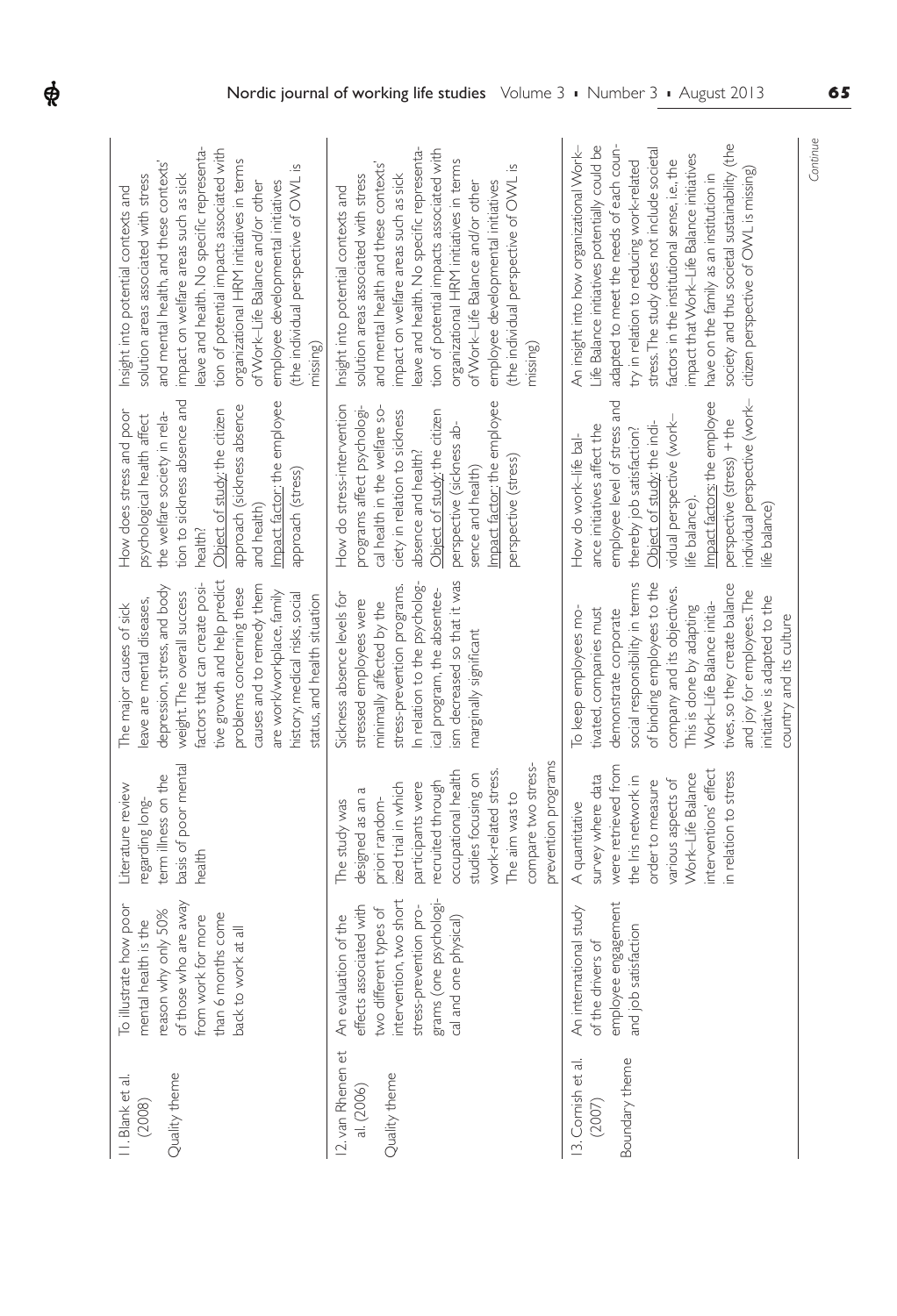| well-being concepts which are important<br>Life Balance initiatives can have a positive<br>An insight into how companies' Work-<br>(the employee perspective of OWL is<br>impact on social conditions associated<br>factors associated with the workplace<br>with sickness absence and health. The<br>study does not deal with stress and<br>missing) | potentially make a difference to people's<br>No insight into the prevalence of stress-<br>prevention and/or well-being conditions<br>ance conflicts and initiatives in this area.<br>ways of relating to the Work-Life Bal-<br>nsight into how the social conditions<br>on the labor market (the employee<br>perspective of OWL is missing)          | tions and society (the individual perspec-<br>concept of availability) creates a basis for<br>great impact on how Work-Life Balance<br>is created and thereby affects organiza-<br>requirements of both organizations and<br>constructing new analytical frameworks<br>related to working environment (stress<br>and/or well-being factors), which have<br>Insight into how a particular definition<br>society. No representation of factors<br>of Work-Life Balance (based on the<br>Work-Life Balance and meeting the<br>with regard to better conditions for<br>tive of OWL is missing) |
|-------------------------------------------------------------------------------------------------------------------------------------------------------------------------------------------------------------------------------------------------------------------------------------------------------------------------------------------------------|------------------------------------------------------------------------------------------------------------------------------------------------------------------------------------------------------------------------------------------------------------------------------------------------------------------------------------------------------|--------------------------------------------------------------------------------------------------------------------------------------------------------------------------------------------------------------------------------------------------------------------------------------------------------------------------------------------------------------------------------------------------------------------------------------------------------------------------------------------------------------------------------------------------------------------------------------------|
| How do work-life balance<br>vidual perspective (work-<br>mpact factors; the citizen<br>Object of study: the indi-<br>health and thereby work<br>perspective (sickness ab-<br>sence and health) + the<br>initiatives affect the level<br>of sickness absence and<br>individual perspective<br>work-life balance)<br>performance?<br>ife balance)       | Impact factors: the individual<br>related to family and work-<br>ing life?<br>Object of study; the citizen<br>How do work-life balance<br>perspective (work-life bal-<br>perspective (family and<br>nitiatives affect factors<br>working life)<br>ance)                                                                                              | Impact factors: the individual<br>perspective (work-life bal-<br>How do work-life balance<br>Object of study: the citizen<br>working life) + the individ-<br>initiatives benefit both the<br>ual perspective (work-life<br>organization and society?<br>perspective (family and<br>balance)<br>ance)                                                                                                                                                                                                                                                                                       |
| looking for Work-Life Bal-<br>positively to both business<br>Greater working flexibility<br>ance principles contribute<br>between working life and<br>has a positive impact on<br>thereby derives balance<br>employees' health and<br>family life. Companies<br>and society                                                                           | No significant differences in<br>the experience of conflicts<br>family life in different coun-<br>the allocation of resources<br>related to working life and<br>or cohabiting. The conflict<br>between family and work<br>is the focal point, not the<br>about balance relative to<br>tries relative to whether<br>the couple was married<br>country | analytical features available<br>believed to provide good<br>The term "accessibility" is<br>cal framework which can<br>accommodate both the<br>organization and society<br>for creating an analyti-                                                                                                                                                                                                                                                                                                                                                                                        |
| categories are taken<br>in 2004/2005 when<br>from a quantitative<br>joined or renewed<br>survey conducted<br>health insurance<br>policies through<br>the employees<br>All response<br>their job                                                                                                                                                       | ound of the "Euro-<br>pean Social Survey,"<br>Quantitative data<br>countries in 2004<br>conducted in 25<br>from the second                                                                                                                                                                                                                           | ployee records and<br>Quantitative case<br>studies using em-<br>questionnaires                                                                                                                                                                                                                                                                                                                                                                                                                                                                                                             |
| The study expands the<br>ity have provided very<br>health and productiv-<br>understanding of this<br>impact on employee<br>association<br>inconsistent results.<br>ity having a positive<br>workplace flexibil-<br>dealing with the<br>studies<br>Previous<br>potential                                                                               | among working women<br>associated with various<br>itical systems and ways<br>tors influencing factors<br>Work-Life Balance fac-<br>characterized by differ-<br>A study of the effects<br>ent types of sociopo-<br>to be connected as a<br>in different<br>countries which are<br>and men<br>couple                                                   | identifying the structur-<br>of accessibility<br>frameworks in relation<br>al influence factors for<br>use in future analytical<br>in the theoretical and<br>to balancing working<br>empirical sense and<br>life and family life<br>To examine the<br>concept                                                                                                                                                                                                                                                                                                                              |
| Boundary theme<br>14. Casey & Grz-<br>wacz (2008)                                                                                                                                                                                                                                                                                                     | Boundary theme<br>15. Kasearu<br>(2009)                                                                                                                                                                                                                                                                                                              | Boundary theme<br>16. Bergman &<br>Gardiner<br>(2007)                                                                                                                                                                                                                                                                                                                                                                                                                                                                                                                                      |

*Continue*

 $\phi$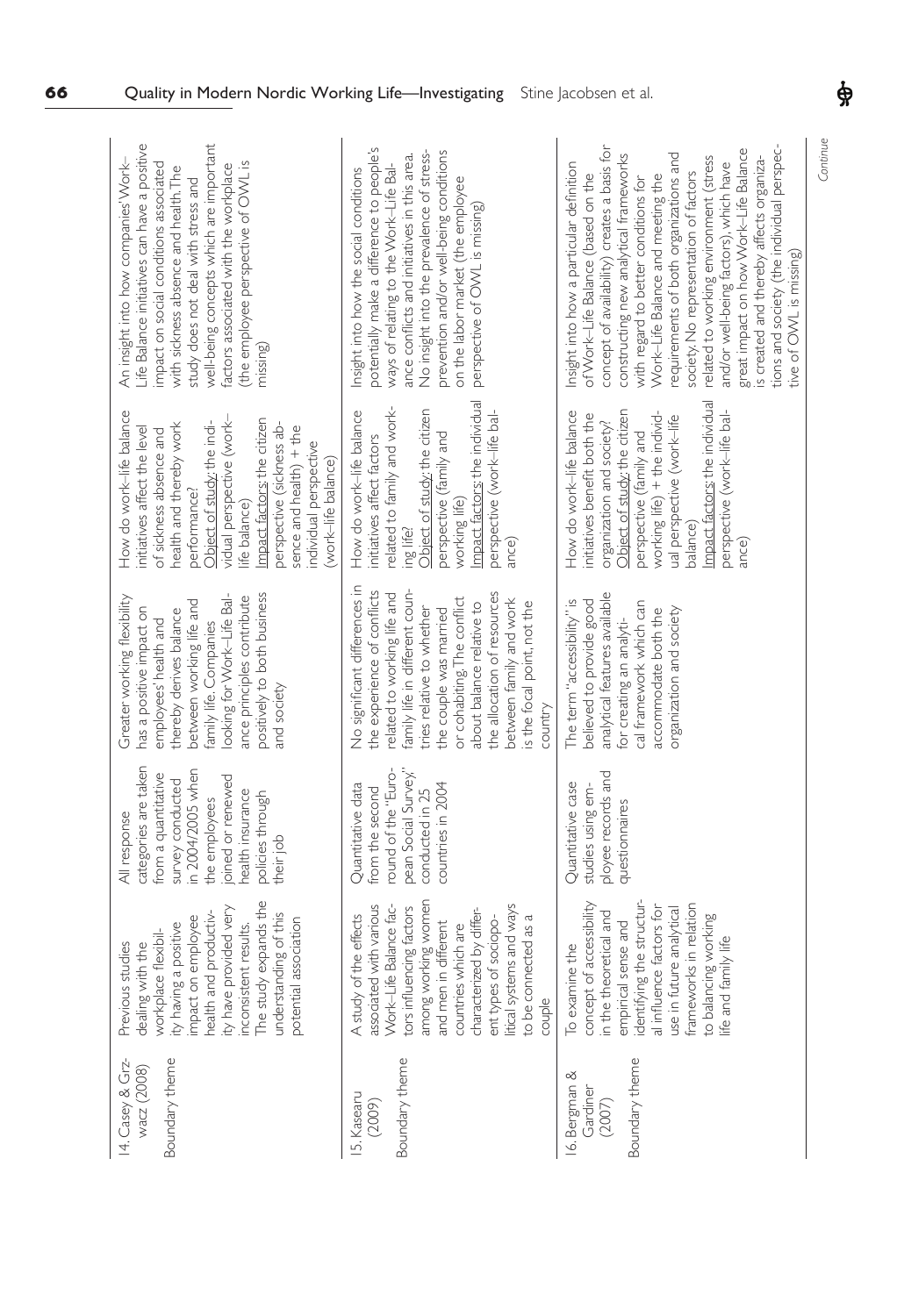| 17. Wright et al.<br>Quality theme<br>(2005)   | To provide preliminary<br>tive Inquiry as a proper<br>resource tool in health<br>and acceptance of the<br>concept of Apprecia-<br>medium-term effects<br>data on short- and<br>functioning human<br>care | preciative Inquiry-a<br>rative and qualitative<br>agement model that<br>constructionist/nar-<br>non-problem-man-<br>uses language and<br>reflection to bring<br>good experience<br>Interviews, Ap-<br>into the future | health in organizations and<br>these initiatives have a cost<br>on society level, and how<br>intervention types affect<br>Insight into how certain<br>employee development<br>sickness absence and<br>minimizing effect.                                                                                                                                                                                                 | development in the form of<br>citizen perspective (sickness<br>"appreciative inquiry" affect<br>individual perspective (em-<br>Impact factor: the individual<br>perspective (employee de-<br>absence and health) + the<br>factors related to sickness<br>thereby the organizational<br>absence and health and<br>ployee development).<br>How does employee<br>Object of study; the<br>velopment)<br>drive?          | Insight into how certain personnel evolv-<br>tors related to the working environment<br>how these initiatives also have overhead<br>are very important for sickness absence<br>reducing effects. No involvement of fac-<br>(stress and/or well-being factors), which<br>ing types of intervention can have a sig-<br>nificant impact on sickness absence and<br>health in organizations and society and<br>and health and thus organizations and<br>society (the employee perspective of<br>OVVL is missing) |
|------------------------------------------------|----------------------------------------------------------------------------------------------------------------------------------------------------------------------------------------------------------|-----------------------------------------------------------------------------------------------------------------------------------------------------------------------------------------------------------------------|--------------------------------------------------------------------------------------------------------------------------------------------------------------------------------------------------------------------------------------------------------------------------------------------------------------------------------------------------------------------------------------------------------------------------|---------------------------------------------------------------------------------------------------------------------------------------------------------------------------------------------------------------------------------------------------------------------------------------------------------------------------------------------------------------------------------------------------------------------|--------------------------------------------------------------------------------------------------------------------------------------------------------------------------------------------------------------------------------------------------------------------------------------------------------------------------------------------------------------------------------------------------------------------------------------------------------------------------------------------------------------|
| Dixon (2007)<br>Quality theme<br>8. Bruening & | To focus on the factors<br>American sports world<br>encing discrimination<br>when they have the<br>more often experi-<br>leading to women<br>as a workplace                                              | tive interviews-a<br>1-2 hour qualita-<br>Semi-structured<br>holistic life cycle<br>perspective                                                                                                                       | family and working life. The<br>introduction of the Work-<br>better well-being and bet-<br>male-dominated methods.<br>ter conditions of working<br>Women experience poor<br>well-being at work in the<br>world of sports, affecting<br>women's context creates<br>ook isolated on employ-<br>Management cannot just<br>which take into account<br>ees using old-fashioned<br>Life Balance initiatives<br>and family life | initiatives affect well-being at<br>over effect on family life and<br>Impact factors; the individual<br>working life in the world of<br>How do work-life balance<br>Object of study: the citizen<br>sports as a workplace and<br>perspective (work-life bal-<br>work, so that it has a spill-<br>perspective (well-being)<br>perspective (family and<br>$ance) + the employee$<br>thereby society.<br>working life) | ment of all three levels at once embrac-<br>individual perspective) affects well-being<br>perspective), which has a spillover effect<br>on family and working life as institutions<br>and work environment (the employee<br>An adequate insight into the involve-<br>ing modern working life problems.<br>Organizational Work-Life Balance<br>initiatives aimed at individuals (the<br>in society (the citizen perspective)                                                                                  |

 $\boldsymbol{\phi}$ 

*Continue*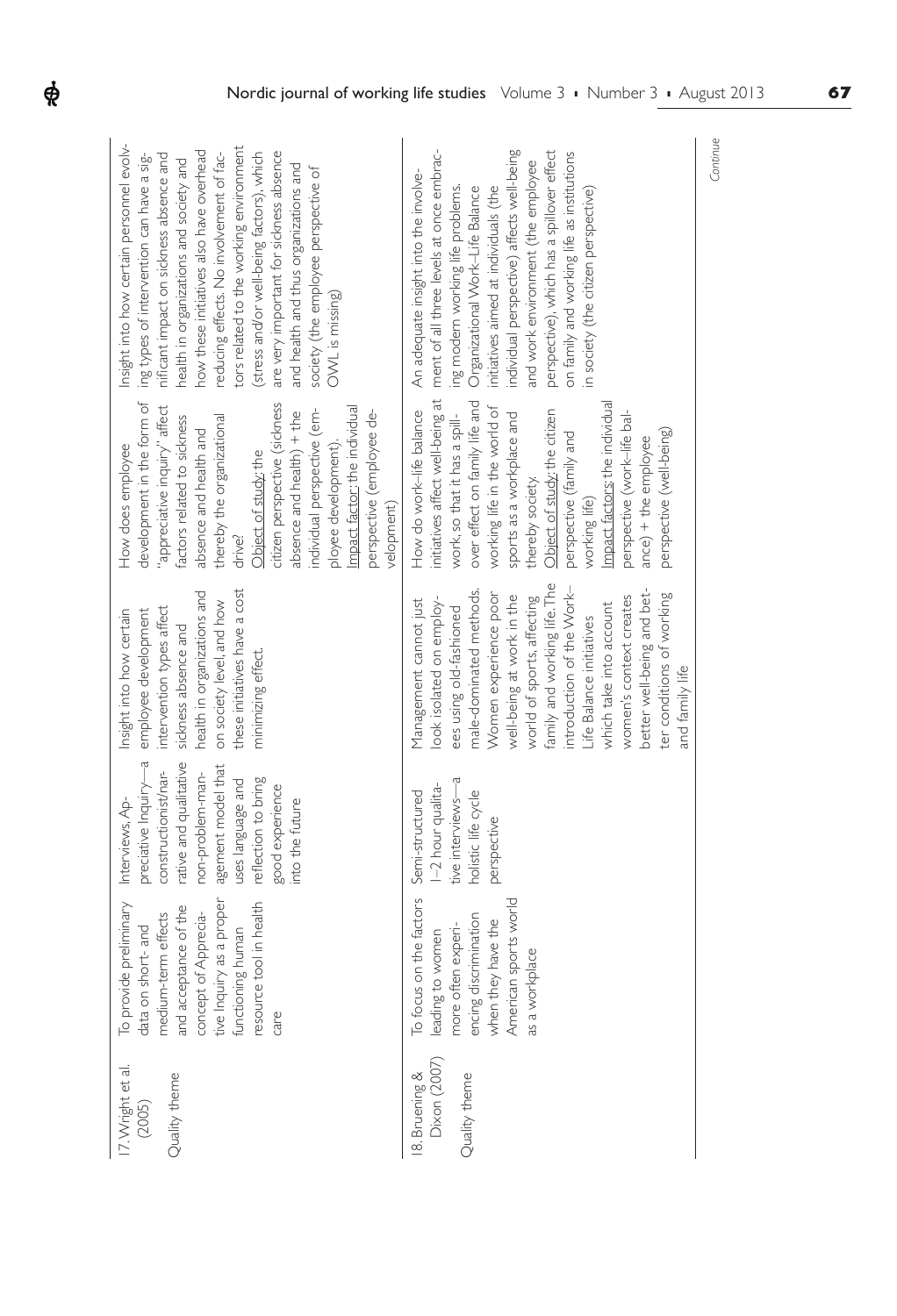| 19. Kirby (2005)<br>Quality theme            | fected sickness absence<br>to reduce work-related<br>released money can be<br>instead of for<br>and thus reduced both<br>To talk about how Life<br>used for other political<br>issues in this particular<br>ployee developmental<br>initiative has managed<br>and societal<br>stress, which has af-<br>Coaching as an em-<br>costs, where the<br>organization<br>company<br>purposes | tic approach, looking<br>factors in a person's<br>absence as opposed<br>ees, through a holis-<br>work and family life<br>A minimum of two<br>ployed in Bradford<br>consulting employ-<br>Coaching, regularly<br>to traditional ideas<br>out qualitative Life<br>people were em-<br>about not mixing<br>and thus sickness<br>life lead to stress<br>Council to carry<br>at what kind of<br>in assessments | Coaching process. No actual<br>results in relation to the link<br>experienced improved self-<br>confidence due to the Life<br>between stress and illness<br>show that the employees,<br>examination of concrete<br>according to themselves,<br>The results of the study<br>were less skeptical and<br>experienced that they                                                                                                                                                                                                                                  | velopment) + the employee<br>Impact factors; the individual<br>work-related stress in a way<br>which has a spillover effect<br>health having a cost-reduc-<br>Object of study; the citizen<br>perspective (employee de-<br>How do employee devel-<br>opmental initiatives affect<br>on sickness absence and<br>perspective (sickness ab-<br>ing effect on society?<br>perspective (stress)<br>sence and health) | and working environment (the employee<br>dividual perspective) work-related stress<br>Organizational employee developmental<br>perspective), which has a spillover effect<br>potential cost-reducing effect on society<br>initiatives targeted at individuals (the in-<br>ment of all three perspectives at once.<br>on sickness absence and health as a<br>A thorough insight into the involve-<br>(the citizen perspective)                                                           |
|----------------------------------------------|--------------------------------------------------------------------------------------------------------------------------------------------------------------------------------------------------------------------------------------------------------------------------------------------------------------------------------------------------------------------------------------|----------------------------------------------------------------------------------------------------------------------------------------------------------------------------------------------------------------------------------------------------------------------------------------------------------------------------------------------------------------------------------------------------------|--------------------------------------------------------------------------------------------------------------------------------------------------------------------------------------------------------------------------------------------------------------------------------------------------------------------------------------------------------------------------------------------------------------------------------------------------------------------------------------------------------------------------------------------------------------|-----------------------------------------------------------------------------------------------------------------------------------------------------------------------------------------------------------------------------------------------------------------------------------------------------------------------------------------------------------------------------------------------------------------|-----------------------------------------------------------------------------------------------------------------------------------------------------------------------------------------------------------------------------------------------------------------------------------------------------------------------------------------------------------------------------------------------------------------------------------------------------------------------------------------|
| 20. Lovell et al.<br>Quality theme<br>(2009) | factors which increase<br>being from becoming<br>the reported factors<br>well-being using less<br>among physicians. To<br>work-related stress<br>established and the<br>identify and discuss<br>which prevent well-<br>To develop a best<br>among<br>of creating better<br>practice in terms<br>well-being<br>physicians                                                             | proach which relates<br>to micro, exo, meso,<br>with a qualitative<br>and macro levels<br>A questionnaire<br>sociological ap-                                                                                                                                                                                                                                                                            | connects the different levels.<br>community institutions such<br>sociological approach made<br>macro levels. The qualitative<br>this possible, since a qualita-<br>examining things that affect<br>The authors therefore rec-<br>ommend that in the future<br>with micro, exo, meso, and<br>research when it comes to<br>there be more qualitative<br>to both organizations and<br>were localized associated<br>the implicit factors, which<br>as family and working life<br>tive analysis can analyze<br>personal factors related<br>Various stress factors | stress having spillover effects<br>Impact factors; the individual<br>perspective (work-life bal-<br>How do work-life balance<br>factors affect work-related<br>ployee perspective (stress)<br>on the societal institution<br>Object of study: the em-<br>(family and working life)<br>family and working life?<br>+ the citizen approach<br>ance)                                                               | cerns human emotions associated with a<br>job. This highlights the qualitative method<br>individual perspective), Family and Labor<br>three approaches: Stress (the employee<br>maintain the division of levels instead of<br>as crucial to studies in modern working<br>life as the standard response categories<br>analyzing across the three perspectives<br>Insight into how a study embraces the<br>(the citizen perspective) when it con-<br>perspective), Work-Life Balance (the |

Continue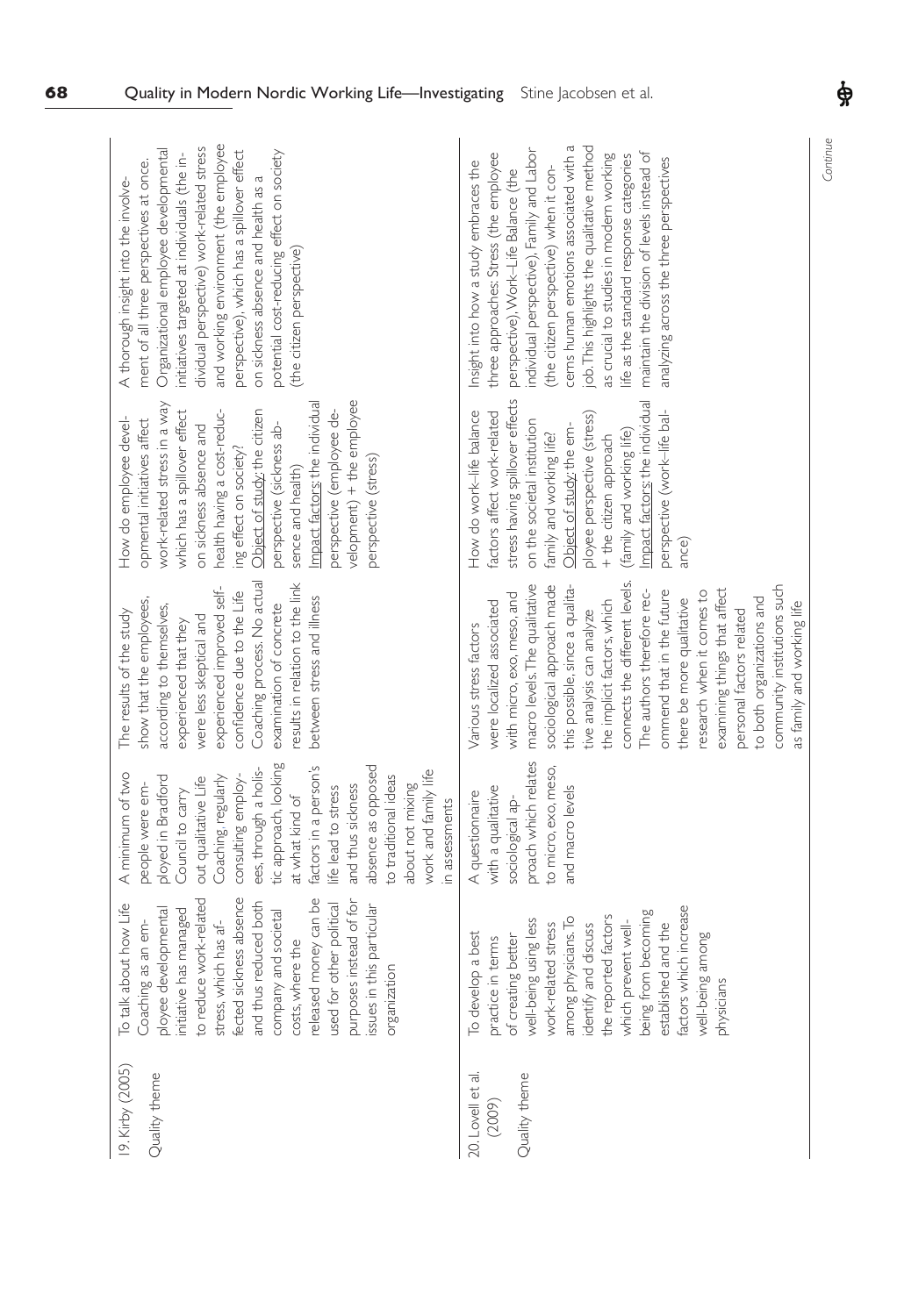|                                                                                                                                                                                                                                                                                                                                                                                                                                                                                        | Continue                                                                                                                                                                                                                                                                                                                                                                                                                                                                                                                                                                                                                   |
|----------------------------------------------------------------------------------------------------------------------------------------------------------------------------------------------------------------------------------------------------------------------------------------------------------------------------------------------------------------------------------------------------------------------------------------------------------------------------------------|----------------------------------------------------------------------------------------------------------------------------------------------------------------------------------------------------------------------------------------------------------------------------------------------------------------------------------------------------------------------------------------------------------------------------------------------------------------------------------------------------------------------------------------------------------------------------------------------------------------------------|
|                                                                                                                                                                                                                                                                                                                                                                                                                                                                                        |                                                                                                                                                                                                                                                                                                                                                                                                                                                                                                                                                                                                                            |
|                                                                                                                                                                                                                                                                                                                                                                                                                                                                                        |                                                                                                                                                                                                                                                                                                                                                                                                                                                                                                                                                                                                                            |
| environment (the employee perspective)<br>(the individual perspective) and working<br>proposes the idea that family and work-<br>ing life must be approached as a flexible<br>alter both the organizational conditions<br>in the direction of an adjustment which<br>changes (the citizen perspective) could<br>size, which can be adapted to different<br>human requirements at different life<br>A highly relevant international and<br>thorough insight into how societal<br>stages | A very relevant insight into sociopolitical<br>alter both the organizational conditions<br>relation to creating changes, which can<br>affecting employees positively, which is<br>appropriate combination of work and<br>influences (the citizen perspective) in<br>family life is an important issue which<br>working environment (the employee<br>requirements spreading them out in<br>potentially can be met through legal<br>individual companies and in this way<br>(the individual perspective) and the<br>perspective) in the direction of an<br>adjustment requiring the idea that<br>transmitted back to society |
|                                                                                                                                                                                                                                                                                                                                                                                                                                                                                        |                                                                                                                                                                                                                                                                                                                                                                                                                                                                                                                                                                                                                            |
| Impact factors; the individual<br>How do work-life balance<br>factors affect work-related<br>perspective (work-life bal-<br>stress, in ways which result<br>ployee perspective (stress)<br>in spillover effects on the<br>+ the citizen perspective<br>Object of study; the em-<br>societal institution family<br>(family and working life)                                                                                                                                            | Impact factors: the individual<br>the societal institution family<br>ance) + the citizen perspec-<br>tive (family and working life)<br>perspective (work-life bal-<br>having a spillover effect on<br>ployee perspective (stress)<br>affect work-related stress<br>work-life balance factors<br>+ the citizen perspective<br>Object of study; the em-<br>How do sociopolitical<br>(family & working life)                                                                                                                                                                                                                  |
| and working life?<br>ance)                                                                                                                                                                                                                                                                                                                                                                                                                                                             | and working life?                                                                                                                                                                                                                                                                                                                                                                                                                                                                                                                                                                                                          |
| countries and their potential                                                                                                                                                                                                                                                                                                                                                                                                                                                          | practices in enterprises, such                                                                                                                                                                                                                                                                                                                                                                                                                                                                                                                                                                                             |
| to adapt family and working<br>life, so that they fit with the<br>affecting the organizational<br>and societal level in order<br>sociopolitical intervention<br>social policies in different<br>financing models, studies,<br>and proposals related to<br>Different reflections,<br>stages of human life                                                                                                                                                                               | both businesses and society.<br>countries, however, had for-<br>reluctance of governments<br>malized legal requirements<br>Family-friendly workplaces<br>companies had only made<br>in relation to interfering in<br>as Germany, Netherlands,<br>labor negotiations. Some<br>associated with them for<br>are important. There are<br>Access to family-friendly<br>productivity advantages<br>very few steps. General<br>uneven. The majority of<br>requiring family-friendly<br>companies is currently                                                                                                                     |
|                                                                                                                                                                                                                                                                                                                                                                                                                                                                                        | and Sweden                                                                                                                                                                                                                                                                                                                                                                                                                                                                                                                                                                                                                 |
|                                                                                                                                                                                                                                                                                                                                                                                                                                                                                        | countries conducted<br>years via four publi-                                                                                                                                                                                                                                                                                                                                                                                                                                                                                                                                                                               |
| OECD seminar in<br>A composition of<br>Paris, May 2007.<br>Report of the<br>studies                                                                                                                                                                                                                                                                                                                                                                                                    | policies in different<br>the shape of social<br>An investigation of<br>over a number of<br>cations                                                                                                                                                                                                                                                                                                                                                                                                                                                                                                                         |
| and societal                                                                                                                                                                                                                                                                                                                                                                                                                                                                           |                                                                                                                                                                                                                                                                                                                                                                                                                                                                                                                                                                                                                            |
| people, their life stages:<br>nected to aligning the<br>appropriateness con-<br>relation to working<br>partial concepts in<br>To investigate the<br>two things<br>the social                                                                                                                                                                                                                                                                                                           | thesis between analysis<br>an extension of several<br>and recommendations<br>the four editions and<br>To focus on the syn-<br>policies contained in<br>in relation to social<br>countries                                                                                                                                                                                                                                                                                                                                                                                                                                  |
|                                                                                                                                                                                                                                                                                                                                                                                                                                                                                        |                                                                                                                                                                                                                                                                                                                                                                                                                                                                                                                                                                                                                            |
| Boundary theme<br>(2007a)                                                                                                                                                                                                                                                                                                                                                                                                                                                              | Boundary theme<br>(2007b)<br>22. OECD                                                                                                                                                                                                                                                                                                                                                                                                                                                                                                                                                                                      |
| 21. OECD                                                                                                                                                                                                                                                                                                                                                                                                                                                                               |                                                                                                                                                                                                                                                                                                                                                                                                                                                                                                                                                                                                                            |

 $\boldsymbol{\phi}$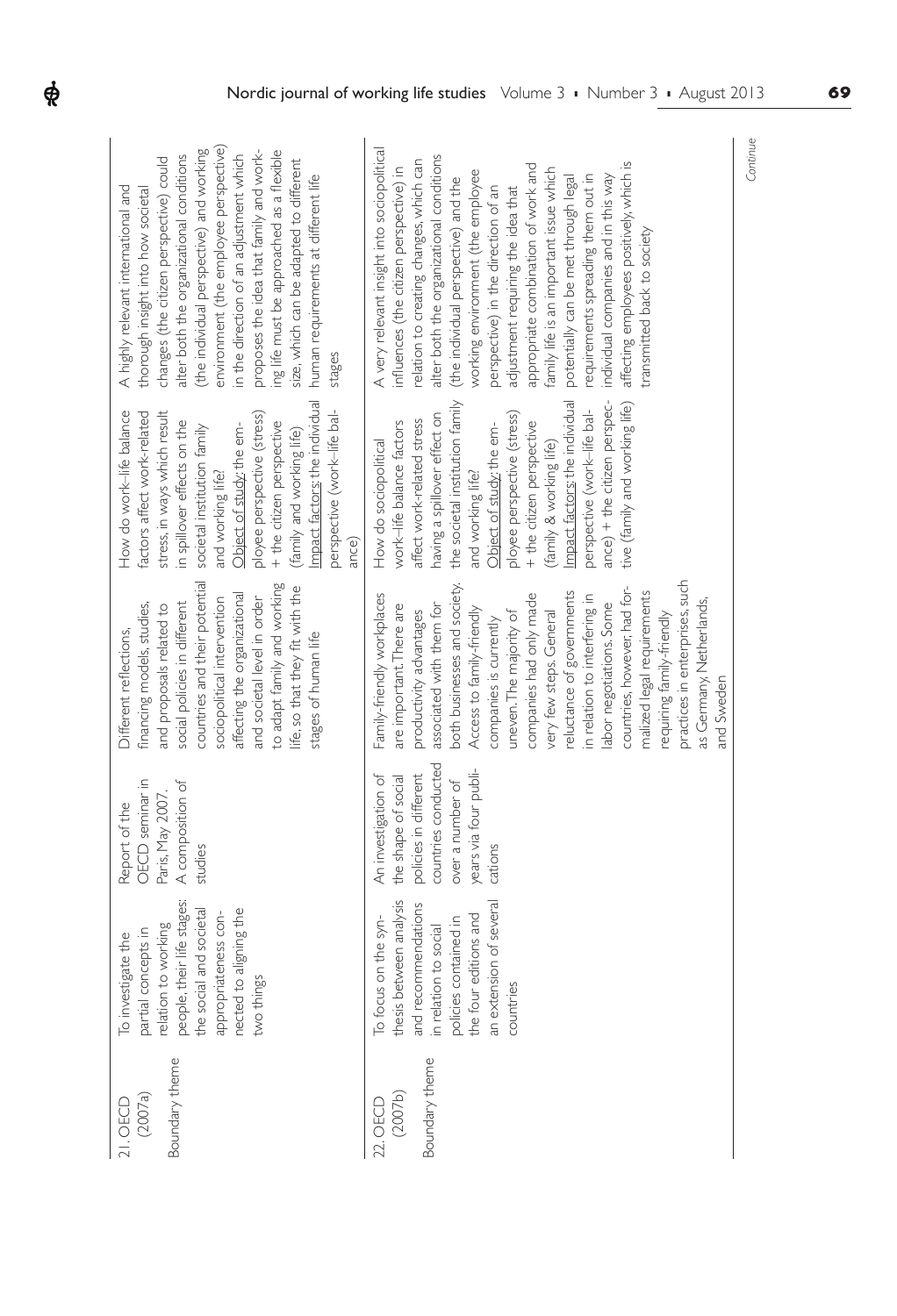| meaningful perspectives in an attempt to<br>(the employee perspective), and sickness<br>absence and health (the citizen perspec-<br>say something about how organizational<br>other in all directions in a holistic view<br>working environment and well-being<br>tive) are all factors which affect each<br>initiatives (the individual perspective)<br>An insight into a study that has the<br>ambition to involve all relevant and                             | The study is a very relevant approach to<br>perspectives, as it identifies both impact<br>tive), it contains all relevant aspects that<br>tion/individual (the individual perspec-<br>related stress (the employee perspec-<br>tive) and social conditions (the citizen<br>perspective) according to disease and<br>study touches upon all three relevant<br>factors in society and in the organiza-<br>the problems associated with work-<br>health (the citizen perspective). The<br>require to be considered                                                                                                                                |
|-------------------------------------------------------------------------------------------------------------------------------------------------------------------------------------------------------------------------------------------------------------------------------------------------------------------------------------------------------------------------------------------------------------------------------------------------------------------|------------------------------------------------------------------------------------------------------------------------------------------------------------------------------------------------------------------------------------------------------------------------------------------------------------------------------------------------------------------------------------------------------------------------------------------------------------------------------------------------------------------------------------------------------------------------------------------------------------------------------------------------|
| employee perspective (well-<br>Impact factors; the individual<br>How do work-life balance<br>perspective (work-life bal-<br>spective (sickness absence<br>being) + the citizen per-<br>work-related well-being?<br>absence and health and<br>factors affect sickness<br>Object of study; the<br>and health)<br>ance)                                                                                                                                              | mpact factors; the individual<br>sence and health along with<br>perspective (work-life bal-<br>How do work-life balance<br>ployee perspective (stress)<br>factors affect sickness ab-<br>+ the citizen perspective<br>Object of study: the em-<br>sickness absence and<br>work-related stress?<br>health)<br>ance)                                                                                                                                                                                                                                                                                                                             |
| cupational, and social factors.<br>combination of personal, oc-<br>they require separate atten-<br>health and well-being being<br>on each other, which is why<br>tion between work-related<br>well-being. These factors all<br>There was a clear correla-<br>changes and well-being of<br>seemed to be dependent<br>work life (un)balance and<br>tion from employees and<br>nfluenced by a complex<br>A model was developed<br>on the basis of mental<br>managers | symptoms of fatigue, anxiety,<br>stress and tension. Much of<br>the overworked workforce<br>competition and the grow-<br>depression, musculoskeletal<br>of burned out people with<br>diseases, "karoshi" (sudden<br>ance initiatives to facilitate<br>a large increase in chronic<br>order to ensure the social<br>ing gap between the rich<br>and the poor have led to<br>introduce Work-Life Bal-<br>Asia's workforce consists<br>pain, sleep problems, and<br>sustainability, companies<br>thus ensuring long-term<br>among relatively young<br>people), suicide, etc In<br>death due to overload<br>The intensified global<br>productivity |
| naire, supplemented<br>eported question-<br>by a quantitative<br>Qualitative self-<br>survey                                                                                                                                                                                                                                                                                                                                                                      | Literature review                                                                                                                                                                                                                                                                                                                                                                                                                                                                                                                                                                                                                              |
| related, personal, and<br>accommodate work-<br>to mental health and<br>To create a holistic<br>in order to make a<br>conditions<br>work-related well-<br>positive difference<br>model which can<br>societal<br>being                                                                                                                                                                                                                                              | To give a general<br>insight into the state of<br>well-being and health<br>among Asia's popula-<br>tion in the context<br>of Asia's growing<br>econom)                                                                                                                                                                                                                                                                                                                                                                                                                                                                                         |
| Boundary theme<br>et al. (2005)<br>23. Loretto                                                                                                                                                                                                                                                                                                                                                                                                                    | Quality theme<br>24. Tsui (2008)                                                                                                                                                                                                                                                                                                                                                                                                                                                                                                                                                                                                               |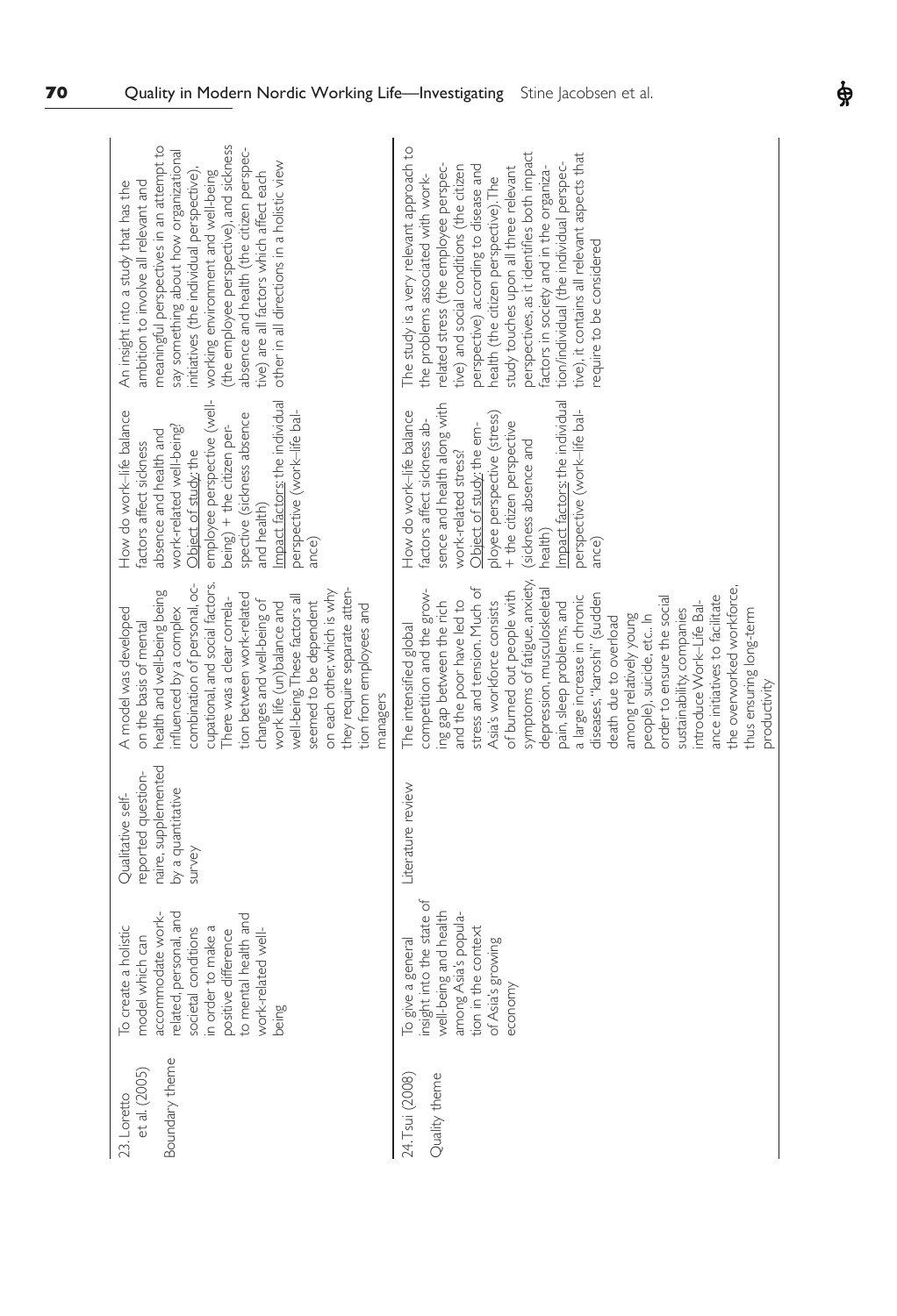as wide an extent than previously presumed. The results of the study show that 55% of the respondents are "dual-centric," prioritizing family and work life the same. Contrary to previous hypotheses and according to the article's hypothesis, family and working life do not clash very often. In this context, Bourne et al. claim that the positive development is due to the fact that companies more often than previously, using HRM work–life balance tools, treat the employees as whole human beings, causing a decline in the stress level and an increase in the well-being level. This development has a positive spillover effect on the total company productivity level and thereby financial success.

ф

With this article, Bourne et al. (2009) paint a good picture of the way in which an individual perspective on quality issues of OWL gives an insight into companies' approaches to human beings, looking upon them as accessible company resources. As we see it, it is the idea that specific work–life balance initiatives are able to influence employees in ways which make them create a better balance between family and working life, making them become more whole human beings who manage to become more productive in favor of themselves and thereby the companies they work for. In doing so, the article discusses well-being at the workplace and thereby productivity as something altogether dependent on organizational work–life programs and work–life balance initiatives. Well-being thereby becomes the impact factor which influences profits (the object of study and concept of productivity).

Through the individual perspective as the article's object of study, the interplay between the individual and the organization (the individual perspective) and the workplace (the employee perspective) is primarily in focus. The workplace (the employee perspective) is thereby the impact factor in the article. The article contributes to the understanding of OWL from a financial perspective on productivity. However, it does not refer to the societal and welfare dimension (citizen perspective) when approaching quality issues*.* This means that the article does not include the societal sustainability factors when investigating the consequences of the interplay between well-being and work–life balance initiatives.

# **Working Environment and Good Psychological Working Environment as a Measure of Success**

Another good example of a relevant publication working on the boundary theme is the OECD report from 2007 (OECD 2007b). The article has the employee perspective as an object of study and is a result of cross-searches using the keywords "work–life balance" (the individual perspective), "stress" (the employee perspective), and "family and working life" (the citizen perspective).

The report's methodology is a review of the forms of social policies within the different OECD countries carried out over several years and spread over four different publications and 13 participating countries. The purpose of the report is to form a synthesis between different analyses and recommendations regarding stress-related illnesses and social policies. It is its overall hypothesis that social policies, which create suitable settings for a good family and working life, cause a better effect in terms of making people realize that they are a part of both at the same time. This is to say that the social policies, which make it a categorical imperative for companies and employees to always work on creating a balance between family life and working life, are more successful in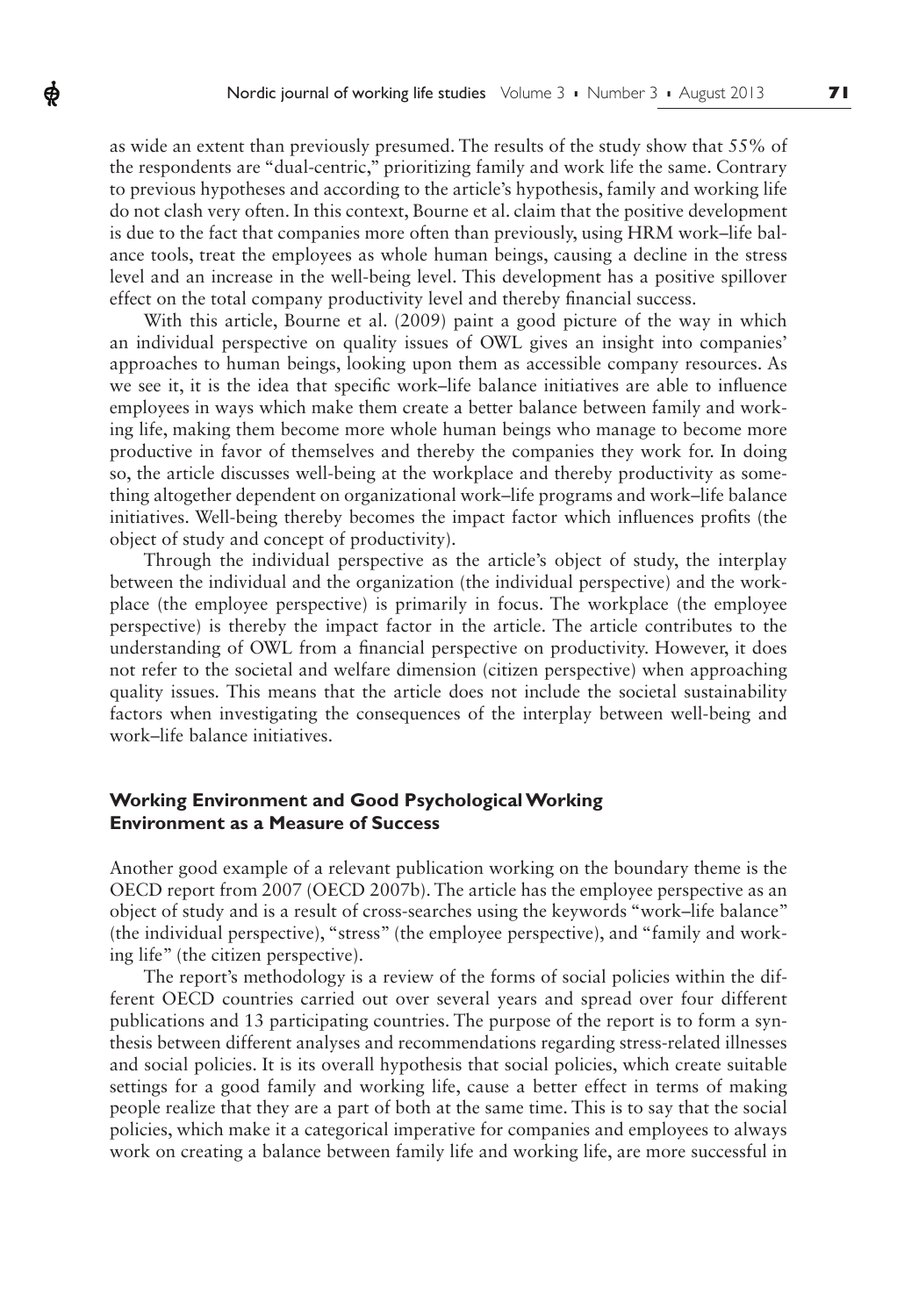affecting several aspects of modern working life at the same time: companies profit from employees suffering less from stress, etc., and the society obtains better sustainability through a strengthened family institution producing better capacity for work and societal productivity. Results show that family-friendly workplaces are important in connection to reducing working environmental stress, this leading to productivity advantages for both companies and society. According to the report, the access to family-friendly companies is very uneven for the present. The majority of the companies had just implemented very few initiatives. However, results show unwillingness among the different governments to get involved with labor market negotiations. Some countries (i.e., Germany, Holland, and Sweden) have formalized regulations, which call for family-friendly and stress-reducing practices within all companies.

In regard to quality issues related to OWL, we believe that the OECD report gives a very relevant insight into the influence of social policies. The report concentrates on the creation of changes aiming at adjusting the issues connected to having a family life and a working life—changes which potentially could affect not only society positively but also individual, organizational, and working environmental conditions at the same time. According to the report, it is crucial that legal founded changes be made affecting companies. According to the report, these changes will affect the employees positively preventing stress, which eventually will rub off on society.

As we see it, the report's object of study and thereby concept of productivity is improved psychological working environment through the prevention of stress (the employee perspective). Having stress as its main issue, the report suggests that the use of HRM tools (the individual perspective) and societal initiatives (the citizen perspective) as impact factors produces better well-being at the workplace (the employee perspective). The reduction in the level of stress and the increase in well-being at the workplace produce an improvement of the psychological working environment, according to the report. Additionally, the report concentrates on the positive influence which the improved working environment has on both organizations and society, meaning that the report works with all three perspectives of OWL. The report is, therefore, as we see it, an example of a very thorough and extensive piece of research dealing with quality issues in modern working life, as it concentrates on correlations between different types of relations connected to the labor market, i.e., work–life balance initiatives (the individual perspective) and the way in which they affect workplace-related stress (the employee perspective), together with the way in which demographical and societal family and working life relations (the citizen perspective) have great influence on employee well-being at the workplace, this being a societal institution. In this way, we observe an interaction of all three perspectives.

In spite of the fact that the report is composed of several partial studies, which do not individually consider all three perspectives at the same time, it still manages to say something satisfactory about OWL and quality issues of modern working life, as it is ambitious about touching upon aspects dealing with quality, working life, human beings, organizations, and society in the context of modern working life.

#### **Welfare and Social and Societal Sustainability as a Measure of Success**

A third good example of a relevant publication operating with the boundary theme while using the citizen perspective as an object of study and productivity concept is another OECD report from 2007 (OECD 2007a). The report is a result of cross-searches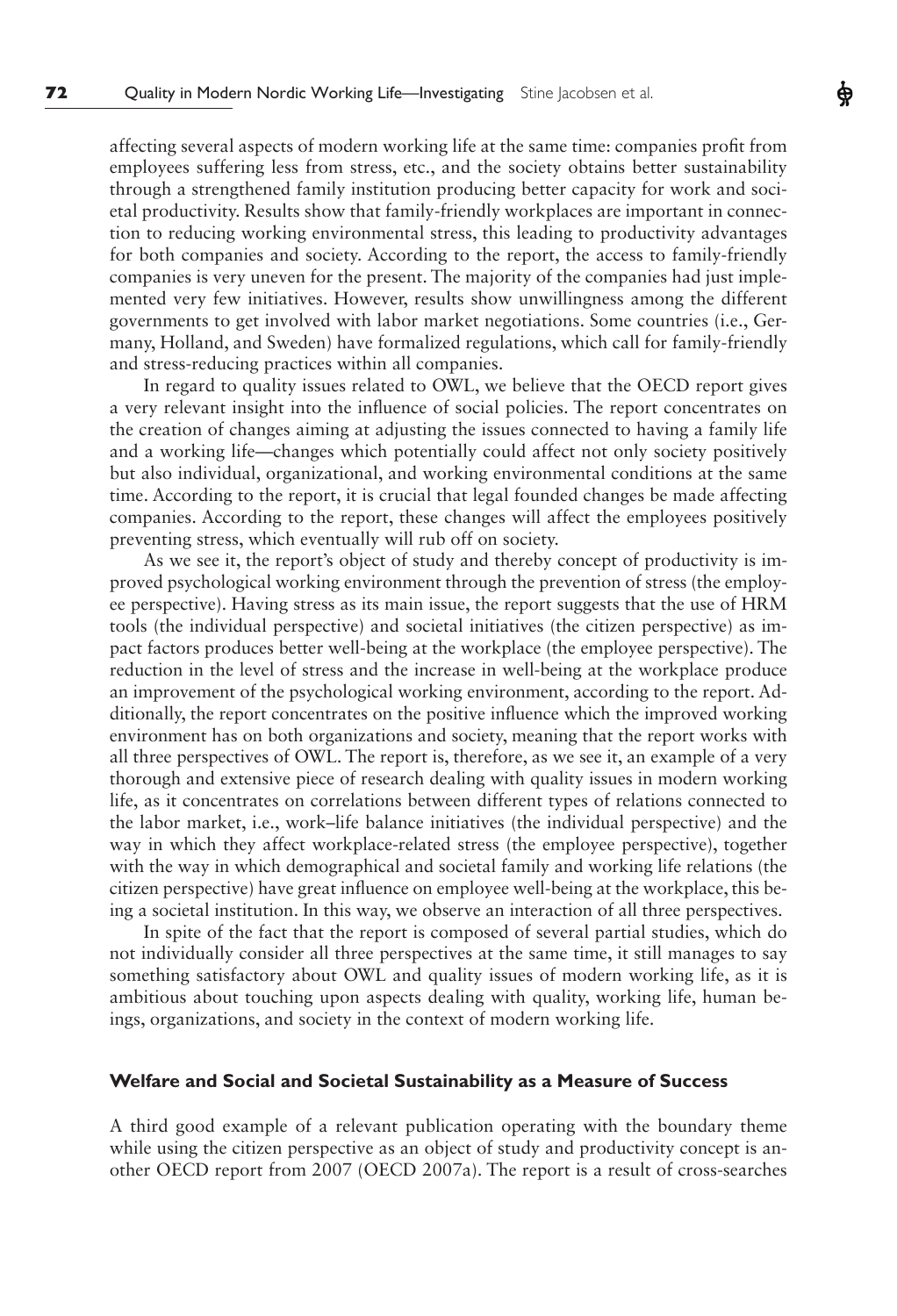using the keywords "work–life balance" (the individual perspective), "stress" (the employee perspective), and "family and working life" (the citizen perspective). The report's methodology is an examination of an OECD seminar held in Paris in May 2007. The report is a compilation of different studies represented at the seminar. The purpose of the report is to examine studies of different conceptual components related to working human beings, their phases of life, and the societal interest. It concentrates on how potential adjustments of these conceptual components could lead to better social and societal sustainability. It is the report's hypothesis that it is a problem and stressful for human beings that they have very few chances of adapting their workload to their different phases of life, in terms of personal life, family life, etc. An example of this adapted workload could be that families with small children would have a proportional pressure of work fitting their capacity to do it. The idea is that if work intensity is interpreted with reference to a person's phase of life, then greater societal balance is obtained. The report's results consist of different reflections, financial models, examinations, and propositions referring to different national social policies. It points to potential political interventions, which could have an encouraging effect on balancing family and working life, making it fit peoples' changing phases of life.

In our opinion, the report delivers an exceedingly relevant insight into the ways in which societal changes could potentially change not only organizational but also environmental work conditions toward an internationally synchronized adaption of the idea of family life and working life being flexible quantities adaptable to people's different needs at different times.

As the report problematizes phases of life in society, we believe that social and societal sustainability is the object of study and concept of productivity. We thereby see individual, organizational, and work environment conditions as impact factors indirectly affecting social and societal sustainability. Seeing that the report manages to include all three perspectives analytically and considers all three concepts of productivity, this publication delivers some very useful knowledge about OWL and quality issues of modern working life.

The report consists of several partial studies based on the assumption that people to a large extent are in need of balance between family life and working life in order to be productive, benefiting themselves, their workplace, and society at the same time. The report focuses on the distribution of the workload spread over people's different phases of life looking at specific work–life balance initiatives initiated by companies working with established societal leave-of-absence schemes and how all this could potentially affect stress and well-being and thereby the psychological working environment. In this way, the idea of restructuring the workload according to important phases of life holds the ambition of creating quality at work and in life for people who work and live today. Thus, this report is a very important contribution to the understanding of OWL and quality issues of modern working life.

# **The Quality Theme**

ф

#### **The individual Approach and Financial Profit as a Measure of Success**

A good example of a publication operating within "the quality theme," having the individual perspective as an object of study and concept of productivity, is a study published in Strategic Direction in 2009. It is a result of cross-searches using "employee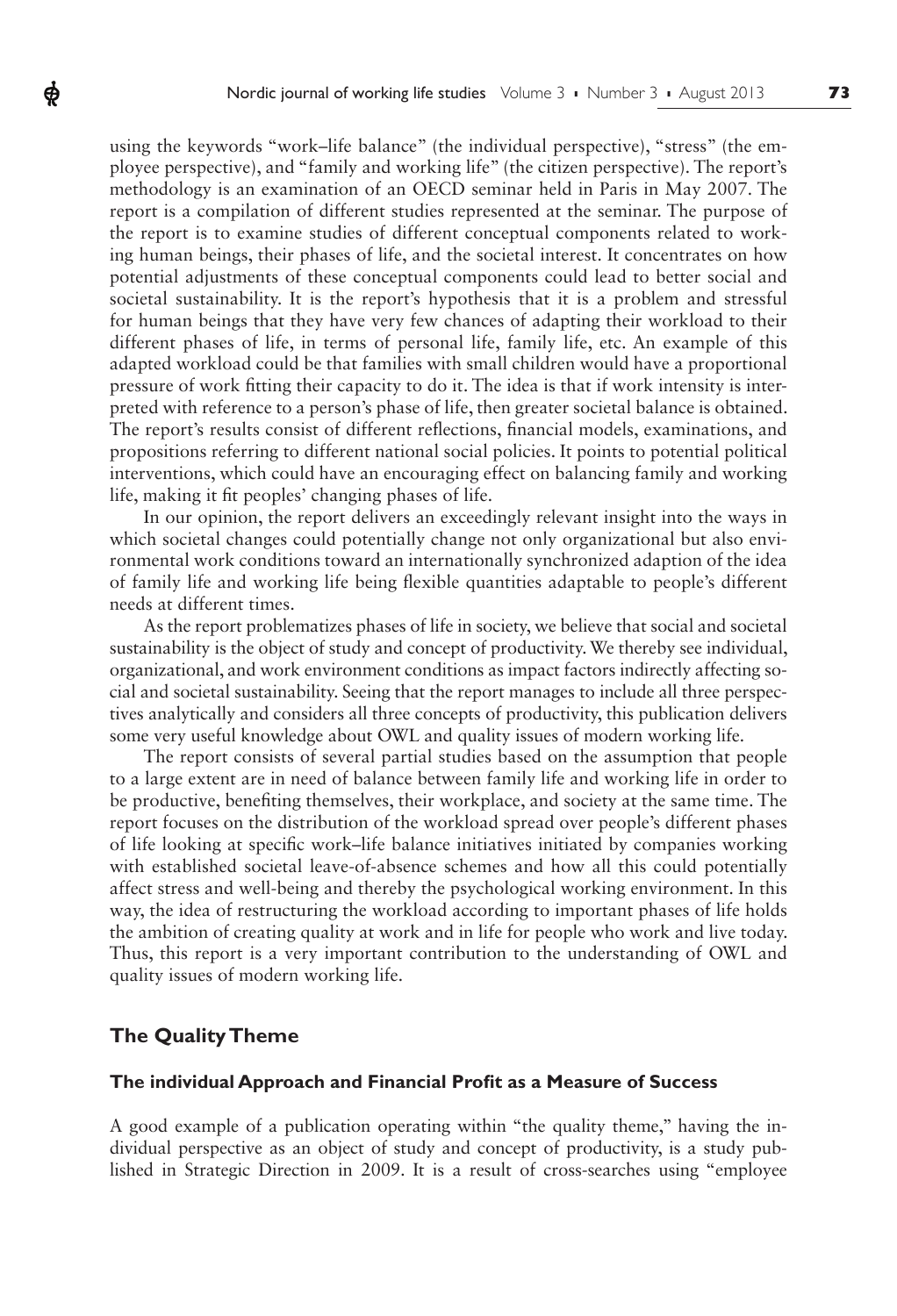development" (the individual perspective) and "well-being" (the employee perspective). The study's methodology is a literature review with the purpose of investigating the effect of employee development initiatives: how they influence employee well-being and to what extent this affects company productivity and financial capacity. The study's hypothesis is that companies which make an effort to measure employee well-being when evaluating employee development initiatives will retain employees for a longer period of time and thereby increase productivity. The results of the study show that measuring employee wellbeing has a positive impact on the employee turnover and thereby the financial capacity of the company.

As we see it, the study delivers an insight into the way in which companies often look upon employees, viewing them as resources at the disposal of the company, susceptible to the influence of specific training programs, which will help them feel better and thereby remain employed longer than usual leading to an increase in the organizational performance. In this way, the study places employee development as an object of study in the form of training programs and their influence on company productivity (the individual perspective). The employee approach and well-being become impact factors with the ability to influence company productivity and profit in either a positive or a negative direction. The study does not touch upon how organizational initiatives aiming at an increase in employee well-being could potentially influence the societal level. In this way, the study only discusses parts of OWL*.*

# **The Employee Approach and a Good Psychological Working Environment as a Measure of Success**

An example of a relevant publication that we have placed within the quality theme having the employee perspective as an object of study and productivity concept is Loretto et al. (2005). The publication is a result of cross-searches using the keywords "work–life balance" (the individual perspective), "well-being" (the employee perspective), and "sickness absence and health" (the citizen perspective). The methodology is a self-reporting questionnaire survey supplemented with a quantitative questionnaire survey totaling 10,000 respondents from six participating hospitals from the National Health Service in Great Britain. The purpose of the study was to create a holistic model containing personal, workplace-oriented, and society-oriented aspects of working life aiming at making a positive difference to work-related well-being and psychological health. The study's hypothesis is that it is imperative that work-related, personal, and societal factors be included when wanting to say something significant about well-being and psychological health related to modern working life. The result of the study is a model built on factors related to well-being and psychological health. The model is complex and made up of different sets of personal, work-related, and societal factors, which are all coherent. The study shows a clear connection between work-related changes and well-being, and between work–life balance and well-being. The study recommends that both employees and management concentrate on each of these factors individually.

In our view, the study delivers an insight into an ambition to include all three life sphere perspectives in question when trying to approach the way in which organizational initiatives, working environment, well-being, and sickness absence are all factors, which influence each other in all directions, creating a holistic picture of working life.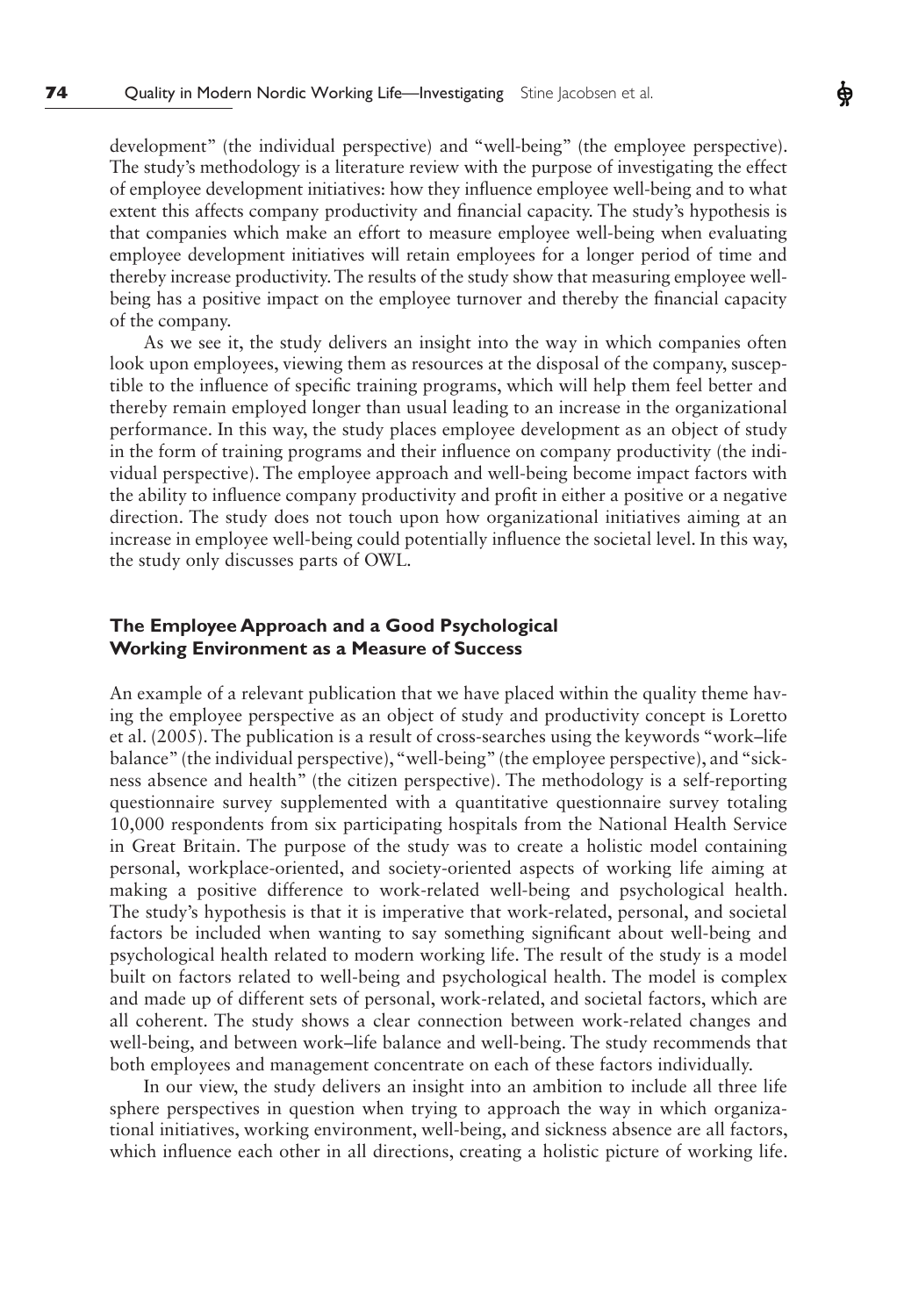The well-being dimension and therefore the employment perspective is the object of study and concept of productivity in the study, as the study measures how individual, organizational, and societal factors (the individual perspective and the citizen perspective) as impact factors make a difference to the way in which work-related well-being is perceived among the employees in the National Health Service.

As we see it, this study is an extremely good example of how all three perspectives overlapping in OWL are in play at the same time. The holistic model seeks to comply with the issues related to well-being and psychological health (the employee perspective), however, on the basis of the idea that it is important that not only personal and organizational factors (the individual perspective) but also demographic and societal factors (the citizen perspective) be included in the analysis.

# **The Citizen Approach and Social and Societal Sustainability as a Measure of Success**

ф

Kirby (2005) is a third good example of a relevant study operating within the quality theme. The publication has the citizen perspective as an object of study and concept of productivity. It is a result of cross-searches using the keywords "employee development" (the individual perspective), "stress" (the employee perspective), and "sickness absence and health" (the citizen perspective). The methodology used is qualitative and involves two people hired by Bradford Council to consult the employees with "Life Coaching." Life Coaching is a holistic approach to modern working life, in which the life coaches advice employees how to look at the important factors in their life, which lead to stress and thereby sickness absence. Seen from our perspective, the study claims to be opposed to more traditional ideas of not mixing family life and working life in evaluations of either one of the two. The purpose of the study is to demonstrate how life coaching as an employee developmental initiative carried out with employees of the Bradford Council has managed to reduce work-related stress and affected the level of sickness absence positively and thereby reducing expenses, making it possible to spend the released capital in other important political areas. The hypothesis of the study is that the effect of life coaching is crucial to the employee's life, which has a positive influence on their job leading to employees becoming more productive and less sick, releasing resources to be used in other fields. The results of the study show that the employees, according to themselves, experienced that they became less skeptical and improved their self-confidence in relation to their job, which, according to the study, presumably affects the level of sickness absence in a positive manner. This study does not show definite and tangible results illustrating a relationship between stress and sickness absence. However, it is a very good illustration of how involving all three perspectives, when examining workrelated quality issues, improves the understanding of quality in modern working life: organizational employee developmental initiatives aimed at the individual employee (the individual perspective), work-related stress and the working environment (the employee perspective), which affects sickness absence and health as a potential cost-reductive effect on society (the citizen perspective). In that way, we believe that the study places sickness absence and health as an object of study and productivity concept, as it looks specifically at the way in which employee developmental initiatives and work-related stress could potentially make an important difference to social and societal conditions such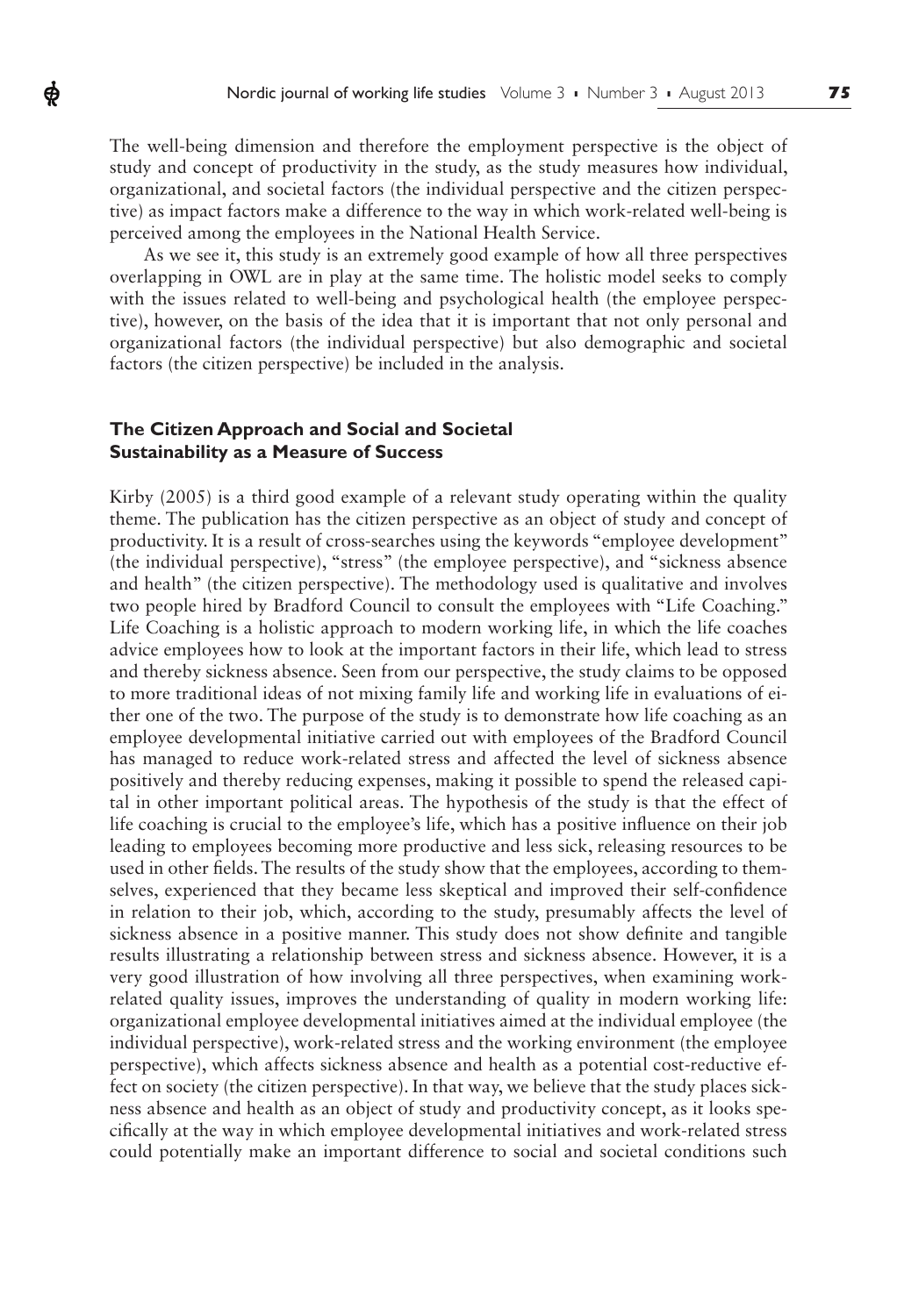as sickness absence and health. Thus, the study uses social and societal sustainability as a measure of productivity. In spite of the fact that the study does not deliver a specific result, it is a very good example of a study which considers the entire OWL spectrum, as it concentrates on how employee developmental initiatives such as life coaching (the individual approach) are able to affect work-related stress (the employee approach) having an effect on sickness absence also affecting the organization (Bradford Council). The study concludes that it has a positive effect on society, that HRM initiatives improve the working environment, thereby contributing to releasing of societal means to be made use of in other needy areas of society.

## **Recommendations and Future Research Perspectives**

The relationship between the boundary theme and the quality theme points back to our premise for this review; that the three research perspectives on modern working life each have their focus on one life sphere of modern humans, but to each man or woman modern working life is one life. Since working life increasingly takes up more space, in each person's life and in society, the employee's relation to the company changes from being an employee doing a job under certain conditions to being something where the employment and carrying out the job contribute to the development of the employee's life.

The results of this review support the idea of challenges and development as drivers in choice of work and also that the risk of physical or mental strain or segregation from the labor market seems to be becoming more pressing. This assumption—in the thematic studies—is reflected in studies of the boundary theme, which is primarily focused on the relationship between family life and working life. The assumption is also reflected in studies on the quality theme, which primarily focuses on organizational initiatives, which extend beyond each company to individual well-being, company profits, and community sustainability.

In the Nordic countries, the three research perspectives dealing with quality issues of modern working life intertwine to a very large extent due to the highly developed welfare state, budget collaboration between the State and municipalities, and a unified labor movement. Therefore, the idea of the boundaryless working life is not just a question of balancing the two life spheres, family life and working life. In the Nordic countries, the boundaryless working life entails a third and very important dimension, the sphere of life as a citizen. This life sphere is particularly important for understanding the Nordic approach to OWL and quality issues of modern working life because the government in Nordic countries plays a very significant role, in paying for sick leave, for example, the taking of which is a very common consequence of the different spheres being intertwined. That is to say that when a person becomes ill from the consequences of an OWL, he or she partially leaves the working situation and the system of the company (the workplace life sphere), to be at home in the family surroundings, perhaps partially or full time (the individual life sphere), he or she then partially enters into the welfare society's public health care system (the citizen life sphere). Because of these different mechanisms of modern working life, in which a person's different life spheres continuously overlap, it becomes very important that research considers the fact that the modern Nordic working life is not lived in a compartmentalized manner but as one full working life of being a citizen, employee, and individual at the same time. According to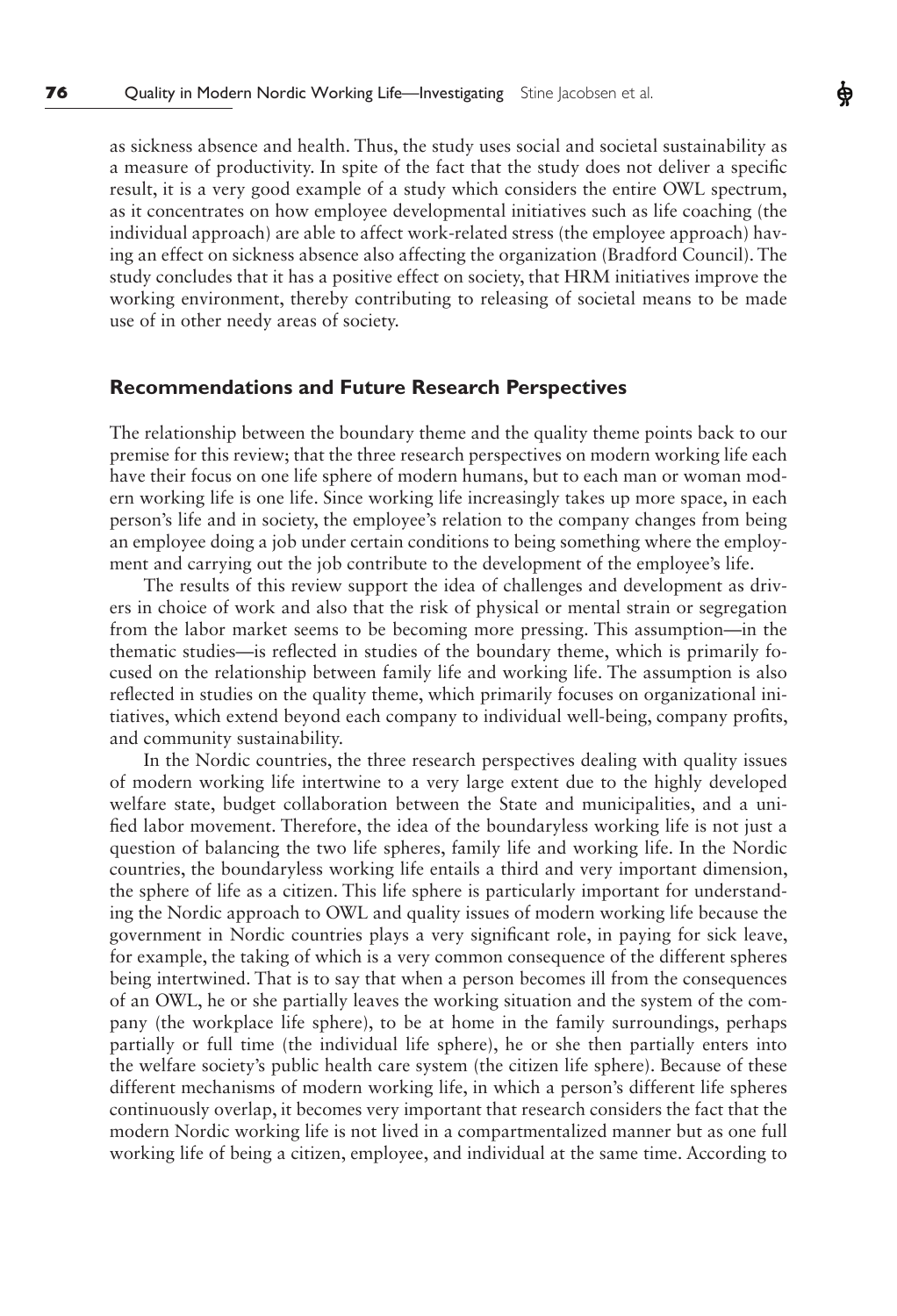the results of this review, the threefold division and compartmentalization of the three life spheres' approaches to modern working life—the individual approach, the employee approach, and the citizen approach—very much prevails as a common research strategy. Our results show that approaching modern working life as one full and overlapping working life is rarely done, as the three relevant and related research perspectives each primarily focus their attention on one or two life spheres of modern working life at a time. This means that not only does most research not reflect the full modern working life as lived, it also does not consider the consequences of the three research perspectives being intertwined.

Three obvious areas of fusing the research perspectives and their application would be the following:

- 1. Focusing on facilitation of families with small children having pressure of work proportional to their capacity to do it.
- 2. Intensified focus on inclusive workplaces, corporate social responsibility, sustainable workplaces, and health promotion.
- 3. A higher degree of correlation between HRM and working environment policies and their implementation in terms of work–life balance, maintenance of sick people, and integration of people, who are already excluded from the labor market.

As our outcome of this review on quality in modern working life is a conceptualization of OWL reflected in the current relevant research and its application, it raises a scientific problem not only from a conceptual perspective but also from a practical perspective. Future fusing of the three perspectives, as we see it, could therefore be both normative and tool oriented, more theoretical and philosophical, or both.

# **Acknowledgements**

*The methodology and gathering of data reflects research commissioned by the Danish Working Environment Research Fund. It was carried out in 2010 and published in Danish in a 55-page 2010 report.*

# **References**

Ф

- Acton T., Golden W. (2003) 'Training the knowledge worker: a descriptive study of training practices in Irish software companies', *Journal of European Industrial Training* 2003: 137–146, MCB UP Limited.
- Albertsen K., Garde AH. (2009) *Grænseløst arbejde: stress, søvn og privatliv.* [Boundaryless Work: Stress, Sleep, and Private Life]. Det Nationale Forskningscenter for Arbejdsmiljø (NFA), Copenhagen.
- Allvin M., Aronsson G. (2003) 'The future of work environment reforms: does the concept of work environment apply within the new economy', *International Journal of Health Services* 33(1): 99–111.
- Andersen NÅ. (2003) *Discursive Analytical Strategies*—*Understanding Foucault, Koselleck, Laclau, Luhmann.* Policy Press. Great Britain.
- Aronsson A., Blom V. (2010) 'Work conditions for workers with good long-term health', *International Journal of Workplace Health Management* 3(2): 160–172.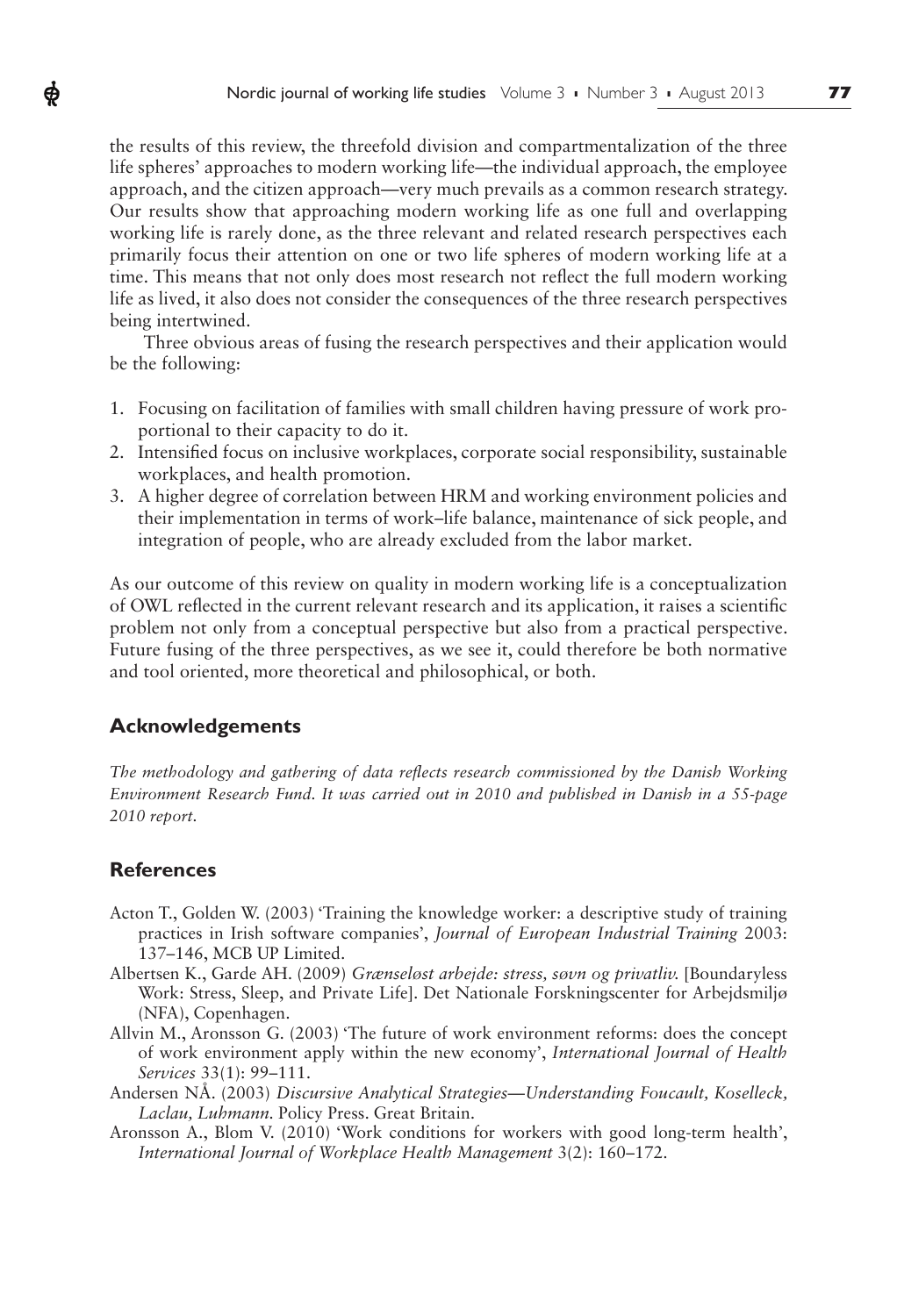- Beer M., Spector B., Lawrence PR., Mills DQ., Walton RE. (1984) *Managing Human Assets*, The Free Press.
- Bergman A., Gardiner J. (2007) 'Employee availability for work and family: three Swedish case studies', *Employee Relations* 29(4): 400–414, Emerald Group Publishing Limited.
- Blank L., Peters J., Pickvance S., Wilford J., MacDonald E. (2008) 'A systematic review of the factors which predict return to work for people suffering episodes of poor mental health', *Journal of Occupational Rehabilitation* 18: 27–34, Springer Science+Business Media.
- Borg V., Nexø MA., Kolte IV., Andersen MF. (2010) *Hvidbog om mentalt helbred, sygefravær og tilbagevenden til arbejde.* [A Whitepaper on Mental Health, Sickness Absence and Return to Work] Det Nationale Forskningscenter for Arbejdsmiljø (NFA), Copenhagen.
- Bourne KA., Wilson F., Lester SW., Kickkul J. (2009) 'Embracing the whole individual: advantages of a dual-centric perspective of work and life', *Business Horizons* 52: 387–398, Kelley School of Business, Indiana University.
- Bruening JE., Dixon MA. (2007) 'Situating work–family negotiations within a life course perspective: insights on the gendered experiences of NCAA division I head coaching mothers', *Sex Roles* 58: 10–23, Springer Science + Business Media.
- Buch A., Andersen V., Sørensen OH. (2009) *Videnarbejde og stress*—*mellem begejstring og belastning.* [Knowledge Work and Stress—Between Enthusiasm and Strain]
- Jurist- og økonomforbundets forlag, Copenhagen.
- Casey PR., Grzwacz JG. (2008) 'Employee health and well-being: the role of flexibility and work–family balance', *The Psychologist-Manager Journal* 11: 31–47, The Society of Psychologists in Management.
- Cornish C., Echegaray F., Donelly F. (2007) 'Work versus life?: changing attitudes towards work around the globe', *ESOMAR Annual Congress Berlin*, Esomar World Research 2007.
- Darcy C., McCarthy A. (2007) 'Work-family conflict—an exploration of the differential effects of a dependent child's age on working parents', *Journal of European Industrial Training* 31(7): 530–549, Emerald Group Publishing Limited.
- Dølvik JE. (2012) 'European Movements of Labour: Challenges for European Social Models', chapter in Brochmann, G. & E. Jurado, eds*. Immigration, Work and Welfare: Towards a New Analytical Paradigm*, London, Policy Network.
- Emerek R., Holt H. (2008) 'Det kønsopdelte danske arbejdsmarked' [The Gender Segregated Labor Market] in *Lige muligheder*—*frie valg?* [Equal Opportunities—Freedom of Choice?] SFI 08:24, Copenhagen.
- Esping-Andersen G. (1990) *The Three Worlds of Welfare Capitalism.* Polity, Cambridge.
- Esping-Andersen G. (2002) *Why We Need a New Welfare State.* Oxford University Press, New York.
- European Agency for Safety and Health at Work (2011) *Annual Report 2011.* Online edition.
- Fine-Davis M., Fagnani J., Giovannini D., Højgaard L., Clarke H. (2004) *Fathers and Mothers: Dilemmas of the Work-life Balance. A Comparative Study in Four European Countries.* Kluwer, The Netherlands.
- Fombrun CJ., Tichy NM., Devanna MA. (1984) *Strategic Human Resource Management*, John Wiley and sons, Inc., New York.
- Hasle P., Toft E., Olesen KG. (2010) *Ledelse med social kapital.* [Managing Social Capital], L&R Business, Copenhagen.
- Holt H. (2006) *Virksomhedens sociale engagement kortlagt gennem ti år* [Mapping out Ten Years of Corporate Social Responsibility] in 'Danmarksbilleder - SFI forskning gennem 50 år' [Pictures of Denmark—SFI (The National Research Centre of Welfare)— 50 years of Research], SFI—Det Nationale Forskningscenter for Velfærd, Copenhagen 2006.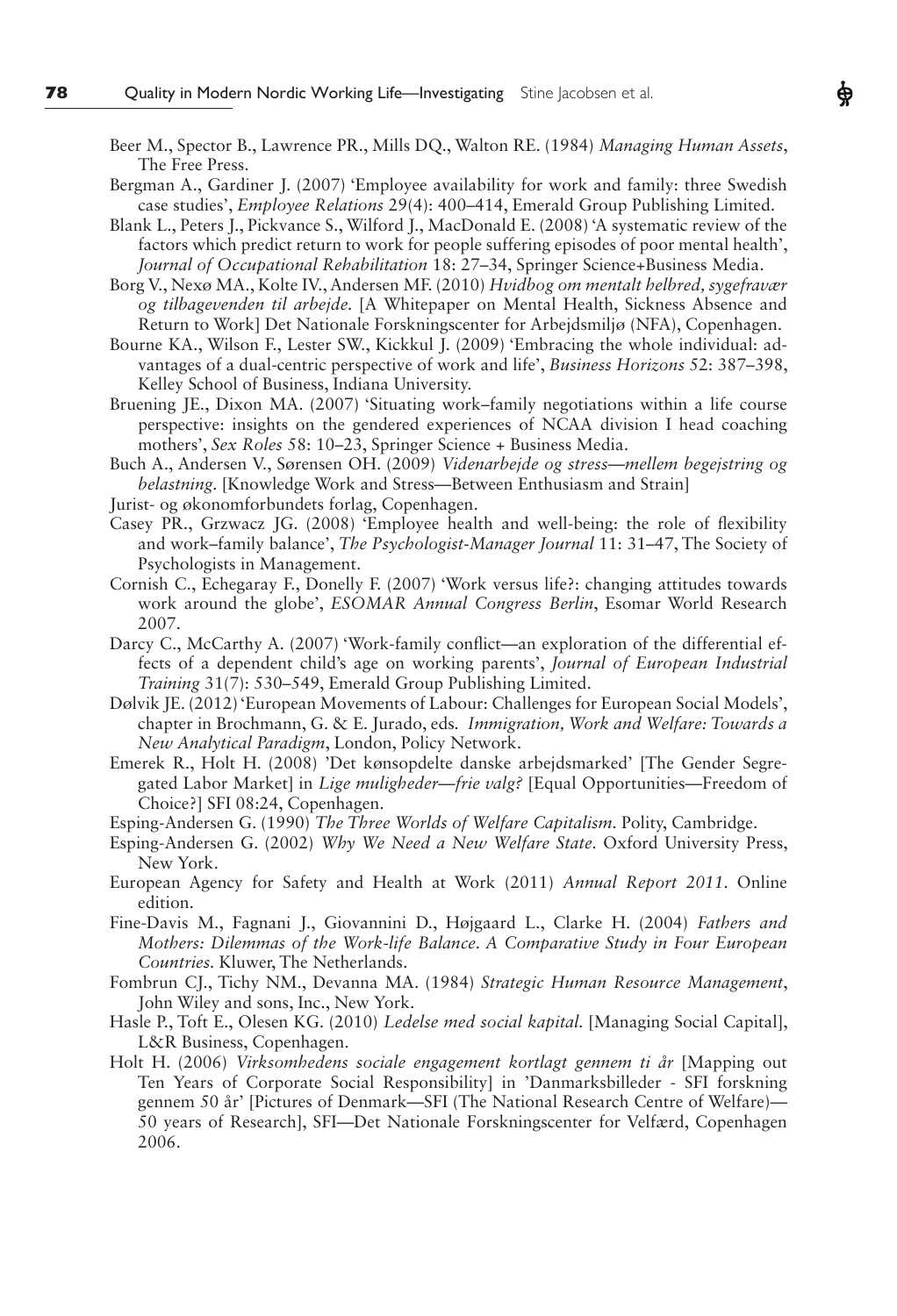Høgelund J., Boll J., Skou M., Jensen S. (2008). *Effekter af ændringerne i sygedagpengeloven.*  [The Effects of Changes in the Sickness Benefit Act] SFI 08:07, Copenhagen.

ф

- Kasearu K. (2009) 'The effect of union type on work-life conflict in five European countries', *Social Indicators Research* 93: 549–567, Springer Science + Business Media B.V.
- Kirby A. (2005) 'Coaching changes lives and provides value for money at Bradford Council', *Human Resource Management International Digest* 13(6): 12–14, Emerald Group Publishing Limited.
- Kristensen AR. (2007) 'Reconsidering flexibility—how employees constitute themselves as individuals between home and work life', Abstract submitted for Doctoral stream, *The Fifth Critical Management Studies Conference Department of Management, Politics and Philosophy*, Copenhagen Business School.
- Kvist J., Fritzel J., Hvinden B., Kangas O. (2012) *Changing Social Equality: The Nordic Welfare Model in the 21st Century*. Policy Press, University of Bristol, Bristol.
- Lapierre LM., Allen TD. (2006) 'Work-supportive family, family-supportive supervision, use of organizational benefits, and problem-focused coping: implications for work–family conflict and employee well-being', *Journal of Occupational Health Psychology*, 11(2): 169–181.
- Larsen HH. (1997) *Towards an Interactive Career Model. Dualities in the Relations between Individuals and Organizations*, Doctor, Copenhagen Business School, Copenhagen.
- Larsen, HH. (2006). *License to Work: Arbejdslivets tryllestøv eller håndjern*. [License to Work: Working Life Magic Dust or Handcuffs] Valmuen, Copenhagen, s. 434.
- Larsen HH., Brewster C. (2000) *Human Resource Management in Northern Europe Trends, Dilemmas and Strategy*. Blackwell Business, Oxford.
- Legge K. (2005) *Human Resource Management*—*Rhetorics and Realities*. Palgrave Macmillan, Hampshire/New York.
- Loretto W., Popham F., Platt S., Pavis S., Hardy G., MacLeod L., Gibbs J. (2005) 'Assessing psychological well-being: a holistic investigation of NHS employees', *International Review of Psychiatry* 17(5): 329–336, Routledge.
- Lovell BL., Lee RT., Frank E. (2009) 'May I long experience the joy of healing: professional and personal wellbeing among physicians from a Canadian province', *BMC Family Practice* 10: 18, licensee BioMed Central Ltd.
- Lund H., Hvid H. (2007) *Øje på det grænseløse arbejde* [A Look at Boundaryless Work]. LO. Institut for Miljø og, Samfund og Rumlig forandring, Roskilde Universitetscenter. LO, Øje på arbejdsmiljøet. Copenhagen.
- Lund T., Jensen C., Nielsen ML., Borg V. (2003) *Sygefravær i et arbejdsmiljøperspektiv* [Sickness Absence in a Working Environment Perspective] Enheden for forskning i fravær og arbejdsophør, AMI, Arbejdsmiljøinstituttet.
- Lund T., Labriola M., Christensen KB., Bültmann U., Villadsen E., Burr H. (2005) 'Psychosocial work environment exposures as risk factors for long-term sickness absence among Danish employees: results from DWECS/DREAM', *Journal of Occupational and Environmental Medicine* 47: 1141–1147.
- Lund T., Labriola M., Villadsen E. (2007) 'Who is at risk for long-term sickness absence? A prospective cohort study of Danish employees', *Work* 28(3): 225–230.
- OECD (2007a) *Modernising Social Policy for the New Life Course*, OECD online library.
- OECD (2007b) *Babies and Bosses*—*Reconciling Work and Family Life: A Synthesis of Findings for OECD Countries*, OECD online library.
- Petticrew M., Roberts H. (2006) *Systematic Reviews in the Social Sciences. A Practical Guide.*  Blackwell Publishing, MA, USA.
- Steiber N. (2009) 'Reported levels of time-based and strain-based conflict between work and family roles in Europe: a multilevel approach' *Social Indicators Research* 93: 469–488, Springer Science+Business Media B.V.